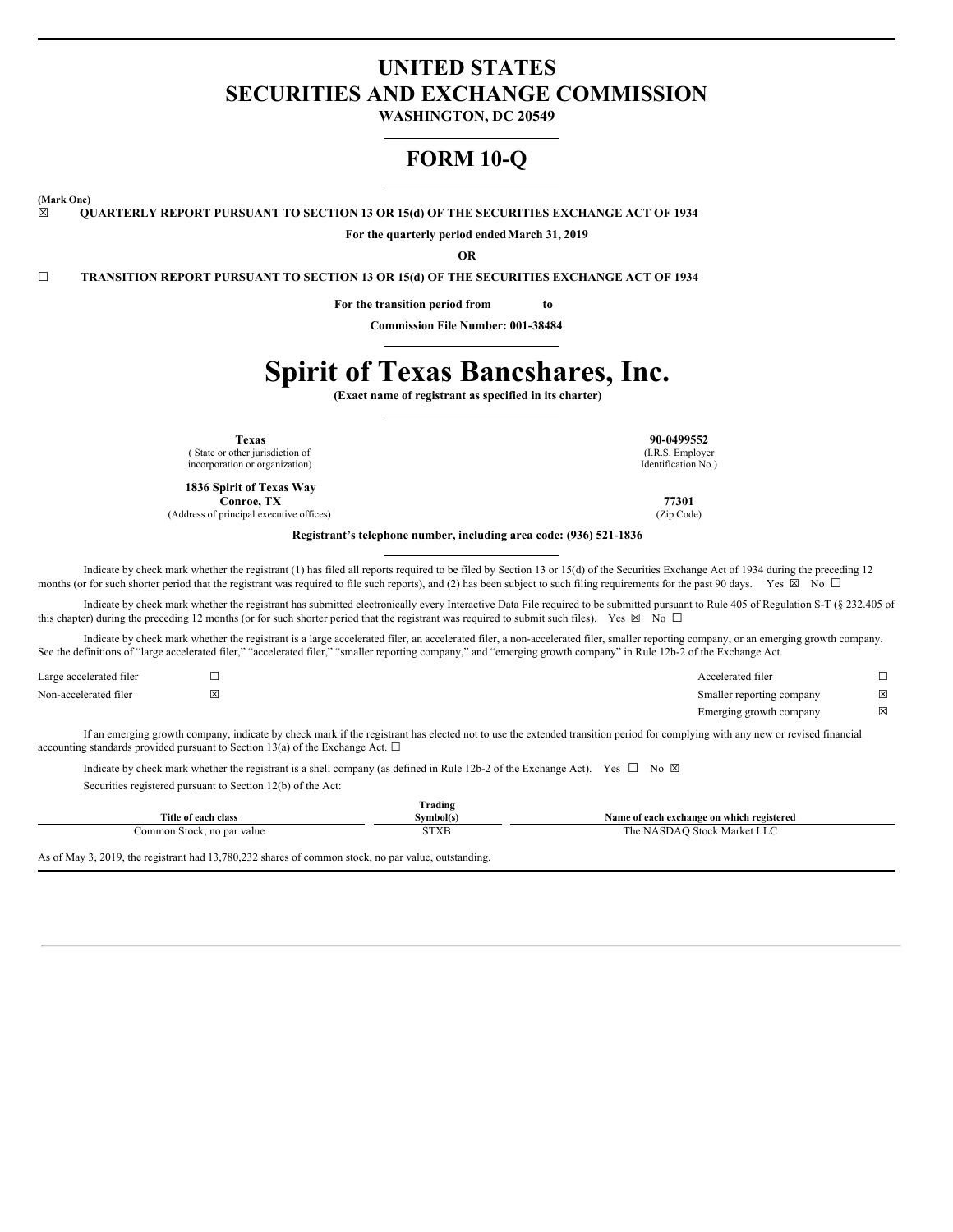## **TABLE OF CONTENTS**

|                   |                                                                                       | Page |
|-------------------|---------------------------------------------------------------------------------------|------|
| PART I.           | <b>FINANCIAL INFORMATION</b>                                                          |      |
| Item 1.           | <b>Consolidated Financial Statements (Unaudited)</b>                                  |      |
|                   | <b>Consolidated Balance Sheets</b>                                                    |      |
|                   | <b>Consolidated Statements of Income</b>                                              |      |
|                   | <b>Consolidated Statements of Comprehensive Income</b>                                |      |
|                   | <b>Consolidated Statements of Changes in Stockholders' Equity</b>                     | 6    |
|                   | <b>Consolidated Statements of Cash Flows</b>                                          |      |
|                   | <b>Notes to Unaudited Consolidated Financial Statements</b>                           | 8    |
| Item 2.           | Management's Discussion and Analysis of Financial Condition and Results of Operations | 28   |
| Item 3.           | <b>Ouantitative and Oualitative Disclosures About Market Risk</b>                     | 51   |
| Item 4.           | <b>Controls and Procedures</b>                                                        | 51   |
| PART II.          | <b>OTHER INFORMATION</b>                                                              | 52   |
| Item 1.           | <b>Legal Proceedings</b>                                                              | 52   |
| Item 1A.          | <b>Risk Factors</b>                                                                   | 52   |
| Item 2.           | Unregistered Sales of Equity Securities and Use of Proceeds                           | 52   |
| Item 3.           | <b>Defaults Upon Senior Securities</b>                                                | 52   |
| Item 4.           | <b>Mine Safety Disclosures</b>                                                        | 52   |
| Item 5.           | <b>Other Information</b>                                                              | 52   |
| Item 6.           | Exhibits                                                                              | 53   |
| <b>Signatures</b> |                                                                                       | 54   |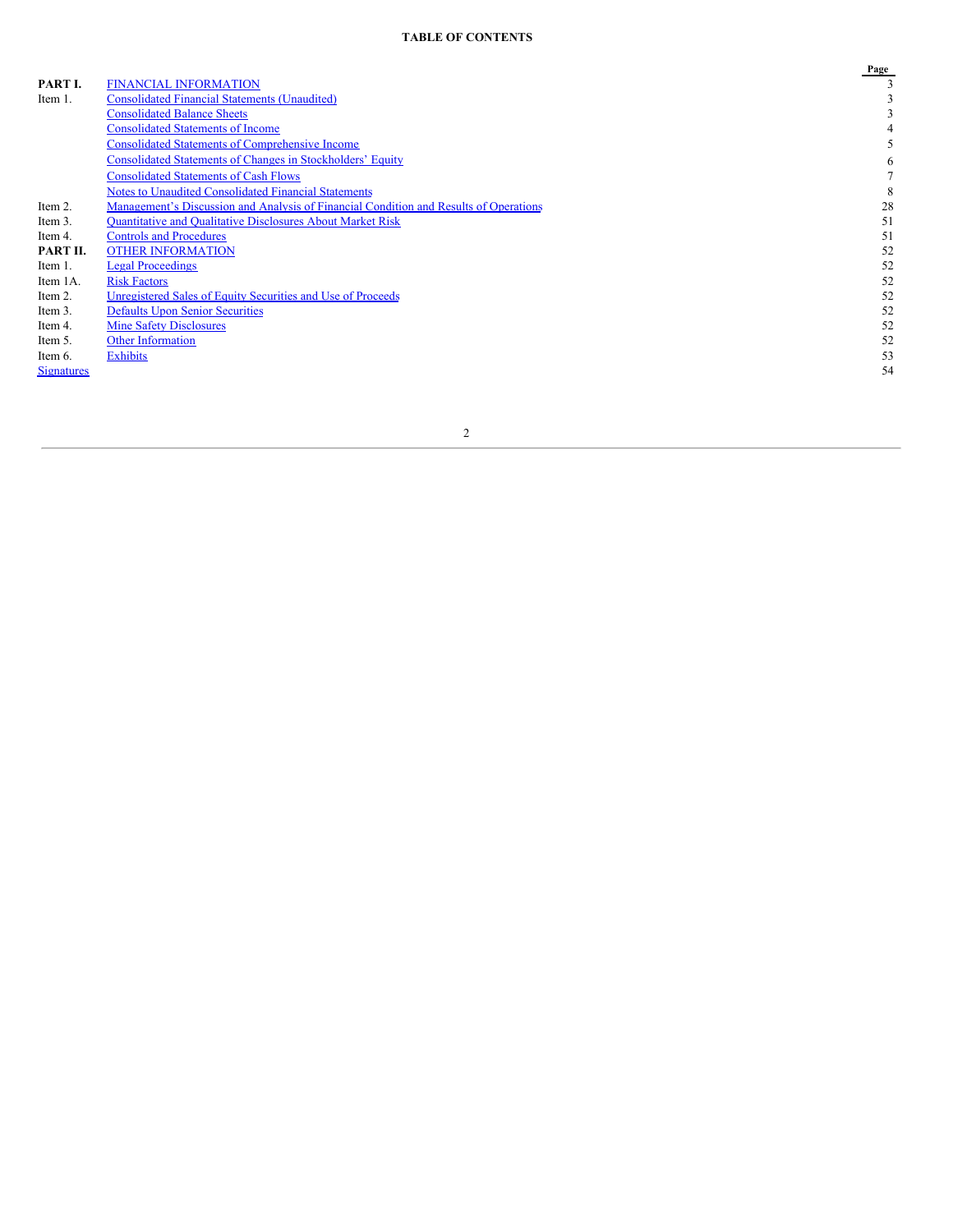<span id="page-2-2"></span><span id="page-2-1"></span><span id="page-2-0"></span>**Item 1. Consolidated Financial Statements (Unaudited)**

## **SPIRIT OF TEXAS BANCSHARES, INC. AND SUBSIDIARY CONSOLIDATED BALANCE SHEETS (Unaudited) (Dollars in thousands, except per share data)**

|                                                                          | March 31,<br>2019 | December 31,<br>2018 |
|--------------------------------------------------------------------------|-------------------|----------------------|
| Assets:                                                                  |                   |                      |
| Cash and due from banks                                                  | \$<br>19,397      | \$<br>22.664         |
| Interest-bearing deposits in other banks                                 | 103,265           | 66,351               |
| Total cash and cash equivalents                                          | 122,662           | 89,015               |
| Investment securities:                                                   |                   |                      |
| Available for sale securities, at fair value                             | 131,068           | 179,461              |
| Total investment securities                                              | 131,068           | 179,461              |
| Loans held for sale                                                      | 6,300             | 3,945                |
| Loans:                                                                   |                   |                      |
| Loans held for investment                                                | 1,115,995         | 1,092,940            |
| Less: allowance for loan and lease losses                                | (6, 569)          | (6, 286)             |
| Loans, net                                                               | 1,109,426         | 1,086,654            |
| Premises and equipment, net                                              | 55,237            | 53,877               |
| Accrued interest receivable                                              | 4,849             | 4,934                |
| Other real estate owned and repossessed assets                           | 518               | 782                  |
| Goodwill                                                                 | 18,253            | 18,253               |
| Core deposit intangible                                                  | 7,954             | 8,558                |
| SBA servicing asset                                                      | 3,747             | 3,965                |
| Deferred tax asset, net                                                  |                   | 328                  |
| Bank-owned life insurance                                                | 7,442             | 7,401                |
| Federal Home Loan Bank and other bank stock, at cost                     | 5,264             | 5,304                |
| Other assets                                                             | 4,464             | 4,276                |
| Total assets                                                             | \$<br>1,477,184   | \$<br>1,466,753      |
| Liabilities and Stockholders' Equity                                     |                   |                      |
| Liabilities:                                                             |                   |                      |
| Deposits:                                                                |                   |                      |
| Transaction accounts:                                                    |                   |                      |
| Noninterest-bearing                                                      | \$<br>258,440     | \$<br>256,784        |
| Interest-bearing                                                         | 363,326           | 378,822              |
| Total transaction accounts                                               | 621,766           | 635,606              |
| Time deposits                                                            | 581,486           | 547,042              |
| Total deposits                                                           | 1,203,252         | 1,182,648            |
| Accrued interest payable                                                 | 737               | 702                  |
| Short-term borrowings                                                    |                   | 12,500               |
| Long-term borrowings                                                     | 65,676            | 67,916               |
| Deferred tax liability, net                                              | 449               |                      |
| Other liabilities                                                        | 3,094             | 4,191                |
| <b>Total liabilities</b>                                                 | 1,273,208         | 1,267,957            |
| Commitments and contingencies (Note 13)                                  |                   |                      |
| Stockholders' Equity:                                                    |                   |                      |
| Preferred stock, \$1 par value; 5 million shares authorized; 0 shares    |                   |                      |
| issued and outstanding                                                   |                   |                      |
| Common stock, no par value; 50 million shares authorized; 12,195,891 and |                   |                      |
| 12,103,753 shares issued and outstanding                                 | 171,159           | 169,939              |
| Retained earnings                                                        | 30,813            | 27,003               |
| Accumulated other comprehensive income (loss)                            | 2,004             | 1,854                |
| Total stockholders' equity                                               | 203,976           | 198,796              |
| Total liabilities and stockholders' equity                               | \$<br>1,477,184   | \$<br>1,466,753      |
|                                                                          |                   |                      |

The accompanying notes are an integral part of these unaudited, consolidated financial statements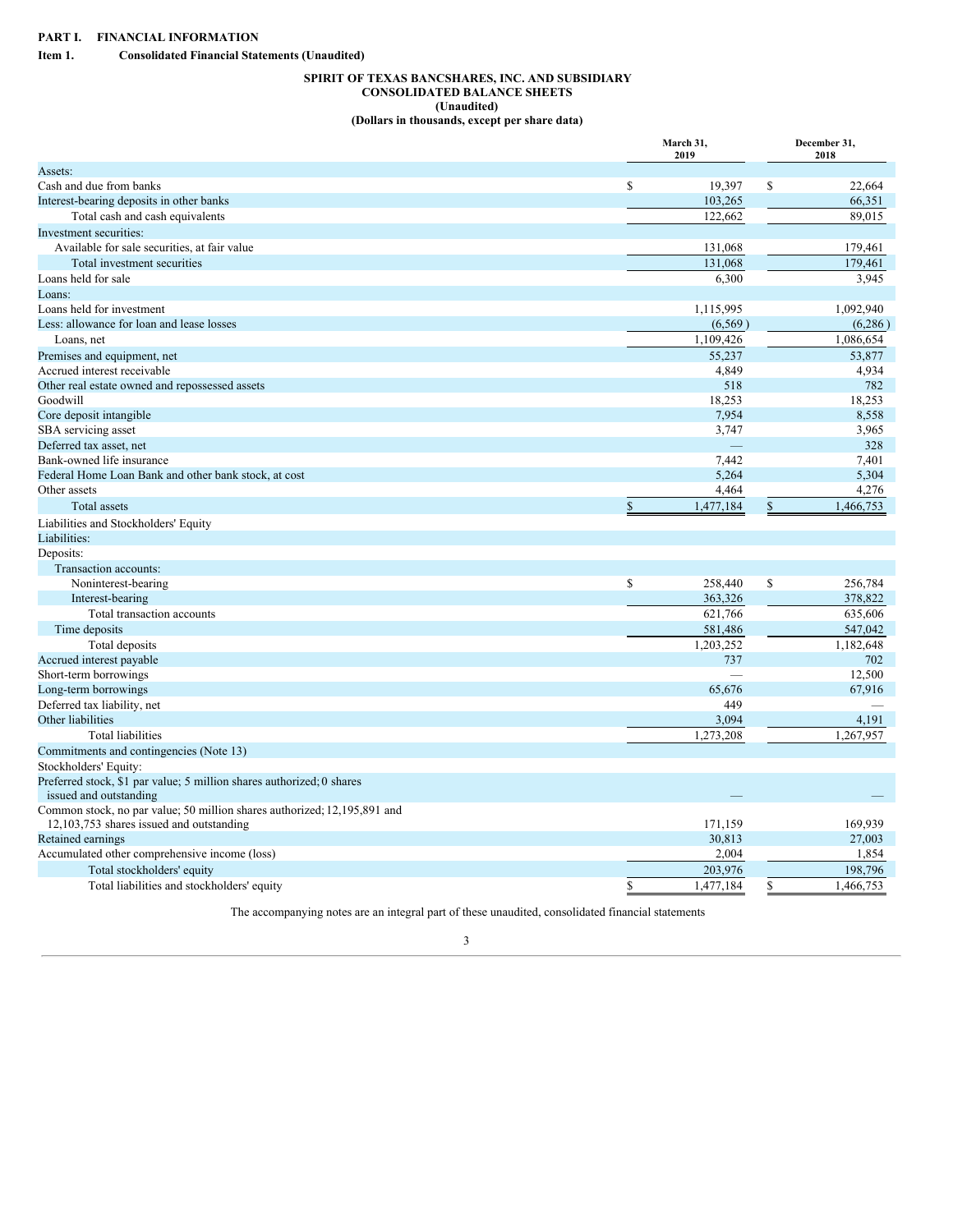## **SPIRIT OF TEXAS BANCSHARES, INC. AND SUBSIDIARY CONSOLIDATED STATEMENTS OF INCOME (Unaudited) (Dollars in thousands, except per share data)**

<span id="page-3-0"></span>

|                                                     |             | Three Months Ended March 31. |           |  |
|-----------------------------------------------------|-------------|------------------------------|-----------|--|
|                                                     | 2019        |                              | 2018      |  |
| Interest income:                                    |             |                              |           |  |
| Interest and fees on loans                          | \$          | $\mathbb{S}$<br>17,118       | 12,291    |  |
| Interest and dividends on investment securities     |             | 1,182                        | 214       |  |
| Other interest income                               |             | 584                          | 148       |  |
| Total interest income                               |             | 18,884                       | 12,653    |  |
| Interest expense:                                   |             |                              |           |  |
| Interest on deposits                                |             | 3,071                        | 1,731     |  |
| Interest on FHLB advances and other borrowings      |             | 378                          | 541       |  |
| Total interest expense                              |             | 3,449                        | 2,272     |  |
| Net interest income                                 |             | 15,435                       | 10,381    |  |
| Provision for loan losses                           |             | 849                          | 339       |  |
| Net interest income after provision for loan losses |             | 14,586                       | 10,042    |  |
| Noninterest income:                                 |             |                              |           |  |
| Service charges and fees                            |             | 729                          | 357       |  |
| SBA loan servicing fees                             |             | 264                          | 624       |  |
| Mortgage referral fees                              |             | 110                          | 156       |  |
| Gain on sales of loans, net                         |             | 804                          | 1,474     |  |
| Gain on sales of investment securities              |             | 1,081                        |           |  |
| Other noninterest income                            |             | 69                           | (23)      |  |
| Total noninterest income                            |             | 3.057                        | 2,588     |  |
| Noninterest expense:                                |             |                              |           |  |
| Salaries and employee benefits                      |             | 7,124                        | 6,858     |  |
| Occupancy and equipment expenses                    |             | 1,262                        | 1,236     |  |
| Professional services                               |             | 1,041                        | 311       |  |
| Data processing and network                         |             | 485                          | 313       |  |
| Regulatory assessments and insurance                |             | 98                           | 255       |  |
| Amortization of intangibles                         |             | 603                          | 176       |  |
| Advertising                                         |             | 97                           | 115       |  |
| Marketing                                           |             | 139                          | 118       |  |
| Telephone expense                                   |             | 140                          | 98        |  |
| Conversion expense                                  |             | 1,151                        |           |  |
| Other operating expenses                            |             | 864                          | 646       |  |
| Total noninterest expense                           |             | 13,004                       | 10,126    |  |
| Income before income tax expense                    |             | 4,639                        | 2,504     |  |
| Income tax expense                                  |             | 829                          | 491       |  |
| Net income                                          | \$          | \$<br>3,810                  | 2,013     |  |
| Earnings per common share:                          |             |                              |           |  |
| Basic                                               | \$          | \$<br>0.31                   | 0.27      |  |
| Diluted                                             | $\mathbf S$ | \$<br>0.30                   | 0.27      |  |
| Weighted average common shares outstanding:         |             |                              |           |  |
| <b>Basic</b>                                        |             | 12,152,558                   | 7,348,992 |  |
| Diluted                                             |             | 12,607,445                   | 7,543,606 |  |

The accompanying notes are an integral part of these unaudited, consolidated financial statements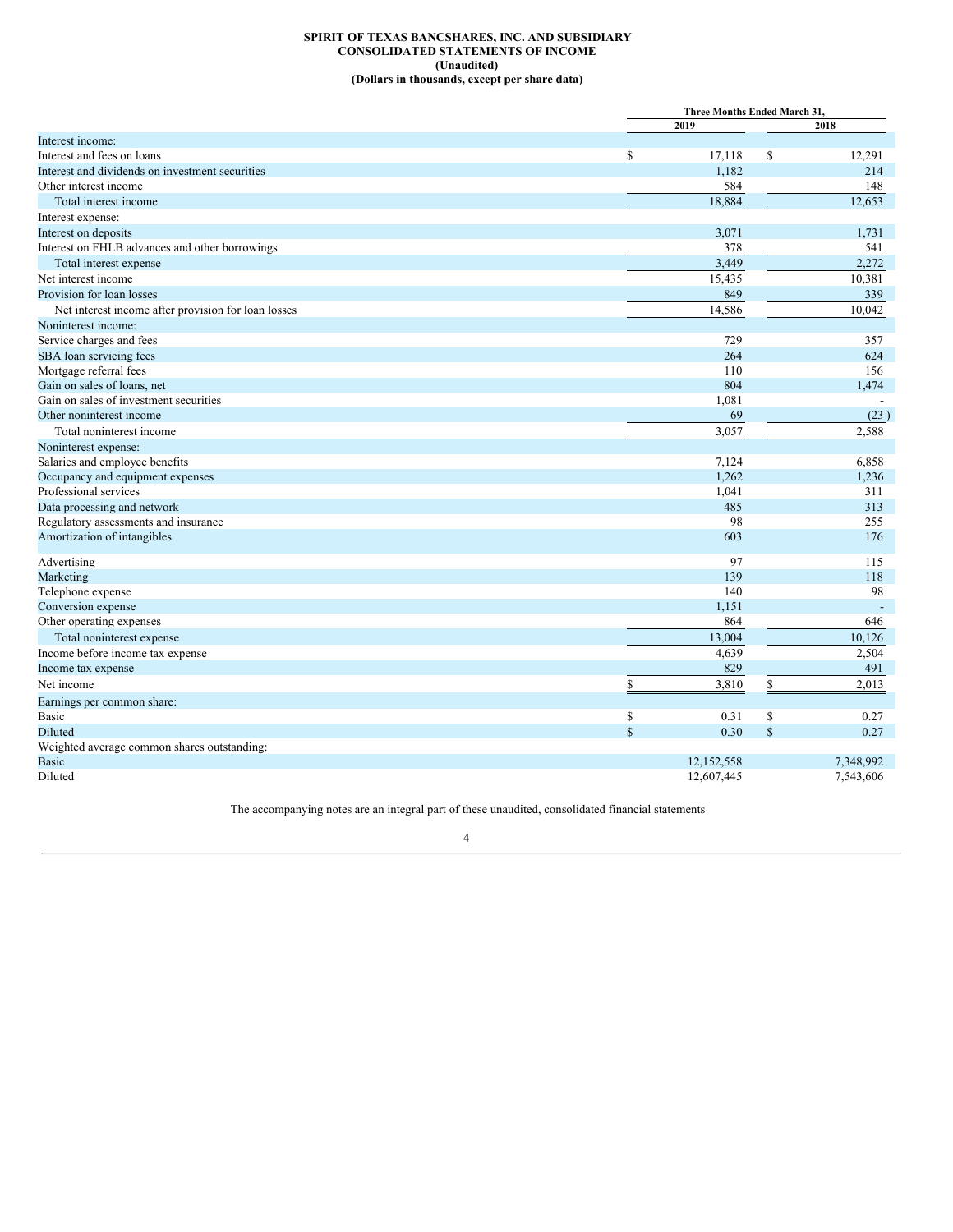#### **SPIRIT OF TEXAS BANCSHARES, INC. AND SUBSIDIARY CONSOLIDATED STATEMENTS OF COMPREHENSIVE INCOME (Unaudited) (Dollars in thousands)**

<span id="page-4-0"></span>

|                                                                                            | Three Months Ended March 31. |         |  |       |
|--------------------------------------------------------------------------------------------|------------------------------|---------|--|-------|
|                                                                                            |                              | 2019    |  | 2018  |
| Net income                                                                                 |                              | 3.810   |  | 2,013 |
| Other comprehensive income (loss):                                                         |                              |         |  |       |
| Unrealized net holding gains (losses) on investment securities available for sale, net of  |                              |         |  |       |
| $(tax)$ and benefit of $\$(308)$ and $\$136$ , respectively                                |                              | 1.162   |  | (510) |
| Reclassification adjustment for realized (gains) losses on investment securities available |                              |         |  |       |
| for sale included in net income, net of taxes of \$269 and \$0, respectively               |                              | (1,012) |  |       |
| Total other comprehensive income (loss)                                                    |                              | 150     |  | (510) |
| Total comprehensive income                                                                 |                              | 3.960   |  | 1.503 |

The accompanying notes are an integral part of these unaudited, consolidated financial statements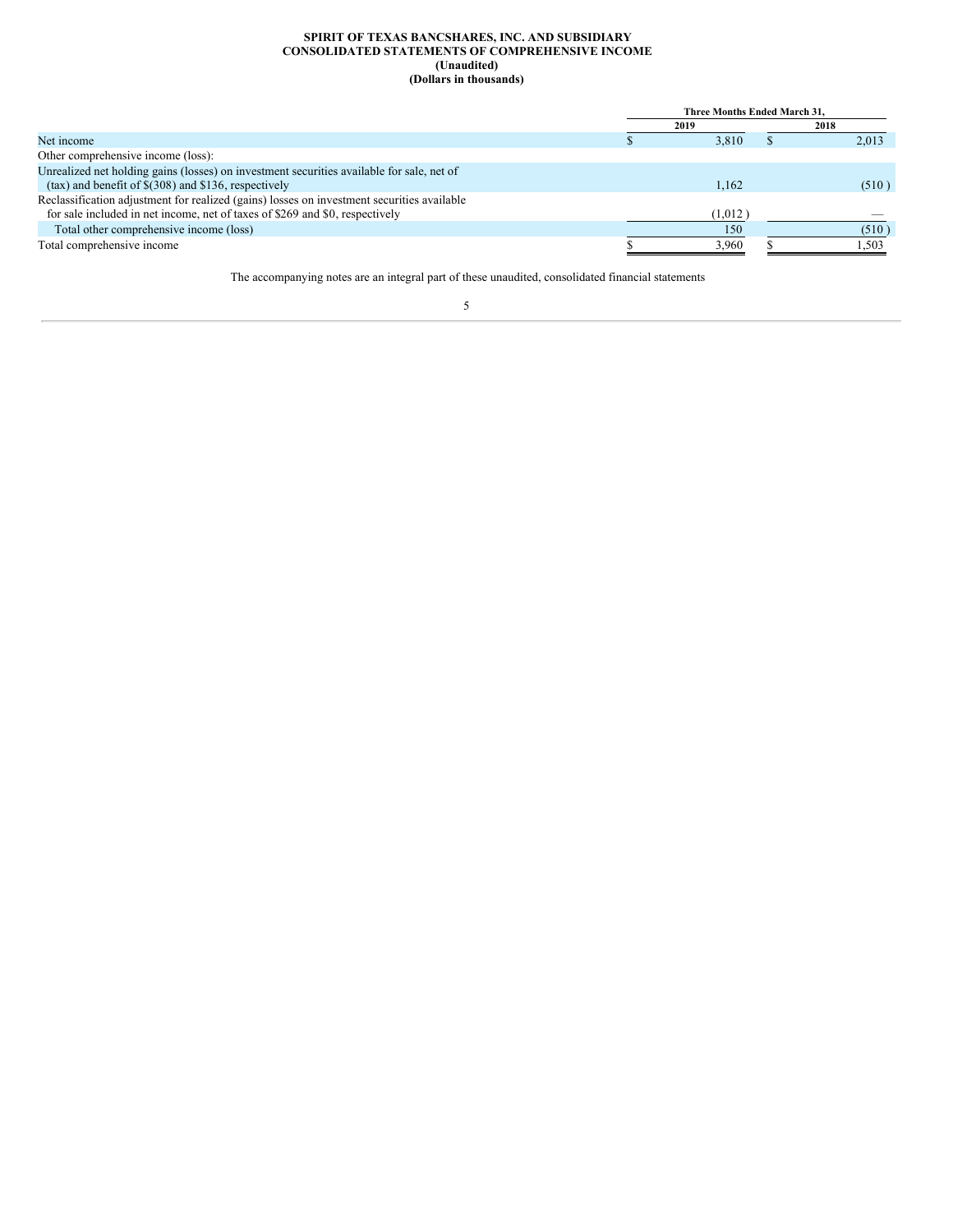#### **SPIRIT OF TEXAS BANCSHARES, INC. AND SUBSIDIARY CONSOLIDATED STATEMENTS OF CHANGES IN STOCKHOLDERS' EQUITY (Unaudited) (Dollars in thousands)**

<span id="page-5-0"></span>

|                                        | <b>Shares</b> of | <b>Shares</b> of |   |         |          |                          |                 | Accumulated<br>Other |    | Total         |
|----------------------------------------|------------------|------------------|---|---------|----------|--------------------------|-----------------|----------------------|----|---------------|
|                                        | Common           | Preferred        |   | Common  |          | Preferred                | Retained        | Comprehensive        |    | Stockholders' |
|                                        | Stock            | <b>Stock</b>     |   | Stock   |          | <b>Stock</b>             | <b>Earnings</b> | Income (Loss)        |    | Equity        |
| Balance as of January 1, 2018          | 7,280,183        |                  | S | 82,615  |          |                          | 17.025          | (501)                | S  | 99,139        |
| Net income                             |                  |                  |   |         |          |                          | 2,013           |                      |    | 2,013         |
| Exercise of stock options and warrants | 206,428          |                  |   | 2,185   |          |                          |                 |                      |    | 2,185         |
| Stock-based compensation               |                  |                  |   | 152     |          |                          |                 |                      |    | 152           |
| Other comprehensive income (loss)      |                  |                  |   |         |          |                          |                 | (510)                |    | (510)         |
| Balance as of March 31, 2018           | 7,486,611        |                  |   | 84,952  |          | _                        | 19,038          | (1,011)              |    | 102,979       |
| Balance as of January 1, 2019          | 12, 103, 753     |                  |   | 169,939 | <b>S</b> | $\overline{\phantom{a}}$ | \$<br>27,003    | 1,854                | S. | 198,796       |
| Net income                             |                  |                  |   |         |          |                          | 3,810           |                      |    | 3,810         |
| Exercise of stock options and warrants | 92,138           |                  |   | 1,103   |          |                          |                 |                      |    | 1,103         |
| Stock-based compensation               |                  |                  |   | 117     |          |                          |                 |                      |    | 117           |
| Other comprehensive income (loss)      |                  |                  |   |         |          |                          |                 | 150                  |    | 150           |
| Balance as of March 31, 2019           | 12,195,891       | _                |   | 171,159 |          |                          | 30,813          | 2,004                |    | 203,976       |

The accompanying notes are an integral part of these unaudited, consolidated financial statements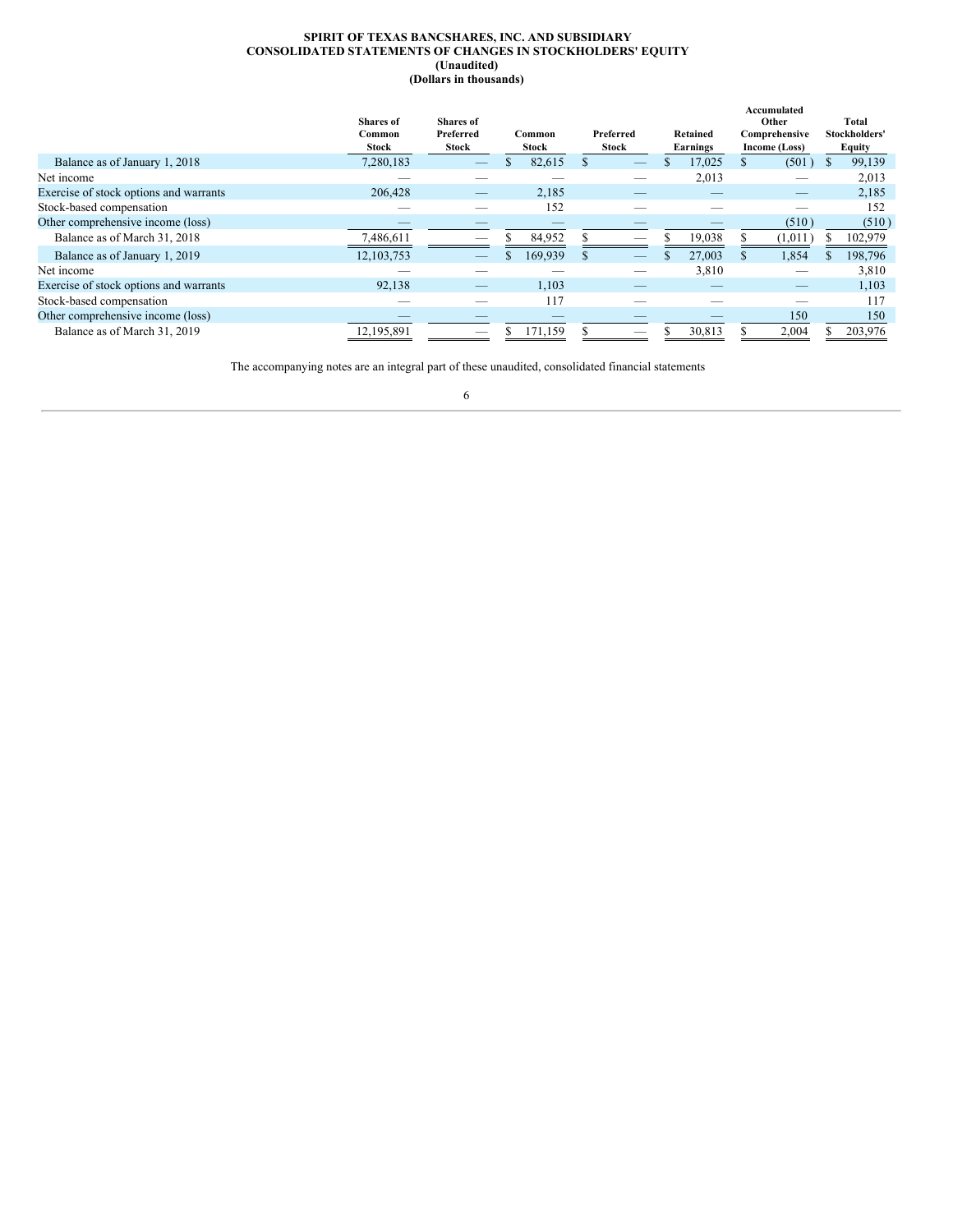#### **SPIRIT OF TEXAS BANCSHARES, INC. AND SUBSIDIARY CONSOLIDATED STATEMENTS OF CASH FLOWS (Unaudited) (Dollars in thousands)**

<span id="page-6-0"></span>

|                                                                                             |                      | Three Months Ended March 31, |           |  |
|---------------------------------------------------------------------------------------------|----------------------|------------------------------|-----------|--|
|                                                                                             | 2019                 |                              | 2018      |  |
| Cash Flows From Operating Activities:                                                       |                      |                              |           |  |
| Net income                                                                                  | $\mathbf S$<br>3.810 | S.                           | 2.013     |  |
| Adjustments to reconcile net income to net cash provided by (used in) operating activities: |                      |                              |           |  |
| Provision for loan losses                                                                   | 849                  |                              | 339       |  |
| Depreciation and amortization                                                               | 582                  |                              | 446       |  |
| Net amortization (accretion) of premium (discount) on investment securities                 | 45                   |                              | 108       |  |
| Amortization of core deposit intangible                                                     | 603                  |                              | 176       |  |
| Accretion of discount on retained SBA loans                                                 | (450)                |                              | (275)     |  |
| Deferred tax expense (benefit)                                                              | 740                  |                              | 27        |  |
| Originations of loans held for sale                                                         | (12, 453)            |                              | (17, 941) |  |
| Proceeds from loans held for sale                                                           | 10,933               |                              | 18,730    |  |
| Net gains on sale of loans held for sale                                                    | (804)                |                              | (1, 474)  |  |
| (Gain) loss on sale of investment securities                                                | (1,081)              |                              |           |  |
| (Gain) loss on sale of other real estate owned                                              | (21)                 |                              | 3         |  |
| Fair value adjustment on SBA servicing asset                                                | 416                  |                              | 231       |  |
| Stock-based compensation                                                                    | 117                  |                              | 152       |  |
| Increase in cash surrender value of BOLI                                                    | (41)                 |                              | (1)       |  |
| Net change in operating assets and liabilities:                                             |                      |                              |           |  |
| Net change in accrued interest receivable                                                   | (73)                 |                              | 351       |  |
| Net change in accrued interest payable                                                      | 35                   |                              | 17        |  |
| Net change in other assets                                                                  | (188)                |                              | (1,577)   |  |
| Net change in other liabilities                                                             | (1,097)              |                              | 936       |  |
| Net cash provided by (used in) operating activities                                         | 1,922                |                              | 2,261     |  |
| Cash Flows From Investing Activities:                                                       |                      |                              |           |  |
| Sales of investment securities available for sale                                           | 45.243               |                              |           |  |
| Paydown and maturities of investment securities available for sale                          | 4,531                |                              | 688       |  |
| Net purchase of FHLB and other bank stock                                                   | (37)                 |                              | 10        |  |
| Net change in loans                                                                         | (23, 451)            |                              | (13, 603) |  |
| Proceeds from the sale of other real estate owned                                           | 336                  |                              | 18        |  |
| Purchase of premises and equipment                                                          | (1,942)              |                              | (1,600)   |  |
| Net cash provided by (used in) investing activities                                         | 24,680               |                              | (14, 487) |  |
| Cash Flows From Financing Activities:                                                       |                      |                              |           |  |
| Net change in deposits                                                                      | 20,604               |                              | 5,595     |  |
| Redemption of trust preferred securities                                                    | 78                   |                              |           |  |
| Proceeds from long-term borrowings                                                          | 1,818                |                              |           |  |
| Repayment of long-term borrowings                                                           | (4.058)              |                              | (1,208)   |  |
| Proceeds from short-term borrowings                                                         |                      |                              | 5,000     |  |
| Repayment of short-term borrowings                                                          | (12,500)             |                              | (5,000)   |  |
| Exercise of stock options and warrants                                                      | 1,103                |                              | 2,185     |  |
| Net cash provided by (used in) financing activities                                         | 7,045                |                              | 6.572     |  |
| Net Change in Cash and Cash Equivalents                                                     | 33,647               |                              | (5,654)   |  |
| Cash and Cash Equivalents at Beginning of Period                                            | 89.015               |                              | 57,949    |  |
| Cash and Cash Equivalents at End of Period                                                  | $\$$<br>122,662      | $\mathbb S$                  | 52,295    |  |
| Supplemental Disclosures of Cash Flow Information:                                          |                      |                              |           |  |
|                                                                                             | $\mathbf S$<br>3,415 | $\mathbb{S}$                 | 2,255     |  |
| Interest paid                                                                               |                      |                              |           |  |
| Supplemental disclosure of noncash investing and financing activities:                      |                      |                              |           |  |
| Transfer of loans to other real estate owned and repossessed assets                         | $\mathbf S$<br>51    | $\mathbb{S}$                 | 268       |  |

The accompanying notes are an integral part of these unaudited, consolidated financial statements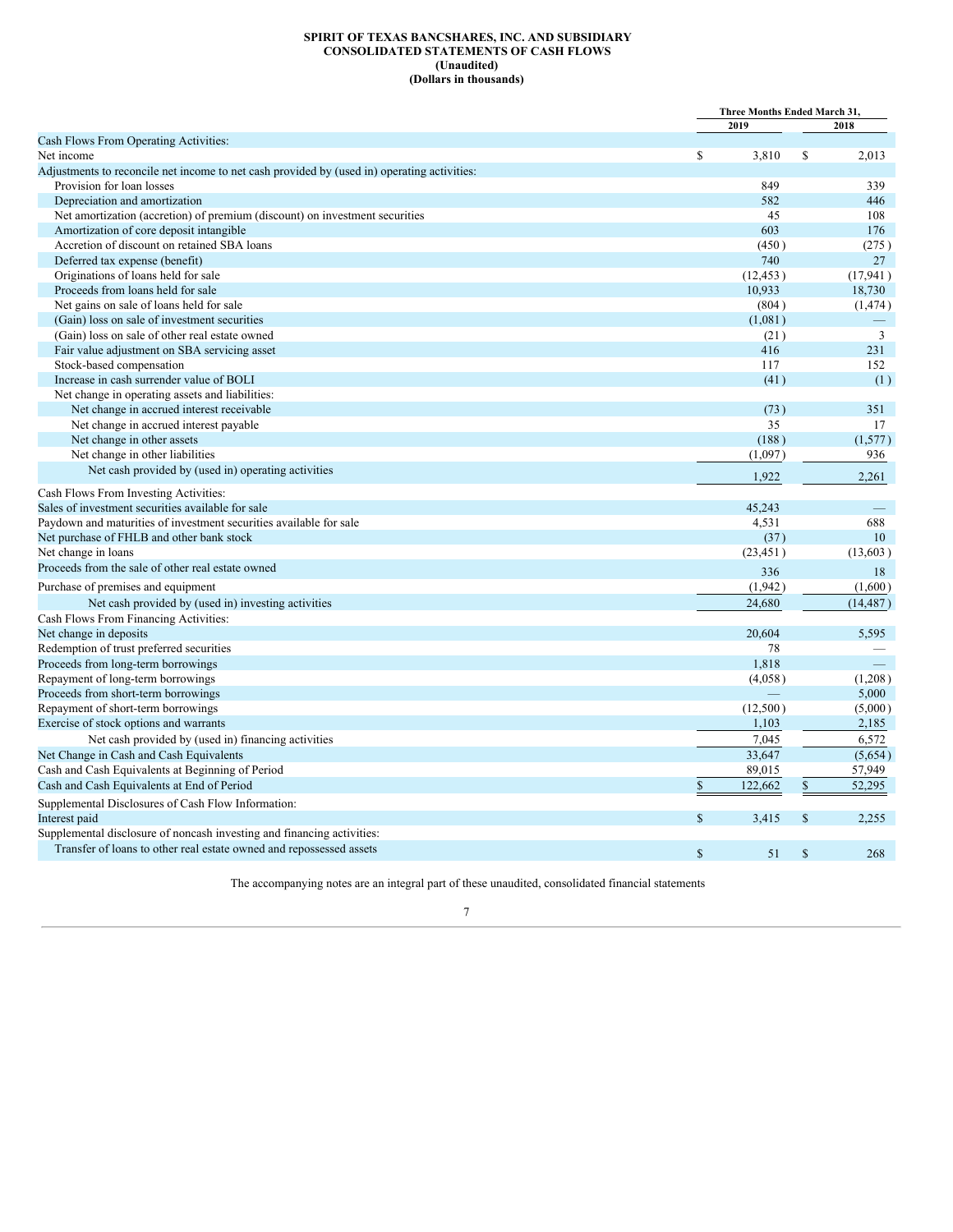#### **SPIRIT OF TEXAS BANCSHARES, INC. NOTES TO CONSOLIDATED FINANCIAL STATEMENTS (Unaudited)**

## <span id="page-7-0"></span>**NOTE 1. SUMMARY OF SIGNIFICANT ACCOUNTING POLICIES**

#### *Nature of Operations*

Spirit of Texas Bancshares, Inc. (the "Holding Company" or "Company") is a bank holding company headquartered in Conroe, Texas that provides, through its bank subsidiary, a variety of financial services to individuals and corporate customers in Texas, which are primarily agricultural, light industrial and commercial areas.

The Company consummated the underwritten initial public offering of its common stock in May 2018. In connection with the initial public offering, the Company issued and sold 2,300,000 shares of its common stock, including 300,000 shares of common stock sold pursuant to the underwriters' full exercise of their option to purchase additional shares, at an offering price of \$21.00 per share, for aggregate gross proceeds of \$48.3 million before deducting underwriting discounts and offering expenses, and aggregate net proceeds of \$42.1 million after deducting underwriting discounts and offering expenses.

## *Basis of Presentation*

The consolidated financial statements include the accounts of the Holding Company and the accounts of its wholly-owned subsidiary, Spirit of Texas Bank SSB (the "Bank"). All significant intercompany balances and transactions have been eliminated in consolidation.

The accompanying unaudited condensed consolidated financial statements have been prepared in conformity with U.S. generally accepted accounting principles ("GAAP") for interim financial information and Article 8 of Regulation S-X. Accordingly, they do not include all of the information and footnotes required by GAAP for complete financial statements. Operating results for the period ended March 31, 2019 are not necessarily indicative of the results that may be expected for the year ending December 31, 2019 and should be read in conjunction with the audited financial statements and notes thereto for the year ended December 31, 2018 previously filed with the Securities and Exchange Commission ("SEC") in the Company's Annual Report on Form 10-K.

In the opinion of management, all adjustments (consisting of normal recurring accruals) considered necessary for the fair presentation of these consolidated financial statements have been included. The preparation of financial statements in conformity with these accounting principles requires management to make estimates and assumptions that affect the reported amounts of assets and liabilities at the date of the financial statements and income and expense during the reporting periods and the related disclosures. Although management's estimates and assumptions are based on current expectations, estimates, forecasts and projections about future performance of the Company, such estimates and assumptions are not guarantees of future performance and involve certain risks, uncertainties and assumptions that are difficult for the Company to assess. Operating results for the interim periods disclosed herein are not necessarily indicative of the results that may be expected for a full year or any future period.

## *Accounting Policies Recently Adopted and Pending Accounting Pronouncements*

Accounting Standards Update (ASU) 2019-04, "Codification Improvements to Topic 326, Financial Instruments-Credit Losses, Topic 815, Derivatives and Hedging, *and Topic 825, Financial Instruments" –* issued in April 2019, ASU No. 2019-04 clarifies a number of issues discussed at the June 2018 and November 2018 Credit Losses Transition Resource Group meetings. The clarifications address a variety of identified issues including but not limited to the treatment of accrued interest receivable as it relates to the allowance for credit losses, transfers between loan classifications and categories, recoveries, and using projections of future interest rate environments in expected cash flow calculations. Management is evaluating these clarifications concurrently with our assessment of ASU 2016-13.

ASU 2018-15, "Intangibles - Goodwill and Other - Internal Use Software" - issued in August 2018, ASU No. 2018-15 aligns the requirements for capitalizing implementation costs incurred in a hosting arrangement that is a service contract with the requirements for capitalizing implementation costs incurred to develop or obtain internal-use software. The amendments of ASU 2018-15 are effective for public entities for interim and annual periods beginning after December 15, 2019 and for other entities for periods beginning after December 15, 2020. Management adopted ASU 2018-15 as of January 1, 2019; adoption did not have an impact on the Company's consolidated financial statements.

*ASU 2018-13, "Fair Value Measurement Disclosure Framework"*– issued in August 2018, ASU No. 2018-13 modifies the disclosure requirements on fair value measurements outlined in Topic 820, Fair Value Measurements. Specifically the amendments in the ASU remove the requirements to disclose the amount and reasons for transfers between fair value hierarchy levels, the policy for timing of transfers between levels, the valuation processes for Level 3 fair value measurements, and for nonpublic entities, disclosure of the changes in unrealized gains and losses for the period included in earnings for recurring Level 3 fair value

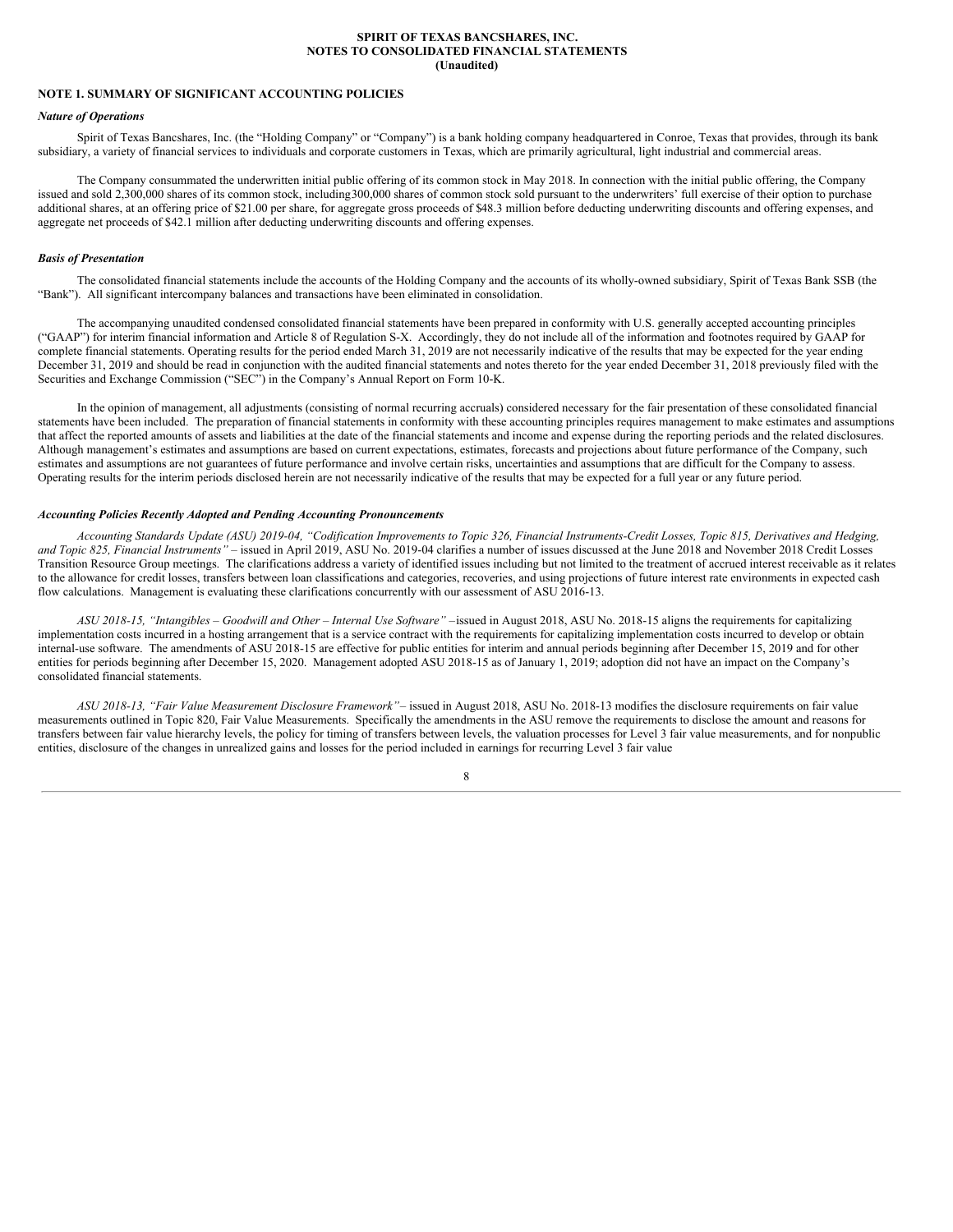measurements. Additionally, the ASU adds disclosure requirements regarding changes in unrealized gains and losses for the period included in other comprehensive income related to Level 3 fair value measurements, and disclosure of the range and weighted average of significant unobservable inputs used to develop Level 3 fair value measurements. The amendments of ASU 2018-13 are effective for all entities for interim and annual periods beginning after December 15, 2019. Management adopted the provisions of this ASU removing fair value disclosure requirements as of December 31, 2018 as early adoption of the removal provisions was allowed and will adopt the remaining provisions of the ASU as of the effective date.

*ASU 2018-09, "Codification Improvements."* - issued in July 2018, ASU No. 2018-09 makes changes to a variety of topics to clarify, correct errors in, or make minor improvements to the Accounting Standards Codification. The majority of the amendments in ASU 2018-09 will be effective in annual periods beginning after December 15, 2018. ASU 2018-09 is not expected to have a material impact on the Company's consolidated financial statements.

*ASU 2018-07, "Compensation-Stock Compensation."* - issued in June 2018, ASU 2018-07 expands the scope of ASC 718 to include share-based payment transactions for acquiring goods and services from nonemployees. The amendments also clarify that ASC 718 does not apply to share-based payments used to provide either financing to the issuer or awards granted in conjunction with selling goods or services to customers under a contract subject to ASC 606, Revenue from Contracts with Customers. The amendments of ASU 2018-07 are effective for public entities for interim and annual periods beginning after December 15, 2018 and for other entities for periods beginning after December 15, 2019. Management adopted ASU 2018-07 as of January 1, 2019; adoption did not have an impact on the Company's consolidated financial statements.

ASU 2017-08, "Receivables-Nonrefundable Fees and Other Costs (Subtopic 310-20): Premium Amortization on Purchased Callable Debt Securities." Issued in March 2017, ASU 2017-08 amends the amortization period for certain purchased callable debt securities held at a premium. In particular, the amendments in ASU 2017-08 require the premium to be amortized to the earliest call date. The amendments do not, however, require an accounting change for securities held at a discount; instead, the discount continues to be amortized to maturity. Notably, the amendments in this ASU more closely align the amortization period of premiums and discounts to expectations incorporated in market pricing on the underlying securities. Securities within the scope of ASU 2017-08 are purchased debt securities that have explicit, non-contingent call features that are callable at fixed prices and on preset dates. The amendments of ASU 2017-08 become effective for public entities for fiscal years, and for interim periods within those fiscal years, beginning after December 15, 2018 and for other entities for periods beginning after December 15, 2019. Management adopted ASU 2017-08 as of January 1, 2019; adoption did not have an impact on the Company's consolidated financial statements.

ASU 2017-04, "Intangibles-Goodwill and Other (Topic 350): Simplifying the Test for Goodwill Impairment. 'Issued in January 2017, ASU 2017-04 simplifies the manner in which an entity is required to test goodwill for impairment by eliminating Step 2 from the goodwill impairment test. Step 2 measures a goodwill impairment loss by comparing the implied fair value of a reporting unit's goodwill with the carrying amount of that goodwill. In computing the implied fair value of goodwill under Step 2, an entity, prior to the amendments in ASU 2017-04, had to perform procedures to determine the fair value at the impairment testing date of its assets and liabilities, including unrecognized assets and liabilities, in accordance with the procedure that would be required in determining the fair value of assets acquired and liabilities assumed in a business combination. However, under the amendments in ASU 2017-04, an entity should (1) perform its annual or interim goodwill impairment test by comparing the fair value of a reporting unit with its carrying amount, and (2) recognize an impairment charge for the amount by which the carrying amount exceeds the reporting unit's fair value, with the understanding that the loss recognized should not exceed the total amount of goodwill allocated to that reporting unit. Additionally, ASU 2017-04 removes the requirements for any reporting unit with a zero or negative carrying amount to perform a qualitative assessment and, if it fails such qualitative test, to perform Step 2 of the goodwill impairment test. ASU 2017-04 is effective prospectively for public entities for annual, or any interim, goodwill impairment tests in fiscal years beginning after December 15, 2019 and for all other entities for impairment tests in fiscal years beginning after December 15, 2021. Management will adopt this ASU using the public company effective date as early adoption is permitted and will continue to evaluate the impact this ASU will have on the consolidated financial statements through its effective date; however, the adoption of ASU 2017-04 is not expected to have a material impact on the Company's consolidated financial statements.

ASU 2017-01, "Business Combinations (Topic 805)-Clarifying the Definition of a Business." Issued in January 2017, ASU 2017-01 clarifies the definition of a business with the objective of adding guidance to assist entities with evaluating whether transactions should be accounted for as acquisitions (or disposals) of assets or businesses, which determines whether goodwill should be recorded or not. The amendments in ASU No. 2017-01 provide a screen to determine when a set of assets and activities (collectively, a "set") is not a business. The screen requires that when substantially all of the fair value of the gross assets acquired (or disposed of) is concentrated in a single identifiable asset or a group of similar identifiable assets, the set is not a business. This screen reduces the number of transactions that need to be further evaluated. If, however, the screen is not met, then the amendments in ASU 2017-01 require that to be considered a business, a set must include, at a minimum, an input and a substantive process that together significantly contribute to the ability to create output and remove the evaluation of whether a market participant could replace missing elements. The revised definition will result in more transactions being recorded as asset acquisitions or dispositions as opposed to business acquisitions or dispositions. The amendments of ASU 2017-01 are effective for public business entities for fiscal years beginning after December 15, 2017, and for private companies for fiscal years beginning after December 15, 2018. Management adopted ASU 2017-01 as of January 1, 2019; adoption did not have an impact on the Company's consolidated financial statements.

 $\overline{Q}$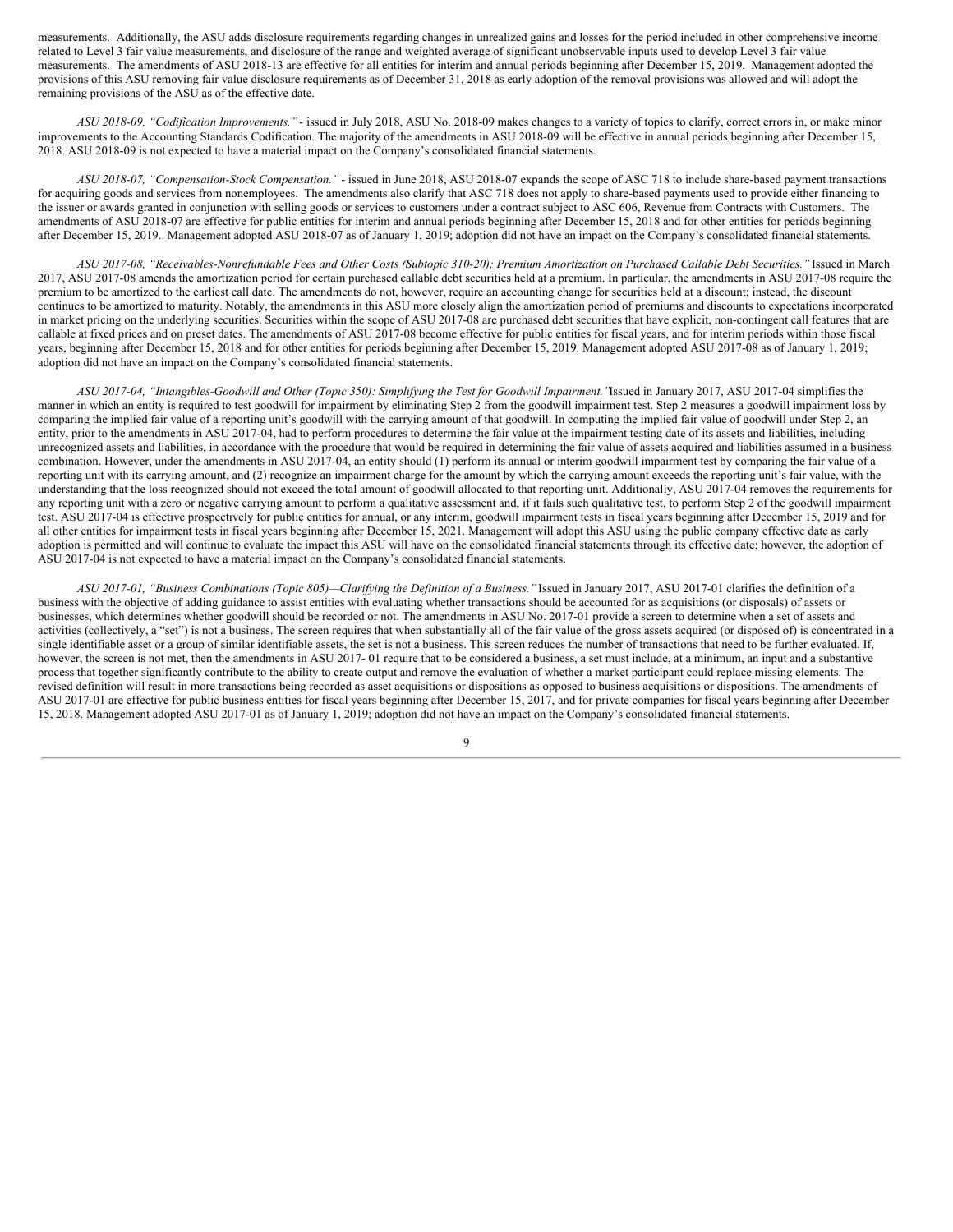In October 2016, the FASB issued ASU No. 2016-16, "Income Taxes (Topic 740): Intra-Entity Transfers of Assets Other Than Inventory. 'The objective of issuing this ASU is to improve the accounting for the income tax consequences of intra-entity transfers of assets other than inventory. Current GAAP prohibits the recognition of current and deferred income taxes for an intra-entity asset transfer until the asset has been sold to an outside party. This prohibition on recognition is an exception to the principle of comprehensive recognition of current and deferred income taxes in GAAP. As such, the Board decided that an entity should recognize the income tax consequences of an intraentity transfer of an asset other than inventory when the transfer occurs. Consequently, the amendments in this guidance eliminate the exception for an intra-entity transfer of an asset other than inventory. The amendments of this ASU are effective for *public business entities* for fiscal years beginning after December 15, 2017, and for private companies for fiscal years beginning after December 15, 2018. Early adoption is permitted for all entities as of the beginning of an annual reporting period for which financial statements (interim or annual) have not been issued or made available for issuance. That is, earlier adoption should be in the first interim period if an entity issues interim financial statements. Management adopted ASU 2016-16 as of January 1, 2019; adoption did not have an impact on the Company's consolidated financial statements.

ASU 2016-13, "Financial Instruments-Credit Losses (Topic 326): Measurement of Credit Losses on Financial Instruments."Issued in June 2016, ASU 2016-13 will add FASB ASC Topic 326, "Financial Instruments-Credit Losses" and finalizes amendments to FASB ASC Subtopic 825-15, "Financial Instruments-Credit Losses." The amendments of ASU 2016-13 are intended to provide financial statement users with more decision-useful information related to expected credit losses on financial instruments and other commitments to extend credit by replacing the current incurred loss impairment methodology with a methodology that reflects expected credit losses and requires consideration of a broader range of reasonable and supportable information to determine credit loss estimates. The amendments of ASU 2016-13 eliminate the probable initial recognition threshold and, in turn, reflect an entity's current estimate of all expected credit losses. ASU 2016-13 does not specify the method for measuring expected credit losses, and an entity is allowed to apply methods that reasonably reflect its expectations of the credit loss estimate. Additionally, the amendments of ASU 2016-13 require that credit losses on available for sale debt securities be presented as an allowance rather than as a write-down. The amendments of ASU 2016-13 were originally effective for public entities for interim and annual periods beginning after December 15, 2019 and for all other entities for periods beginning after December 15, 2020. Issued in November 2018, ASU 2018-19 *Codification Improvements to Topic 326, Financial Instruments-Credit Losses*, alters the effective date of ASU 2016-13 for private companies. Under the provisions of ASU 2018-19, ASU 2016-13 is now effective for fiscal years beginning after December 15, 2021 including interim periods within those years for non-public business entities. Earlier application is permitted for interim and annual periods beginning after December 15, 2018. Management has elected to adopt this ASU using the updated private company effective date and is currently evaluating the impact this ASU will have on the consolidated financial statements and that evaluation will depend on economic conditions and the composition of the Company's loan and lease portfolio at the time of adoption.

*ASU 2016-02, "Leases (Topic 842)."* Issued in February 2016, ASU 2016-02 was issued by the FASB to increase transparency and comparability among organizations by recognizing lease assets and lease liabilities on the balance sheet and by disclosing key information about leasing arrangements. ASU 2016-02 will, among other things, require lessees to recognize a lease liability, which is a lessee's obligation to make lease payments arising from a lease, measured on a discounted basis; and a right-of-use asset, which is an asset that represents the lessee's right to use, or control the use of, a specified asset for the lease term. ASU 2016-02 does not significantly change lease accounting requirements applicable to lessors; however, the ASU contains some targeted improvements that are intended to align, where necessary, lessor accounting with the lessee accounting model and with the updated revenue recognition guidance issued in 2014. The amendments of ASU 2016-02 are effective for public entities for interim and annual periods beginning after December 15, 2018 and for other entities for periods beginning after December 15, 2019. The adoption of this ASU will result in an increase to the Consolidated Balance Sheets for right-of-use assets and associated lease liabilities for operating leases in which the Company is the lessee. Under current accounting standards, all of the Company's leases are classified as operating leases and, as such, are not recognized on the Company's Consolidated Balance Sheet. Additionally, in July 2018, the FASB issued ASU No. 2018-10, Codification Improvements to Topic 842, Leases and ASU No. 2018-11, Leases, Targeted Improvements. The amendments in these updates provide additional clarification and implementation guidance on certain aspects of ASU 2016-02 and have the same effective and transition requirements as ASU 2016-02. Specifically, ASU 2018-11 creates an additional transition method option allowing entities to record a cumulative effect adjustment to opening retained earnings in the year of adoption. In December 2018, the FASB further issued ASU 2018-20, *Leases (Topic 842) Narrow-Scope Improvements for Lessors*. The amendments in this update permits lessors to make an accounting policy election to not evaluate whether certain sales taxes and other similar taxes are lessor costs or lessee costs and instead account for the costs as if they were lessee costs. Additionally, the amendment requires lessors to exclude from variable payments, and therefore revenue, lessor costs paid by lessees directly to third parties. The amendments also require lessors to account for costs excluded from the consideration of a contract that are paid by the lessor and reimbursed by the lessee as variable payments. In March 2019, the FASB also issued ASU 2019-01, *Leases (Topic 842) Codification Improvements,* to further clarify certain identified issues regarding implementation of ASU 2016-02. Specifically, the amendments in ASU 2019-01 clarify the determination of fair value of underlying assets by lessors that are not manufacturers or dealers, the cash flow presentation of sales-type or direct financing leases, and transition disclosures for interim periods. Management will adopt these ASUs using the private company effective date of January 1, 2020 and is currently evaluating the impact to the consolidated financial statements and related method of adoption, specifically, we are in the process of determining an appropriate discount rate to record identified right-of-use assets.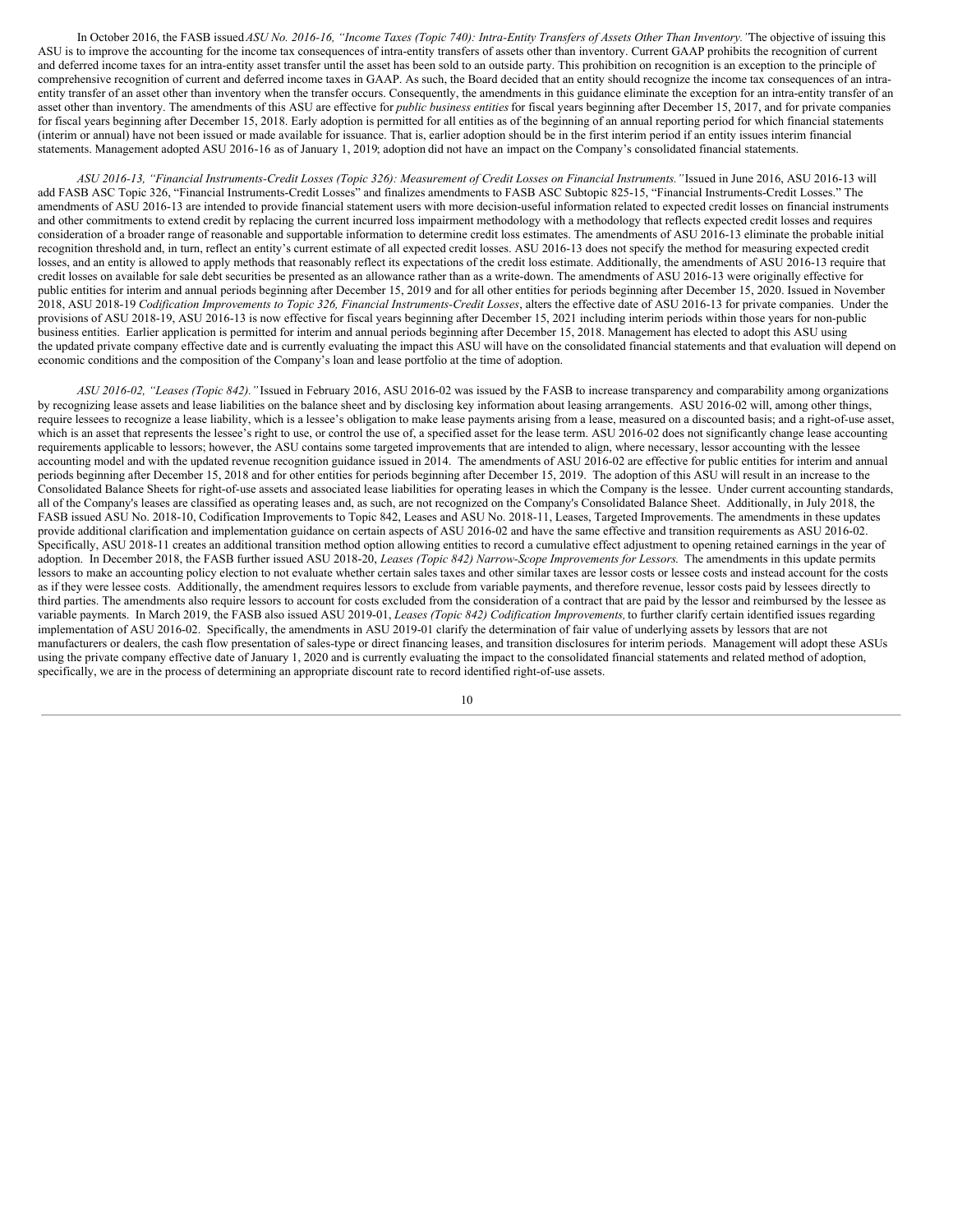*ASU 2014-09, "Revenue from Contracts with Customers (Topic 606)."*Issued in May 2014, ASU 2014-09 will add FASB ASC Topic 606, "Revenue from Contracts with Customers," and will supersede revenue recognition requirements in FASB ASC Topic 605, "Revenue Recognition," as well as certain cost guidance in FASB ASC Topic 605-35, "Revenue Recognition – Construction-Type and Production-Type Contracts." ASU 2014-09 provides a framework for revenue recognition that replaces the existing industry and transaction specific requirements under the existing standards. ASU 2014-09 requires an entity to apply a five-step model to determine when to recognize revenue and at what amount. The model specifies that revenue should be recognized when (or as) an entity transfers control of goods or services to a customer at the amount in which the entity expects to be entitled. Depending on whether certain criteria are met, revenue should be recognized either over time, in a manner that depicts the entity's performance, or at a point in time, when control of the goods or services are transferred to the customer. ASU 2014-09 provides that an entity should apply the following steps: (1) identify the contract(s) with a customer; (2) identify the performance obligations in the contract; (3) determine the transaction price; (4) allocate the transaction price to the performance obligations in the contract; and (5) recognize revenue when, or as, the entity satisfies a performance obligation. In addition, the existing requirements for the recognition of a gain or loss on the transfer of non-financial assets that are not in a contract with a customer are amended to be consistent with the guidance on recognition and measurement in ASU 2014-09. The amendments of ASU 2014-09 may be applied either retrospectively to each prior reporting period presented or retrospectively with the cumulative effect of initially applying ASU 2014-09 recognized at the date of initial application. If the transition method of application is elected, the entity should also provide the additional disclosures in reporting periods that include the date of initial application of (1) the amount by which each financial statement line item is affected in the current reporting period, as compared to the guidance that was in effect before the change, and (2) an explanation of the reasons for significant changes. ASU 2015-14, "Revenue from Contracts with Customers (Topic 606)-Deferral of the Effective Date," issued in August 2015, defers the effective date of ASU 2014-09 by one year. ASU 2015-14 provides that the amendments of ASU 2014-09 become effective for public business entities for fiscal years beginning after December 15, 2017, and for private companies for fiscal years beginning after December 15, 2018. All subsequently issued ASU's which provide additional guidance and clarifications to various aspects of FASB ASC Topic 606 will become effective when the amendments of ASU 2014-09 become effective. These subsequently issued ASU's include ASU 2016-08 "Revenue from Contracts with Customers (Topic 606)-Principal versus Agent Considerations," ASU 2016-10 "Revenue from Contracts with Customers (Topic 606)-Identifying Performance Obligations and Licensing," and ASU 2016-12 "Revenue from Contracts with Customers (Topic 606)-Narrow Scope Improvements and Practical Expedients." These amendments clarify the main provisions of ASU-2014-09 with respect to specific revenue types based upon implementation questions submitted. Specifically, revenue in which a third party satisfies a portion of the performance obligations, revenue from licensing activities, and the assessment of collectability, treatment of sales taxes, non-cash consideration, and contract modifications at transition. Management adopted ASU 2014-09 as of January 1, 2019; adoption did not have a material impact on the measurement or recognition of revenue in the Company's consolidated financial statements. Refer to Note 2 for additional discussion.

#### **NOTE 2. REVENUE RECOGNITION**

On January 1, 2019, the Company adopted ASU No. 2014-09,*Revenue from Contracts with Customers (Topic 606)*, and all subsequent ASUs that modified Topic 606. As stated in Note 1, *Summary of Significant Accounting Policies*, the implementation of the new standard did not have a material impact on the measurement or recognition of revenue; as such, a cumulative effect adjustment to opening retained earnings was not deemed necessary. Results for reporting periods beginning after January 1, 2019 are presented under Topic 606, while prior period amounts were not adjusted and continue to be reported in accordance with our historic accounting under Topic 605.

Topic 606 does not apply to revenue associated with financial instruments, including revenue from loans and securities. In addition, certain non-interest income streams such as fees associated with mortgage servicing rights, financial guarantees, derivatives, and certain credit card fees are also not in scope of the new guidance. Topic 606 is applicable to non-interest revenue streams, such as deposit related fees, interchange fees, merchant income, and brokerage and investment advisory service commissions. However, the recognition of these revenue streams did not change significantly upon adoption of Topic 606. Substantially all of the Company's revenue is generated from contracts with customers. Non-interest revenue streams in-scope of Topic 606 are discussed below.

#### *Core Service Charges on Deposit Accounts*

Core service charges on deposit accounts consist of account analysis fees (i.e., net fees earned on analyzed business and public checking accounts) and monthly service fees. The Company's performance obligation for account analysis fees and monthly service fees is generally satisfied, and the related revenue recognized, over the period in which the service is provided. Payment for service charges on deposit accounts is primarily received immediately or in the following month through a direct charge to customers' accounts.

#### *Transaction Based Fee Income on Deposit Accounts*

Transaction based fee income on deposit accounts consists of variable revenue streams associated with activities which a deposit account holder may initiate on a transaction by transaction basis. The majority of transaction based fee income arises from interchange revenue received when deposit customers use a debit card for a point of sale transaction over a third party card payment network. Interchange revenue is recorded net of related interchange expenses in the month in which the transaction occurs.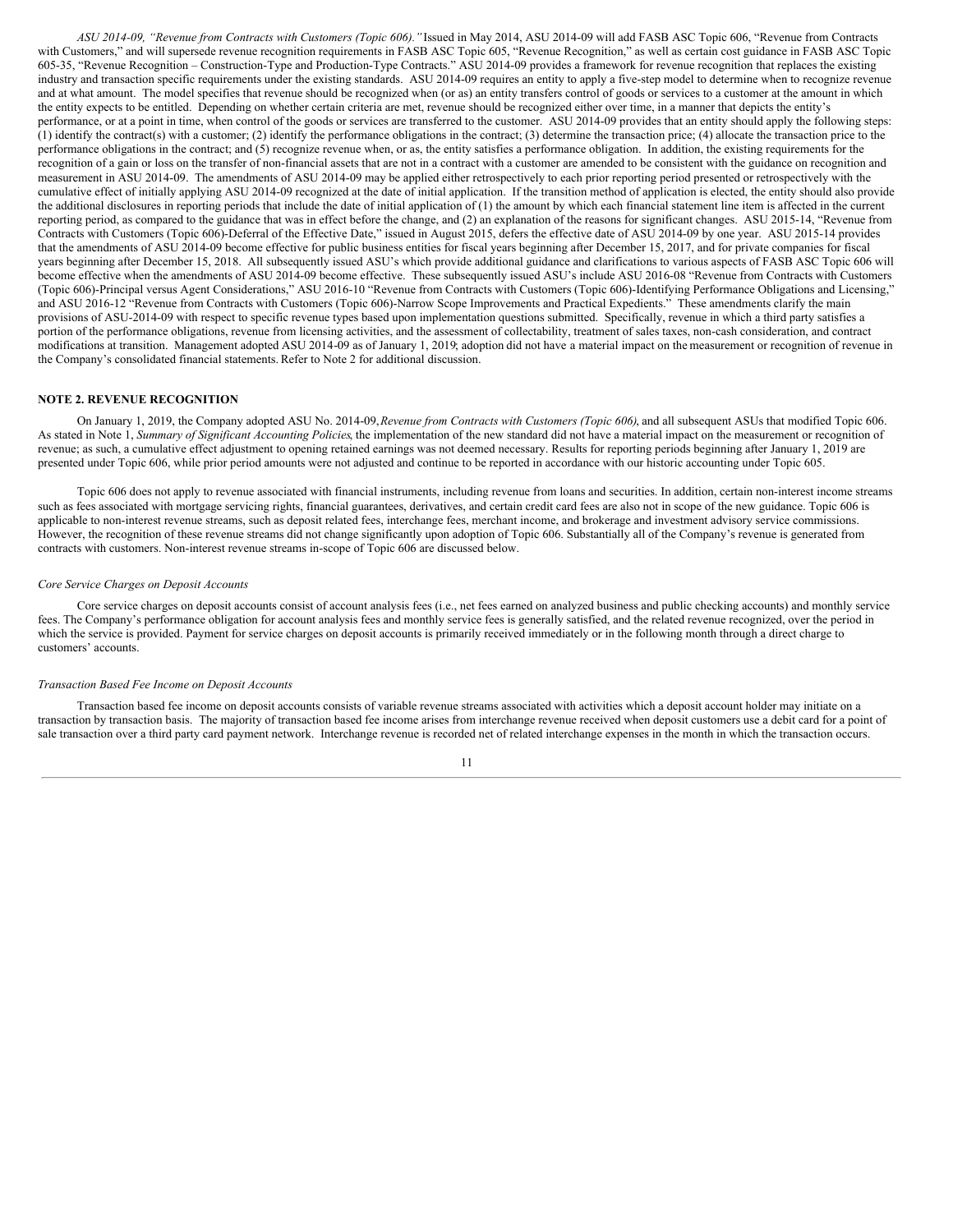Merchant services income is realized through a third party service provider who is contracted by the Bank under a referral arrangement. Such fees represent fees charged to merchants to process their debit card transactions, in addition to account management fees. The third party service provider also issues credit cards as private label in the Company's name in exchange for a referral fee. Fees are earned and recorded in the same period as the referral occurs and the card is issued.

Other transaction based service charges on deposit accounts include revenue from processing wire transfers, issuing cashier's checks, processing check orders, and renting safe deposit boxes. The Company's performance obligation related to these service charges is largely satisfied, and related revenue recognized, when the services are rendered or upon completion. Payment is typically received immediately or charged to the customers' account in the period the service is provided. Safe deposit box rental fees are charged to the customer on an annual basis and recognized upon receipt of payment. The Company determined that since rentals and renewals occur fairly consistently over time, revenue is recognized on a basis consistent with the duration of the performance obligation.

#### *Mortgage Referral Fees*

Mortgage referral fees are also transaction based fee income. The Company's performance obligation for fees is largely satisfied when the services are rendered or upon completion. Payment is typically received immediately.

The following presents non-interest income, segregated by revenue streams in-scope and out-of-scope of Topic 606, for the three months ended March 31, 2019 and 2018:

|                                                 | Three Months Ended March 31. |       |  |       |  |  |  |
|-------------------------------------------------|------------------------------|-------|--|-------|--|--|--|
|                                                 | 2019                         |       |  | 2018  |  |  |  |
| <b>Non-Interest Income</b>                      |                              |       |  |       |  |  |  |
| In-scope of Topic 606                           |                              |       |  |       |  |  |  |
| Deposit accounts core service charges           |                              | 112   |  | 67    |  |  |  |
| Deposit account transaction based fee income    |                              | 631   |  | 295   |  |  |  |
| Mortgage referral fees                          |                              | 110   |  | 156   |  |  |  |
| Non-Interest Income (in-scope of Topic 606)     |                              | 853   |  | 518   |  |  |  |
| Non-Interest Income (out-of-scope of Topic 606) |                              | 2,204 |  | 2,070 |  |  |  |
| <b>Total Non-Interest Income</b>                |                              | 3,057 |  | 2,588 |  |  |  |

#### *Contract Balances*

A contract asset balance occurs when an entity performs a service for a customer before the customer pays consideration (resulting in a contract receivable) or before payment is due (resulting in a contract asset). A contract liability balance is an entity's obligation to transfer a service to a customer for which the entity has already received payment (or payment is due) from the customer. The Company's non-interest revenue streams are largely based on transactional activity, or standard month-end revenue accruals. Consideration is often received immediately or shortly after the Company satisfies its performance obligation and revenue is recognized. The Company does not typically enter into long-term revenue contracts with customers, and therefore, does not experience significant contract balances. The Company did not have any significant contract balances at March 31, 2019 or December 31, 2018.

#### *Contract Acquisition Costs*

In connection with the adoption of Topic 606, an entity is required to capitalize, and subsequently amortize into expense, certain incremental costs of obtaining a contract with a customer if these costs are expected to be recovered. The incremental costs of obtaining a contract are those costs that an entity incurs to obtain a contract with a customer that it would not have incurred if the contract had not been obtained (for example, sales commission). The Company utilizes the practical expedient which allows entities to immediately expense contract acquisition costs when the asset that would have resulted from capitalizing these costs would have been amortized in one year or less. Upon adoption of Topic 606, the Company did not capitalize any contract acquisition cost.

## **NOTE 3. BUSINESS COMBINATIONS**

## **Comanche National Corporation**

On November 14, 2018, Spirit of Texas Bancshares, Inc. (the "Company" or "Spirit") completed its acquisition of Comanche National Corporation and its subsidiary, The Comanche National Bank (together, "Comanche"). This transaction resulted in 8 additional branches in the North Texas region. The Company issued2,142,811 shares of its common stock as well as a net cash payment to Comanche shareholders of \$12.2 million for all outstanding stock of Comanche and resulted in100% ownership interest.

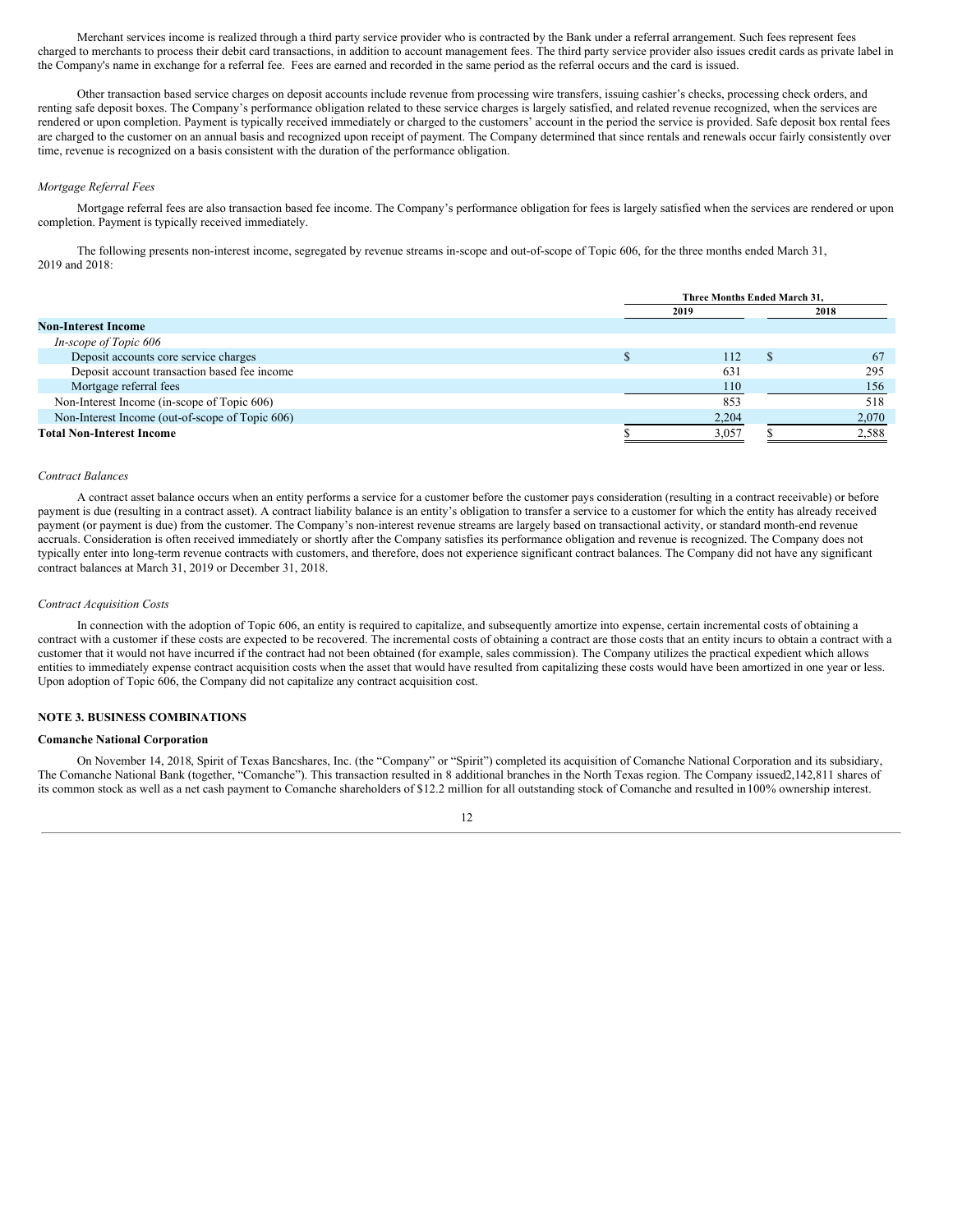The Company has recognized total goodwill of \$13.8 million which is calculated as the excess of both the consideration exchanged and liabilities assumed compared to the fair market value of identifiable assets acquired. The fair value of the consideration exchanged related to the Company's common stock was calculated based upon the closing market price of the Company's common stock as of November 14, 2018. None of the goodwill recognized is expected to be deductible for income tax purposes.

The Company incurred expenses related to the acquisition of approximately \$1.7 million for the three months ended March 31, 2019 which are included in noninterest expense in consolidated statements of income. The Company did not incur any expenses related to the acquisition during the three months ended March 31, 2018.

Non-credit impaired loans had a fair value of \$116.2 million at the acquisition date and contractual balance of \$117.2 million. As of the acquisition date, the Company expects that an insignificant amount of the contractual balance of these loans will be uncollectible. The difference of \$946 thousand will be recognized into interest income as an adjustment to yield over the life of the loans.

Estimated fair values of the assets acquired and liabilities assumed in this transaction as of the closing date are as follows:

| Assets of acquired bank (Dollars in thousands): |    |         |
|-------------------------------------------------|----|---------|
| Cash and cash equivalents                       | \$ | 57,135  |
| Securities available for sale                   |    | 144,735 |
| Loans held for investment                       |    | 116,220 |
| Premises and equipment, net                     |    | 6,634   |
| Other real estate owned                         |    | 33      |
| Goodwill                                        |    | 13,768  |
| Core deposit intangible                         |    | 5,988   |
| Other assets                                    |    | 11,712  |
| Total assets acquired                           |    | 356,225 |
| Liablilities of acquired bank:                  |    |         |
| Deposits                                        | S  | 297,778 |
| Trust preferred securities                      |    | 2,811   |
| Other liabilities                               |    | 2,698   |
| Total liabilities assumed                       |    | 303,287 |
| Common stock issued at \$18.99 per share        |    | 40,692  |
| Cash paid                                       | ٠D | 12.246  |

As of March 31, 2019, management is still evaluating the fair values of other assets and other liabilities. Amounts shown above are preliminary and the Company expects to finalize these values by the second quarter of 2019.

Revenues and earnings of the acquired company since the acquisition date have not been disclosed as Comanche was merged into the Company and separate financial information is not readily available.

## **NOTE 4. INVESTMENT SECURITIES**

The amortized cost, gross unrealized gains and losses and approximate fair values of securities available for sale are as follows:

| March 31, 2019                            |  | Amortized              | Unrealized |                          |  |               |  | Fair    |  |  |
|-------------------------------------------|--|------------------------|------------|--------------------------|--|---------------|--|---------|--|--|
|                                           |  | Cost                   | Gains      |                          |  | <b>Losses</b> |  | Value   |  |  |
|                                           |  | (Dollars in thousands) |            |                          |  |               |  |         |  |  |
| Available for sale:                       |  |                        |            |                          |  |               |  |         |  |  |
| U.S. Government agencies                  |  | 2.016                  |            | $\overline{\phantom{a}}$ |  | 32            |  | 1,984   |  |  |
| State and municipal obligations           |  | 9.420                  |            | 445                      |  | _             |  | 9,865   |  |  |
| Residential mortgage-backed securities    |  | 111,455                |            | 2,583                    |  | 422           |  | 113,616 |  |  |
| Corporate bonds and other debt securities |  | 5,656                  |            | $\overline{\phantom{a}}$ |  | 53            |  | 5,603   |  |  |
| Total available for sale                  |  | 128,547                |            | 3.028                    |  | 507           |  | 131,068 |  |  |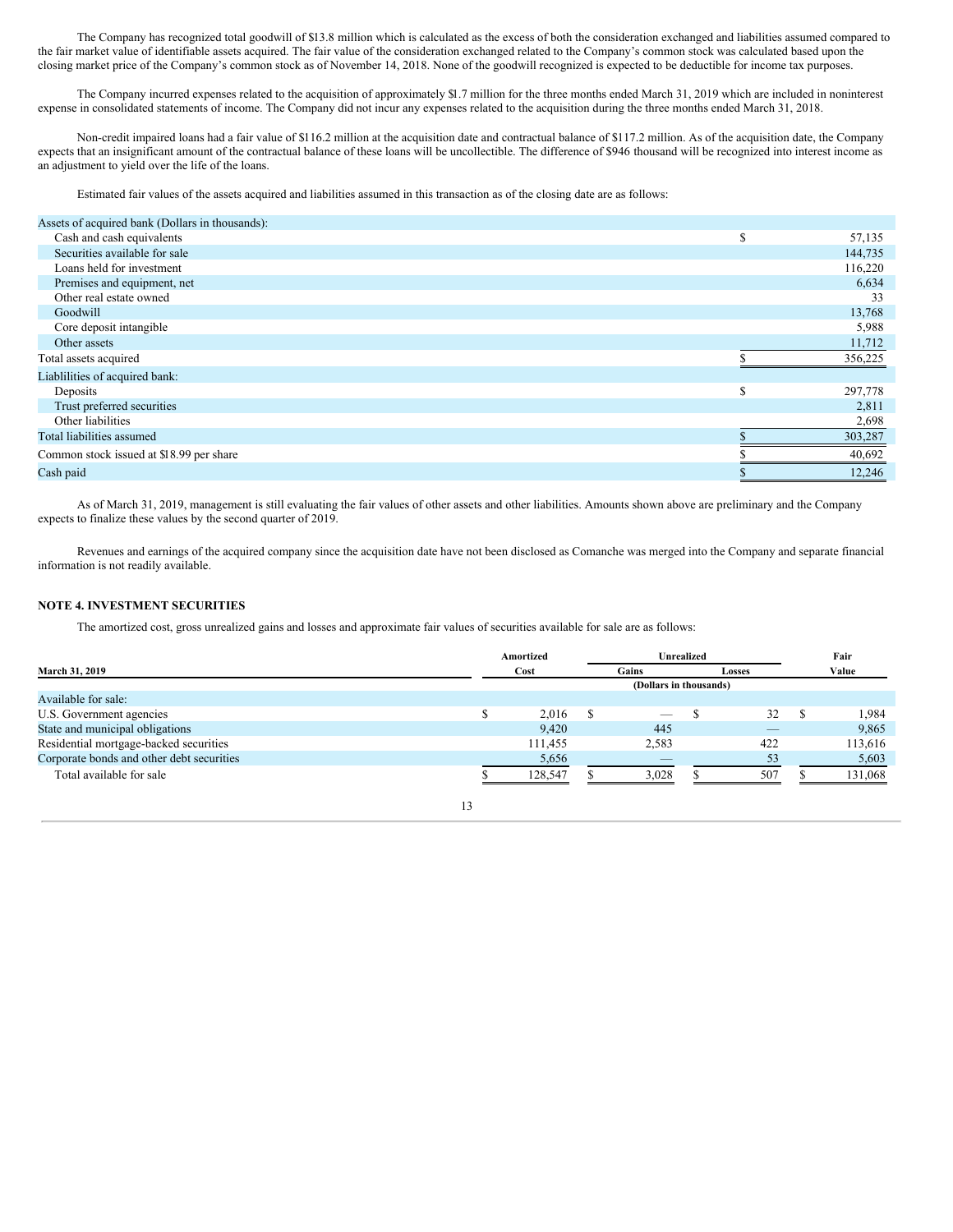| December 31, 2018                         |  | Amortized              |  | Unrealized                     |               |      |  | Fair    |
|-------------------------------------------|--|------------------------|--|--------------------------------|---------------|------|--|---------|
|                                           |  | Cost                   |  | Gains                          | <b>Losses</b> |      |  | Value   |
|                                           |  | (Dollars in thousands) |  |                                |               |      |  |         |
| Available for sale:                       |  |                        |  |                                |               |      |  |         |
| U.S. Government agencies                  |  | 2.015                  |  | $\overbrace{\hspace{25mm}}^{}$ |               | 81   |  | 1,934   |
| State and municipal obligations           |  | 17.201                 |  | 847                            |               | $-$  |  | 18.048  |
| Residential mortgage-backed securities    |  | 152.232                |  | 2,614                          |               | 872  |  | 153,974 |
| Corporate bonds and other debt securities |  | 5,667                  |  |                                |               | 162  |  | 5,505   |
| Total available for sale                  |  | 177.115                |  | 3.461                          |               | .115 |  | 179.461 |

Taxable interest and dividends on investment securities were \$1.1 million and \$214 thousand for the three months ended March 31, 2019 and 2018, respectively. Taxexempt interest and dividends on investment securities were \$108 thousand for the three months ended March 31, 2019. There wereno tax-exempt interest or dividends on investment securities for the three months ended March 31, 2018.

There were \$117.5 million and \$106.6 million securities pledged to collateralize public funds at March 31, 2019and December 31, 2018, respectively.

The amortized cost and estimated fair value of securities available for sale, by contractual maturity, are as follows:

| <b>March 31, 2019</b>                  | Amortized<br>Cost      |  | Fair<br>Value |
|----------------------------------------|------------------------|--|---------------|
|                                        | (Dollars in thousands) |  |               |
| Available for sale:                    |                        |  |               |
| Due in one year or less                | 127                    |  | 128           |
| Due after one year through five years  | 7,170                  |  | 7,105         |
| Due after five years through ten years | 1,747                  |  | 1,775         |
| Due after ten years                    | 8,048                  |  | 8,444         |
| Residential mortgage-backed securities | 111,455                |  | 113,616       |
| Total available for sale               | 128,547                |  | 131,068       |

For purposes of the maturity table, residential mortgage-backed securities, the principal of which are repaid periodically, are presented as a single amount. The expected lives of these securities will differ from contractual maturities because borrowers may have the right to prepay the underlying loans with or without prepayment penalties.

The following tables present the estimated fair values and gross unrealized losses on investment securities available for sale, aggregated by investment category and length of time individual securities have been in a continuous unrealized loss position as of the periods presented:

|                                           |                     | Less than 12 Months |               | <b>12 Months or More</b>  |                                            |                        |                    |     | Total         |               |                           |                           |
|-------------------------------------------|---------------------|---------------------|---------------|---------------------------|--------------------------------------------|------------------------|--------------------|-----|---------------|---------------|---------------------------|---------------------------|
| March 31, 2019                            |                     | Fair<br>Value       |               | Unrealized<br>Loss        |                                            | Fair<br>Value          | Unrealized<br>Loss |     | Fair<br>Value |               |                           | <b>Unrealized</b><br>Loss |
|                                           |                     |                     |               |                           |                                            | (Dollars in thousands) |                    |     |               |               |                           |                           |
| Available for sale:                       |                     |                     |               |                           |                                            |                        |                    |     |               |               |                           |                           |
| U.S. Government agencies                  | \$                  |                     | <sup>\$</sup> |                           | \$                                         | 1,984                  | \$                 | 32  | S             | 1,984         | S                         | 32                        |
| State and municipal obligations           |                     |                     |               |                           |                                            |                        |                    |     |               |               |                           |                           |
| Residential mortgage-backed securities    |                     |                     |               |                           |                                            | 24,015                 |                    | 422 |               | 24,015        |                           | 422                       |
| Corporate bonds and other debt securities |                     |                     |               |                           |                                            | 5,603                  |                    | 53  |               | 5,603         |                           | 53                        |
| Total available for sale                  |                     | -                   | S             |                           |                                            | 31,602                 |                    | 507 |               | 31,602        | S                         | 507                       |
|                                           | Less than 12 Months |                     |               |                           | <b>12 Months or More</b>                   |                        |                    |     |               |               | Total                     |                           |
| December 31, 2018                         |                     | Fair<br>Value       |               | <b>Unrealized</b><br>Loss | <b>Unrealized</b><br>Fair<br>Value<br>Loss |                        |                    |     |               | Fair<br>Value | <b>Unrealized</b><br>Loss |                           |
|                                           |                     |                     |               |                           |                                            | (Dollars in thousands) |                    |     |               |               |                           |                           |
| Available for sale:                       |                     |                     |               |                           |                                            |                        |                    |     |               |               |                           |                           |
|                                           |                     |                     |               |                           |                                            |                        |                    |     |               | 1,934         | S                         | 81                        |
| U.S. Government agencies                  | \$                  |                     | S             |                           | \$                                         | 1,934                  | \$                 | 81  | S             |               |                           |                           |
| State and municipal obligations           |                     |                     |               |                           |                                            |                        |                    |     |               |               |                           |                           |
| Residential mortgage-backed securities    |                     |                     |               |                           |                                            | 25,479                 |                    | 872 |               | 25,480        |                           | 872                       |
| Corporate bonds and other debt securities |                     |                     |               |                           |                                            | 5,505                  |                    | 162 |               | 5,505         |                           | 162                       |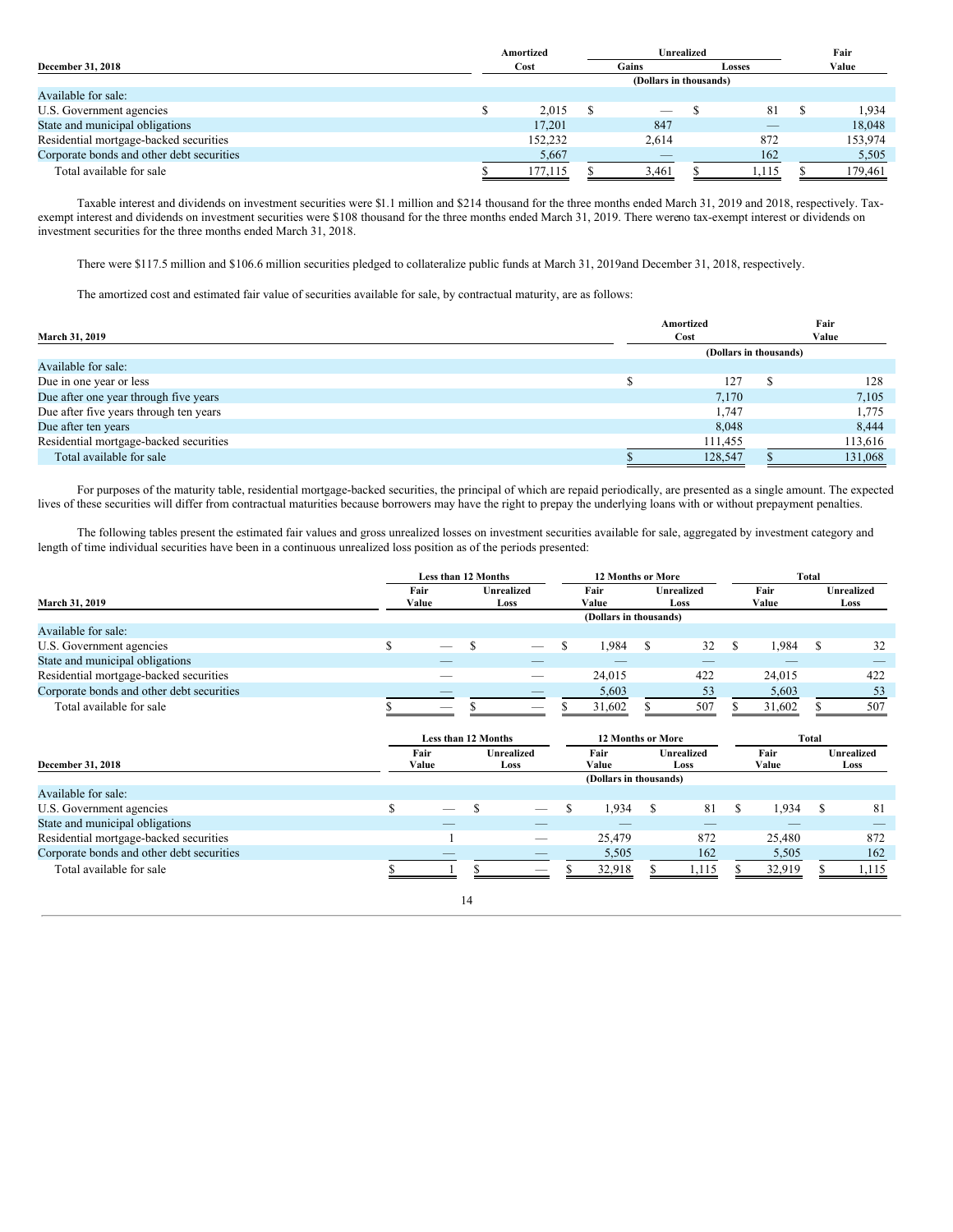At March 31, 2019, the Company's securities portfolio consisted of189 securities, 45 of which were in an unrealized loss position. All of the45 securities in an unrealized loss position at March 31, 2019 were in an unrealized loss position for more than 12 months. The unrealized losses for these securities resulted primarily from changes in interest rates and spreads.

The Company monitors its investment securities for other-than-temporary-impairment ("OTTI"). Impairment is evaluated on an individual security basis considering numerous factors, and its relative significance. The Company has evaluated the nature of unrealized losses in the investment securities portfolio to determine if OTTI exists. The unrealized losses relate to changes in market interest rates and specific market conditions that do not represent credit-related impairments. Furthermore, the Company does not intend to sell nor is it more likely than not that it will be required to sell these investments before the recovery of their amortized cost basis. Management has completed an assessment of each security in an unrealized loss position for credit impairment and has determined that no individual security was other-than-temporarily impaired at March 31, 2019. The following describes the basis under which the Company has evaluated OTTI:

## *U.S. Government Agencies and Residential Mortgage-Backed Securities ("MBS"):*

The unrealized losses associated with U.S. Government agencies and residential MBS are primarily driven by changes in interest rates. These securities have either an explicit or implicit U.S. government guarantee.

### *Corporate Bonds & Other Debt Securities:*

Securities are generally underwritten in accordance with the Company's investment standards prior to the decision to purchase, without relying on a bond issuer's guarantee in making the investment decision. These investments are investment grade and will continue to be monitored as part of the Company's ongoing impairment analysis, but are expected to perform in accordance with their terms.

Sale proceeds from the sale of available for sale securities for the three months ended March 31, 2019 were \$45.2 million which resulted in gross realized gains of \$1.1 million. There were no securities sold for the three months ended March 31, 2018.

## **NOTE 5. LOANS, NET**

Loans consisted of the following at March 31, 2019 and December 31, 2018:

|                                                      | March 31.<br>2019      |    | December 31,<br>2018 |
|------------------------------------------------------|------------------------|----|----------------------|
|                                                      | (Dollars in thousands) |    |                      |
| Commercial and industrial loans (1)                  | 162,934                | S. | 173,892              |
| Real estate:                                         |                        |    |                      |
| 1-4 single family residential loans                  | 280,788                |    | 275,644              |
| Construction, land and development                   | 169,919                |    | 159,734              |
| Commercial real estate loans (including multifamily) | 418,032                |    | 397,953              |
| Consumer loans and leases                            | 21,631                 |    | 24,378               |
| Municipal and other loans                            | 62,691                 |    | 61,339               |
| Total loans held in portfolio (2)                    | 1,115,995              |    | 1,092,940            |
| Allowance for loan losses                            | (6, 569)               |    | (6,286)              |
| Loans held in portfolio, net                         | 1,109,426              |    | 1,086,654            |

(1) Balance includes \$73.5 million and \$76.9 million of the unguaranteed portion of SBA loans as of March 31, 2019 and December 31, 2018, respectively. (2) Balance includes \$(4.7) million and \$(4.9) million of deferred fees, cost, premium and discount as of March 31, 2019 and December 31, 2018, respectively.

At March 31, 2019 and December 31, 2018, the Company had pledged loans as collateral for FHLB advances of \$513.1 million and \$385.5 million, respectively. There were no recorded investments of consumer mortgage loans secured by residential real estate properties for which formal foreclosure proceedings are in process as of March 31, 2019 and December 31, 2018.

The Company originates and sells loans secured by the SBA. The Company retains the unguaranteed portion of the loan and servicing on the loans sold and receives a fee based upon the principal balance outstanding. During the three months ended March 31, 2019 and 2018, the Company sold approximately \$10.1 million and \$17.1 million, respectively, in loans to third parties. The loan sales resulted in realized gains of \$804 thousand and \$1.5 million for the three months ended March 31, 2019 and 2018, respectively.

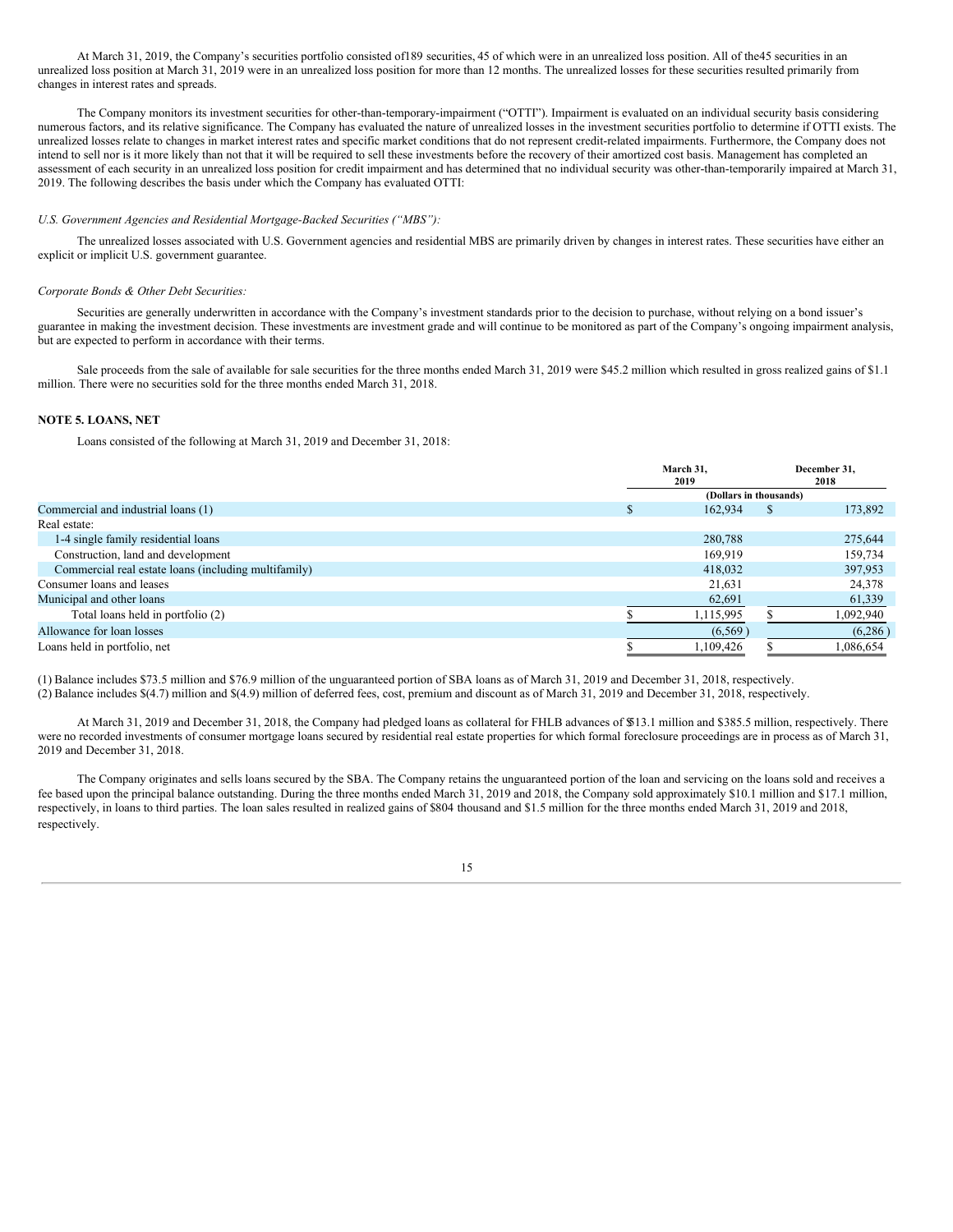In the ordinary course of business, the Company makes loans to executive officers and directors. Loans to these related parties, including companies in which they are principal owners, are as follows:

|                                          | Three Months Ended March 31. |      |  |  |  |  |  |  |
|------------------------------------------|------------------------------|------|--|--|--|--|--|--|
|                                          | 2019                         | 2018 |  |  |  |  |  |  |
|                                          | (Dollars in thousands)       |      |  |  |  |  |  |  |
| Principal outstanding, beginning of year | 107                          | 463  |  |  |  |  |  |  |
| Additions (reductions) of affiliations   |                              |      |  |  |  |  |  |  |
| New loans made in current year           |                              |      |  |  |  |  |  |  |
| Repayments                               | (14                          | (21  |  |  |  |  |  |  |
| Principal outstanding, end of year       |                              | 442  |  |  |  |  |  |  |

There were no unfunded commitments to related parties at March 31, 2019 or December 31, 2018.

## **NOTE 6. ALLOWANCE FOR LOAN AND LEASE LOSSES**

The allowance for loan and lease losses is a reserve established through a provision for loan losses charged to expense, which represents management's best estimate of probable losses that have been incurred within the existing portfolio of loans. The allowance, in the judgment of management, is necessary to reserve for estimated loan losses and risks inherent in the loan portfolio. The methodology is based on historical loss experience by type of credit and internal risk grade, changes in the composition and volume of the portfolio, and specific loss allocations, with adjustments for current events and conditions. The Company's process for determining the appropriate level of the allowance for loan and lease losses is designated to account for credit deterioration as it occurs.

Prior to the second quarter of 2018, the Company was utilizing a peer bank allowance coverage ratio in the qualitative reserve calculation, as the Company did not have enough historical defaults to rely on its own loss factors. Beginning the second quarter of 2018, the Company had a sufficient amount of defaults over the five year lookback period to transition over to relying more on its own historical loss data versus peer data. While this did not result in a significant change to the allowance for loan and lease losses as a whole, it continues to impact the provision for certain loan categories in which the Company had experienced more historical defaults.

On November 14, 2018, the Company closed its acquisition of Comanche. At the date of acquisition, Comanche had \$117.2 million in loans. In accordance with ASC 805 Business Combinations, the Company utilized a third party to value the loan portfolio as of the acquisition date. Based upon the third party valuation, the fair value of the loans was approximately \$116.2 million at the acquisition date. The overall discount calculated was \$946 thousand and will be accreted into interest income over the life of the loans.

As of March 31, 2019, all purchased loans were excluded from the allowance for loan and lease losses calculation given there was no deterioration between the acquisition date and the end of the first quarter of 2019. Purchased credit impaired loans were insignificant. Going forward, management will evaluate the remaining credit quality, credit discount and charge-offs associated with these purchased loans to determine if an additional allowance is deemed necessary.

The following tables present information related to allowance for loan and lease losses for the periods presented:

| Three Months Ended March 31, 2019                    |    | <b>Beginning</b><br><b>Balance</b> |                        | <b>Charge-offs</b> | <b>Recoveries</b> |    | Provision |          | Ending<br><b>Balance</b> |
|------------------------------------------------------|----|------------------------------------|------------------------|--------------------|-------------------|----|-----------|----------|--------------------------|
|                                                      |    |                                    | (Dollars in thousands) |                    |                   |    |           |          |                          |
| Commercial and industrial loans                      | \$ | 4,453                              |                        | $(578)$ \$         | 28                | S. | 758       | <b>S</b> | 4,661                    |
| Real estate:                                         |    |                                    |                        |                    |                   |    |           |          |                          |
| 1-4 single family residential loans                  |    | 59                                 |                        |                    |                   |    | (25)      |          | 34                       |
| Construction, land and development loans             |    | 731                                |                        | __                 |                   |    | 18        |          | 749                      |
| Commercial real estate loans (including multifamily) |    | 960                                |                        | _                  |                   |    | 97        |          | 1,057                    |
| Consumer loans and leases                            |    | 80                                 |                        | (18)               |                   |    |           |          | 57                       |
| Municipal and other loans                            |    |                                    |                        | _                  |                   |    | 8         |          |                          |
| Ending allowance balance                             |    | 6.286                              |                        | (596)              | 30                |    | 849       |          | 6.569                    |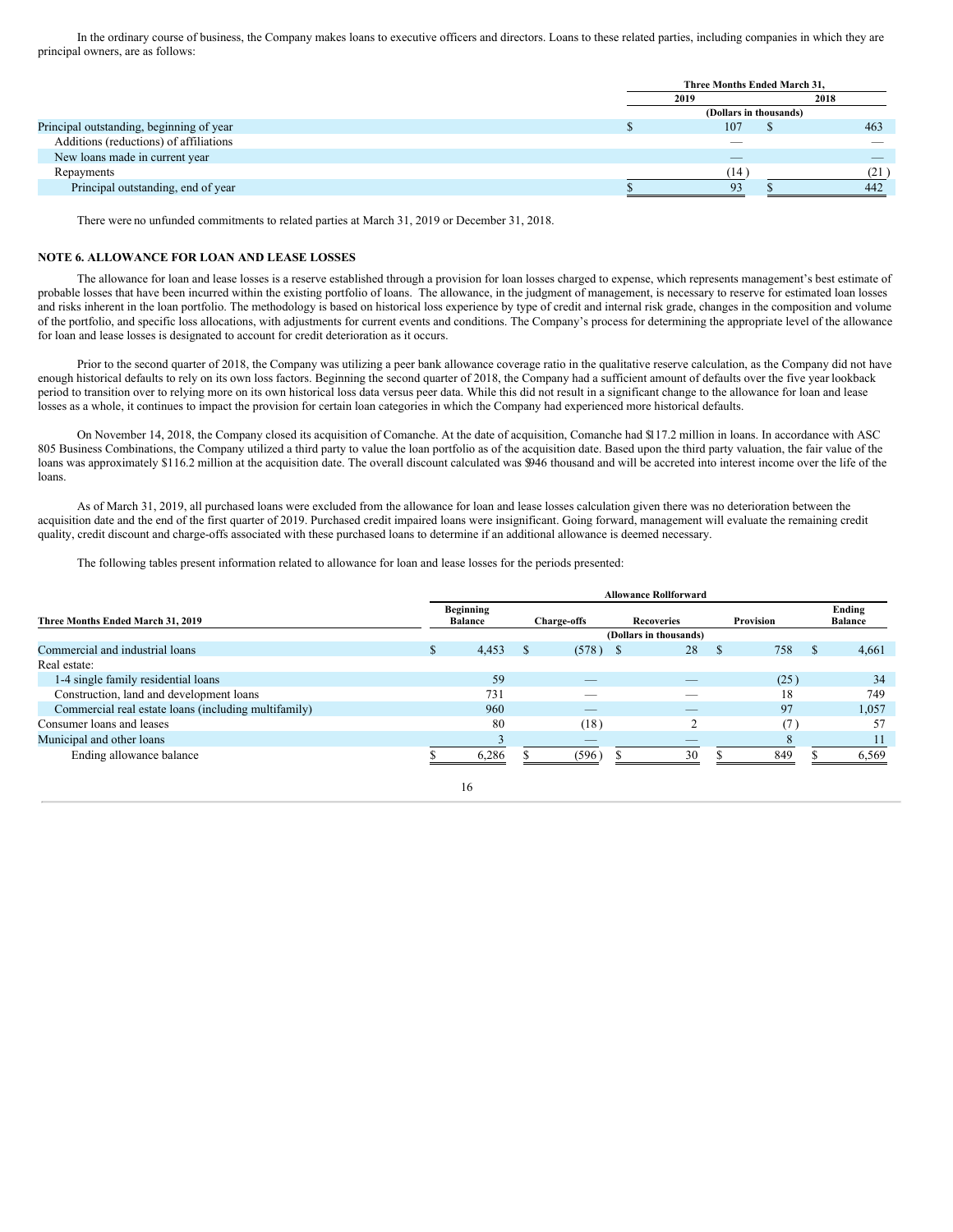|                                                      | <b>Allowance Rollforward</b> |                                    |                        |                    |  |                   |  |           |  |                          |  |  |  |  |
|------------------------------------------------------|------------------------------|------------------------------------|------------------------|--------------------|--|-------------------|--|-----------|--|--------------------------|--|--|--|--|
| Three Months Ended March 31, 2018                    |                              | <b>Beginning</b><br><b>Balance</b> |                        | <b>Charge-offs</b> |  | <b>Recoveries</b> |  | Provision |  | Ending<br><b>Balance</b> |  |  |  |  |
|                                                      |                              |                                    | (Dollars in thousands) |                    |  |                   |  |           |  |                          |  |  |  |  |
| Commercial and industrial loans                      | J.                           | 3,046                              |                        | $(324)$ \$         |  | 66                |  | 118       |  | 2,906                    |  |  |  |  |
| Real estate:                                         |                              |                                    |                        |                    |  |                   |  |           |  |                          |  |  |  |  |
| 1-4 single family residential loans                  |                              | 902                                |                        | _                  |  |                   |  | (15)      |  | 887                      |  |  |  |  |
| Construction, land and development loans             |                              | 441                                |                        | -                  |  |                   |  | 99        |  | 540                      |  |  |  |  |
| Commercial real estate loans (including multifamily) |                              | 898                                |                        | _                  |  | _                 |  | 134       |  | 1,032                    |  |  |  |  |
| Consumer loans and leases                            |                              | 198                                |                        | (6)                |  |                   |  | (17)      |  | 175                      |  |  |  |  |
| Municipal and other loans                            |                              | 167                                |                        | _                  |  |                   |  | 20        |  | 187                      |  |  |  |  |
| Ending allowance balance                             |                              | 5,652                              |                        | (330)              |  | 66                |  | 339       |  | 5,727                    |  |  |  |  |

## *Credit Quality Indicators*

In evaluating credit risk, the Company looks at multiple factors; however, management considers delinquency status to be the most meaningful indicator of the credit quality of 1-4 single family residential, home equity loans and lines of credit and consumer loans. Delinquency statistics are updated at least monthly. Internal risk ratings are considered the most meaningful indicator of credit quality for commercial, construction, land and development and commercial real estate loans. Internal risk ratings are updated on a continuous basis.

The following tables present an aging analysis of the recorded investment for delinquent loans by portfolio and segment:

| March 31, 2019                                       |  | Current   |    | 30 to 59<br>Days Past<br>Due | 60 to 89<br><b>Davs Past</b><br>Due |                        | 90 Days or<br><b>More Past</b><br>Due |    | Non-<br>Accrual |       |    | Total     |
|------------------------------------------------------|--|-----------|----|------------------------------|-------------------------------------|------------------------|---------------------------------------|----|-----------------|-------|----|-----------|
|                                                      |  |           |    |                              |                                     | (Dollars in thousands) |                                       |    |                 |       |    |           |
| Commercial and industrial loans                      |  | 158,227   | S. | 275                          |                                     | 117                    |                                       | 43 |                 | 4.272 |    | 162,934   |
| Real estate:                                         |  |           |    |                              |                                     |                        |                                       |    |                 |       |    |           |
| 1-4 single family residential loans                  |  | 277,933   |    | 1,641                        |                                     | 329                    |                                       | _  |                 | 885   |    | 280,788   |
| Construction, land and development                   |  | 169,686   |    | $-$                          |                                     | 10                     |                                       | _  |                 | 223   |    | 169,919   |
| Commercial real estate loans (including multifamily) |  | 417,442   |    | 104                          |                                     | 135                    |                                       | _  |                 | 351   |    | 418,032   |
| Consumer loans and leases                            |  | 21.492    |    | 74                           |                                     | 46                     |                                       |    |                 | 19    |    | 21,631    |
| Municipal and other loans                            |  | 62,691    |    | $\overline{\phantom{a}}$     |                                     | $-$                    |                                       |    |                 | --    |    | 62,691    |
| Total loans                                          |  | 1,107,471 |    | 2,094                        |                                     | 637                    |                                       | 43 |                 | 5,750 | J. | 1,115,995 |

| Accruing                                             |                |           |  |                       |  |                              |                                |     |         |       |       |           |
|------------------------------------------------------|----------------|-----------|--|-----------------------|--|------------------------------|--------------------------------|-----|---------|-------|-------|-----------|
|                                                      |                |           |  | 30 to 59<br>Davs Past |  | 60 to 89<br><b>Days Past</b> | 90 Days or<br><b>More Past</b> |     | Non-    |       |       |           |
| December 31, 2018                                    | Current<br>Due |           |  | Due                   |  |                              | Due                            |     | Accrual |       | Total |           |
|                                                      |                |           |  |                       |  |                              |                                |     |         |       |       |           |
| Commercial and industrial loans                      | J.             | 169,206   |  | 605                   |  | 223                          |                                | 288 |         | 3,570 |       | 173,892   |
| Real estate:                                         |                |           |  |                       |  |                              |                                |     |         |       |       |           |
| 1-4 single family residential loans                  |                | 273,909   |  | 581                   |  | 64                           |                                |     |         | 1.090 |       | 275,644   |
| Construction, land and development                   |                | 159.723   |  |                       |  | _                            |                                |     |         |       |       | 159,734   |
| Commercial real estate loans (including multifamily) |                | 396,559   |  | 451                   |  | 589                          |                                | _   |         | 354   |       | 397,953   |
| Consumer loans and leases                            |                | 24.109    |  | 208                   |  | 44                           |                                |     |         |       |       | 24,378    |
| Municipal and other loans                            |                | 61,289    |  | 50                    |  |                              |                                |     |         |       |       | 61,339    |
| Total loans                                          |                | 1,084,795 |  | 1,906                 |  | 920                          |                                | 288 |         | 5,031 |       | 1,092,940 |

There was one loan 90 days or more past due and still accruing at March 31, 2019 with a recorded investment of \$43 thousand. There were four loan 90 days or more past due and still accruing at December 31, 2018 with a recorded investment of \$288 thousand.

At March 31, 2019, non-accrual loans that were 30 to 59 days past due were \$558 thousand, non-accrual loans that were 60 to 89 days past due were \$837 thousand, and non-accrual loans that were 90 days or more past due were \$1.3 million. At December 31, 2018, non-accrual loans that were 30 to 59 days past due were \$75 thousand, nonaccrual loans that were 60 to 89 days past due were \$143 thousand, and non-accrual loans that were 90 days or more past due were \$2.0 million.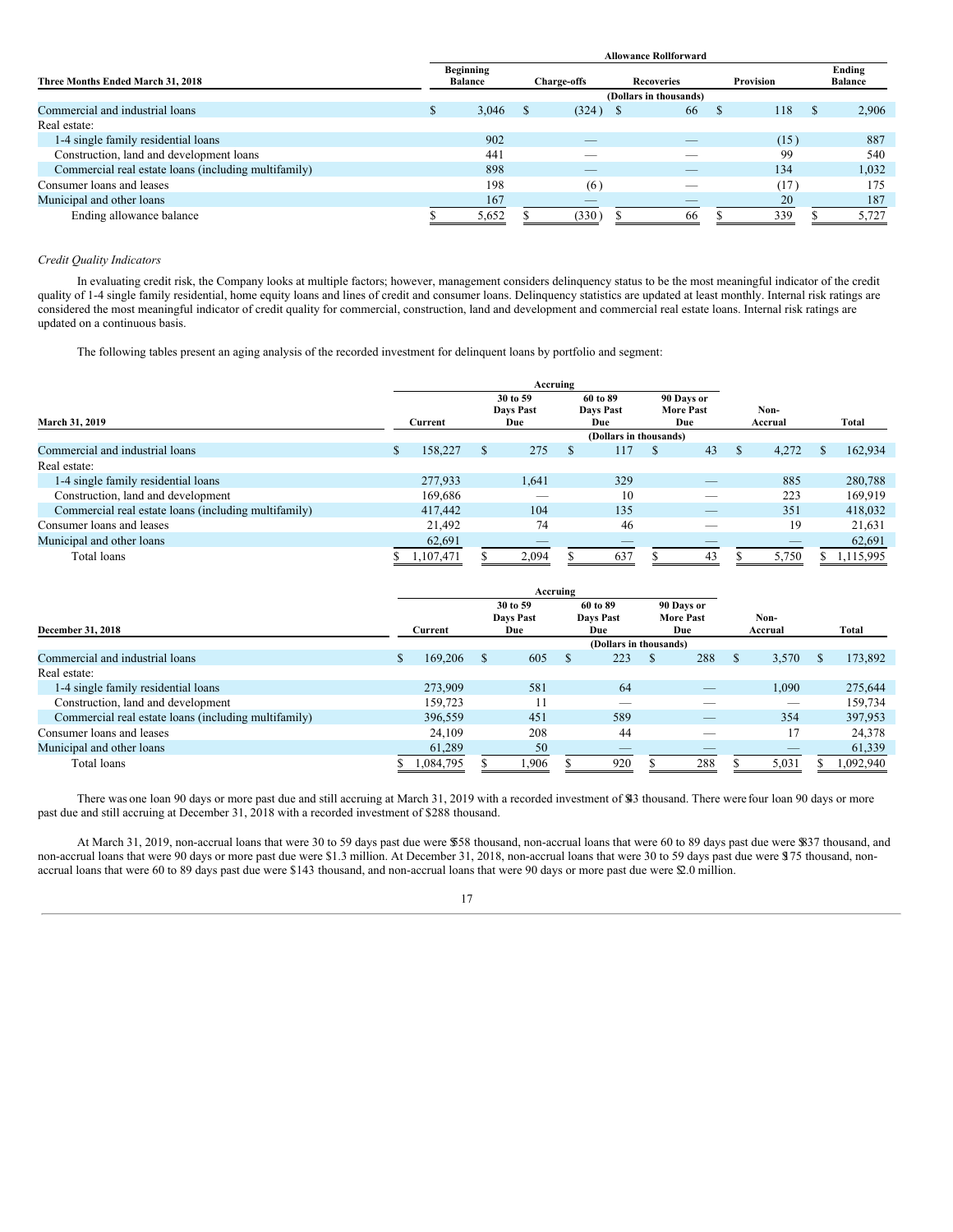Loans exhibiting potential credit weaknesses that deserve management's close attention and that if left uncorrected may result in deterioration of the repayment capacity of the borrower are categorized as special mention. Loans with well-defined credit weaknesses including payment defaults, declining collateral values, frequent overdrafts, operating losses, increasing balance sheet leverage, inadequate cash flow, project cost overruns, unreasonable construction delays, past due real estate taxes or exhausted interest reserves are assigned an internal risk rating of substandard. Loans classified as substandard can be on an accrual or non-accrual basis, as determined by its unique characteristics. A loan with a weakness so severe that collection in full is highly questionable or improbable will be assigned an internal risk rating of doubtful.

The following table summarizes the Company's loans by key indicators of credit quality:

|                                                      |           |     | <b>Special</b>                  |              |             |    |                          |
|------------------------------------------------------|-----------|-----|---------------------------------|--------------|-------------|----|--------------------------|
| March 31, 2019                                       | Pass      |     | <b>Mention</b>                  |              | Substandard |    | Doubtful                 |
|                                                      |           |     |                                 |              |             |    |                          |
| Commercial and industrial loans                      | 151,905   | - S | 3,252                           | $\mathbb{S}$ | 7,777       | -S |                          |
| Real estate:                                         |           |     |                                 |              |             |    |                          |
| 1-4 single family residential loans                  | 277,797   |     | 691                             |              | 2,300       |    |                          |
| Construction, land and development                   | 167,664   |     | 10                              |              | 2,245       |    |                          |
| Commercial real estate loans (including multifamily) | 402,034   |     | 11.203                          |              | 4.795       |    |                          |
| Consumer loans and leases                            | 21,537    |     |                                 |              | 92          |    | $\overline{\phantom{a}}$ |
| Municipal and other loans                            | 62,677    |     | $\hspace{0.1mm}-\hspace{0.1mm}$ |              | 14          |    |                          |
| Total loans                                          | 1,083,614 |     | 15,158                          |              | 17.223      |    | $\overline{\phantom{a}}$ |

|                                                      |           |                        | <b>Special</b> |             |                          |    |          |
|------------------------------------------------------|-----------|------------------------|----------------|-------------|--------------------------|----|----------|
| December 31, 2018                                    | Pass      |                        | <b>Mention</b> | Substandard |                          |    | Doubtful |
|                                                      |           | (Dollars in thousands) |                |             |                          |    |          |
| Commercial and industrial loans                      | 163,908   | S                      | 3,170          | <b>S</b>    | 6,601                    | -8 | 213      |
| Real estate:                                         |           |                        |                |             |                          |    |          |
| 1-4 single family residential loans                  | 270,839   |                        | 1.714          |             | 2.547                    |    | 544      |
| Construction, land and development                   | 157.688   |                        | 24             |             | 2,022                    |    |          |
| Commercial real estate loans (including multifamily) | 383,323   |                        | 12.412         |             | 1,806                    |    | 412      |
| Consumer loans and leases                            | 20,798    |                        | 1,836          |             | 180                      |    | 1,564    |
| Municipal and other loans                            | 60,837    |                        | 484            |             | $\overline{\phantom{a}}$ |    | 18       |
| Total loans                                          | 1,057,393 |                        | 19.640         |             | 13.156                   |    | 2,751    |

Internal risk ratings and other credit metrics are key factors in identifying loans to be individually evaluated for impairment and impact management's estimates of loss factors used in determining the amount of the allowance for loan and lease losses.

The following table shows the Company's investment in loans disaggregated based on the method of evaluating impairment:

|                                                      |    | <b>Loans - Recorded Investment</b>                 |                                                    |                                   | <b>Allowance for Credit Loss</b> |                                                    |   |                                                    |  |
|------------------------------------------------------|----|----------------------------------------------------|----------------------------------------------------|-----------------------------------|----------------------------------|----------------------------------------------------|---|----------------------------------------------------|--|
| March 31, 2019                                       |    | Individually<br><b>Evaluated for</b><br>Impairment | Collectively<br><b>Evaluated for</b><br>Impairment |                                   |                                  | Individually<br><b>Evaluated for</b><br>Impairment |   | Collectively<br><b>Evaluated for</b><br>Impairment |  |
| Commercial and industrial loans                      | \$ | 4,291                                              | S                                                  | (Dollars in thousands)<br>158,643 | S                                | 1,696                                              | S | 2,965                                              |  |
| Real estate:                                         |    |                                                    |                                                    |                                   |                                  |                                                    |   |                                                    |  |
| 1-4 single family residential loans                  |    | 963                                                |                                                    | 279,825                           |                                  |                                                    |   | 29                                                 |  |
| Construction, land and development                   |    | 224                                                |                                                    | 169,695                           |                                  |                                                    |   | 749                                                |  |
| Commercial real estate loans (including multifamily) |    | 246                                                |                                                    | 417,786                           |                                  |                                                    |   | 1,057                                              |  |
| Consumer loans and leases                            |    | 17                                                 |                                                    | 21,614                            |                                  |                                                    |   | 53                                                 |  |
| Municipal and other loans                            |    |                                                    |                                                    | 62,691                            |                                  |                                                    |   |                                                    |  |
| Total loans                                          |    | 5,741                                              |                                                    | 1,110,254                         |                                  | .705                                               |   | 4.864                                              |  |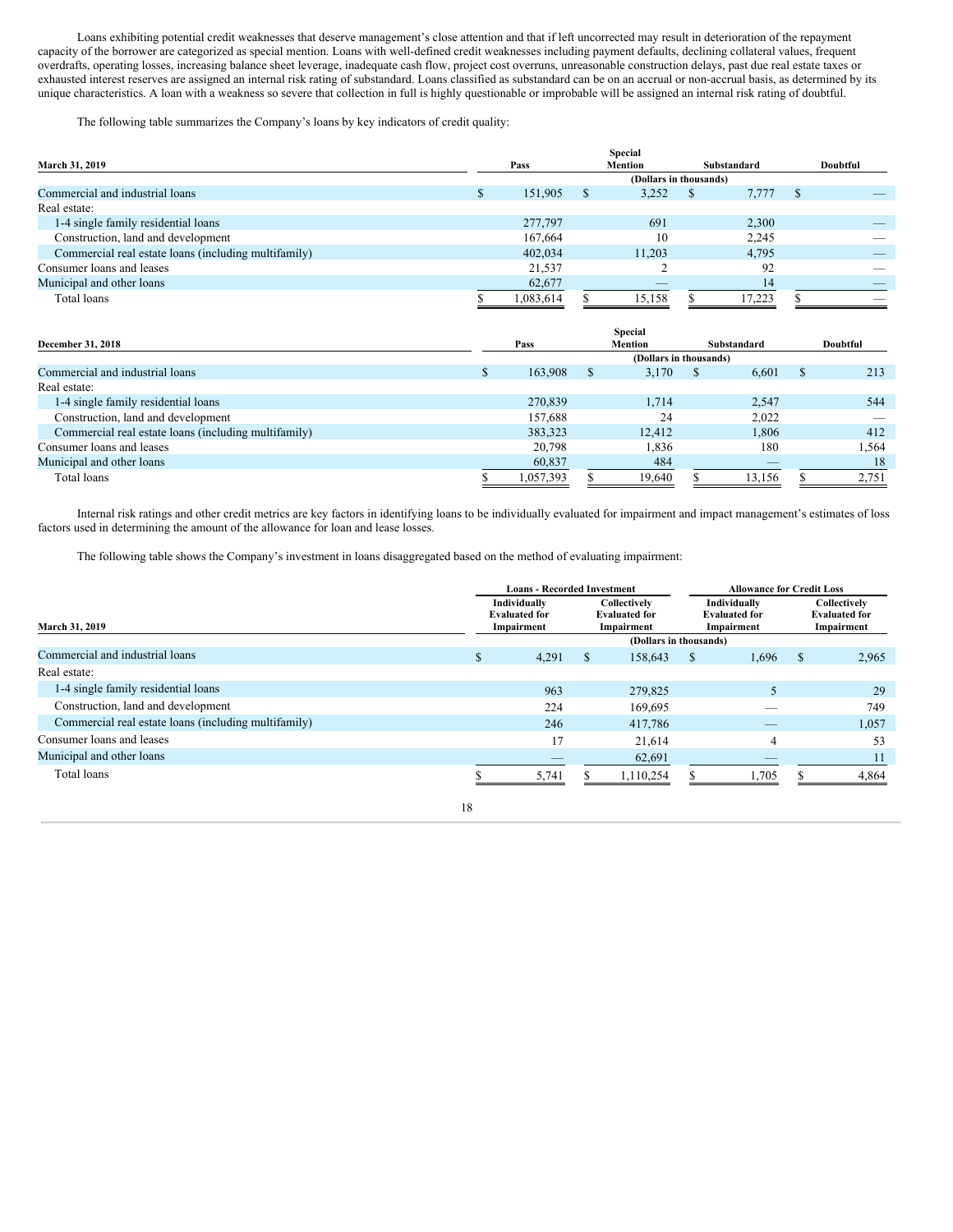|                                                      |    | <b>Loans - Recorded Investment</b>                 |               |                                                    | <b>Allowance for Credit Loss</b>                   |       |              |                                                    |  |
|------------------------------------------------------|----|----------------------------------------------------|---------------|----------------------------------------------------|----------------------------------------------------|-------|--------------|----------------------------------------------------|--|
| December 31, 2018                                    |    | Individually<br><b>Evaluated for</b><br>Impairment |               | Collectively<br><b>Evaluated for</b><br>Impairment | Individually<br><b>Evaluated for</b><br>Impairment |       |              | Collectively<br><b>Evaluated for</b><br>Impairment |  |
|                                                      |    |                                                    |               | (Dollars in thousands)                             |                                                    |       |              |                                                    |  |
| Commercial and industrial loans                      | S. | 3,640                                              | <sup>\$</sup> | 170,252                                            | <sup>S</sup>                                       | 1,234 | $\mathbf{S}$ | 3,219                                              |  |
| Real estate:                                         |    |                                                    |               |                                                    |                                                    |       |              |                                                    |  |
| 1-4 single family residential loans                  |    | 1,193                                              |               | 274.451                                            |                                                    | 29    |              | 30                                                 |  |
| Construction, land and development                   |    |                                                    |               | 159,734                                            |                                                    |       |              | 731                                                |  |
| Commercial real estate loans (including multifamily) |    | _                                                  |               | 397,953                                            |                                                    |       |              | 960                                                |  |
| Consumer loans and leases                            |    | 17                                                 |               | 24,361                                             |                                                    | 4     |              | 76                                                 |  |
| Municipal and other loans                            |    |                                                    |               | 61,339                                             |                                                    |       |              |                                                    |  |
| Total loans                                          |    | 4,850                                              |               | 1,088,090                                          |                                                    | 1,267 |              | 5,019                                              |  |

The following tables set forth certain information regarding the Company's impaired loans that were evaluated for specific reserves:

|                                                      | <b>Impaired Loans - With Allowance</b> |       |                                       |       |                      |                        |                        | <b>Impaired Loans - With no</b><br>Allowance |                                       |       |  |
|------------------------------------------------------|----------------------------------------|-------|---------------------------------------|-------|----------------------|------------------------|------------------------|----------------------------------------------|---------------------------------------|-------|--|
| March 31, 2019                                       | Recorded<br>Investment                 |       | Unpaid<br>Principal<br><b>Balance</b> |       | Related<br>Allowance |                        | Recorded<br>Investment |                                              | Unpaid<br>Principal<br><b>Balance</b> |       |  |
|                                                      |                                        |       |                                       |       |                      | (Dollars in thousands) |                        |                                              |                                       |       |  |
| Commercial and industrial loans                      | S                                      | 2.546 | <b>S</b>                              | 7.473 | S                    | 1,696                  | <b>S</b>               | 1,745                                        | S                                     | 3,745 |  |
| Real estate:                                         |                                        |       |                                       |       |                      |                        |                        |                                              |                                       |       |  |
| 1-4 single family residential loans                  |                                        | 18    |                                       | 18    |                      |                        |                        | 945                                          |                                       | 979   |  |
| Construction, land and development                   |                                        | __    |                                       | _     |                      | _                      |                        | 224                                          |                                       | 224   |  |
| Commercial real estate loans (including multifamily) |                                        | _     |                                       | __    |                      | _                      |                        | 246                                          |                                       | 246   |  |
| Consumer loans and leases                            |                                        |       |                                       | 17    |                      | 4                      |                        |                                              |                                       | _     |  |
| Municipal and other loans                            |                                        | _     |                                       |       |                      |                        |                        | __                                           |                                       |       |  |
| Total loans                                          |                                        | 2,581 |                                       | 7,508 |                      | 1,705                  |                        | 3,160                                        |                                       | 5,194 |  |

|                                                      |    | <b>Impaired Loans - With Allowance</b> |                                       |                          |                      |                        |                        |       | <b>Impaired Loans - With no</b><br>Allowance |                                       |  |  |  |
|------------------------------------------------------|----|----------------------------------------|---------------------------------------|--------------------------|----------------------|------------------------|------------------------|-------|----------------------------------------------|---------------------------------------|--|--|--|
| December 31, 2018                                    |    | Recorded<br>Investment                 | Unpaid<br>Principal<br><b>Balance</b> |                          | Related<br>Allowance |                        | Recorded<br>Investment |       |                                              | Unpaid<br>Principal<br><b>Balance</b> |  |  |  |
|                                                      |    |                                        |                                       |                          |                      | (Dollars in thousands) |                        |       |                                              |                                       |  |  |  |
| Commercial and industrial loans                      | S. | 1,843                                  | S.                                    | 5,392                    | S                    | 1,234                  | <sup>\$</sup>          | 1,797 | S                                            | 3,500                                 |  |  |  |
| Real estate:                                         |    |                                        |                                       |                          |                      |                        |                        |       |                                              |                                       |  |  |  |
| 1-4 single family residential loans                  |    | 116                                    |                                       | 124                      |                      | 29                     |                        | 1,077 |                                              | 1,086                                 |  |  |  |
| Construction, land and development                   |    | _                                      |                                       | _                        |                      | ___                    |                        | _     |                                              | _                                     |  |  |  |
| Commercial real estate loans (including multifamily) |    | _                                      |                                       |                          |                      |                        |                        | __    |                                              |                                       |  |  |  |
| Consumer loans and leases                            |    | 17                                     |                                       | 17                       |                      | 4                      |                        |       |                                              |                                       |  |  |  |
| Municipal and other loans                            |    | $\overline{\phantom{a}}$               |                                       | $\overline{\phantom{a}}$ |                      |                        |                        | _     |                                              |                                       |  |  |  |
| Total loans                                          |    | 1,976                                  |                                       | 5,533                    |                      | 1,267                  |                        | 2,874 |                                              | 4,586                                 |  |  |  |
|                                                      |    | 19                                     |                                       |                          |                      |                        |                        |       |                                              |                                       |  |  |  |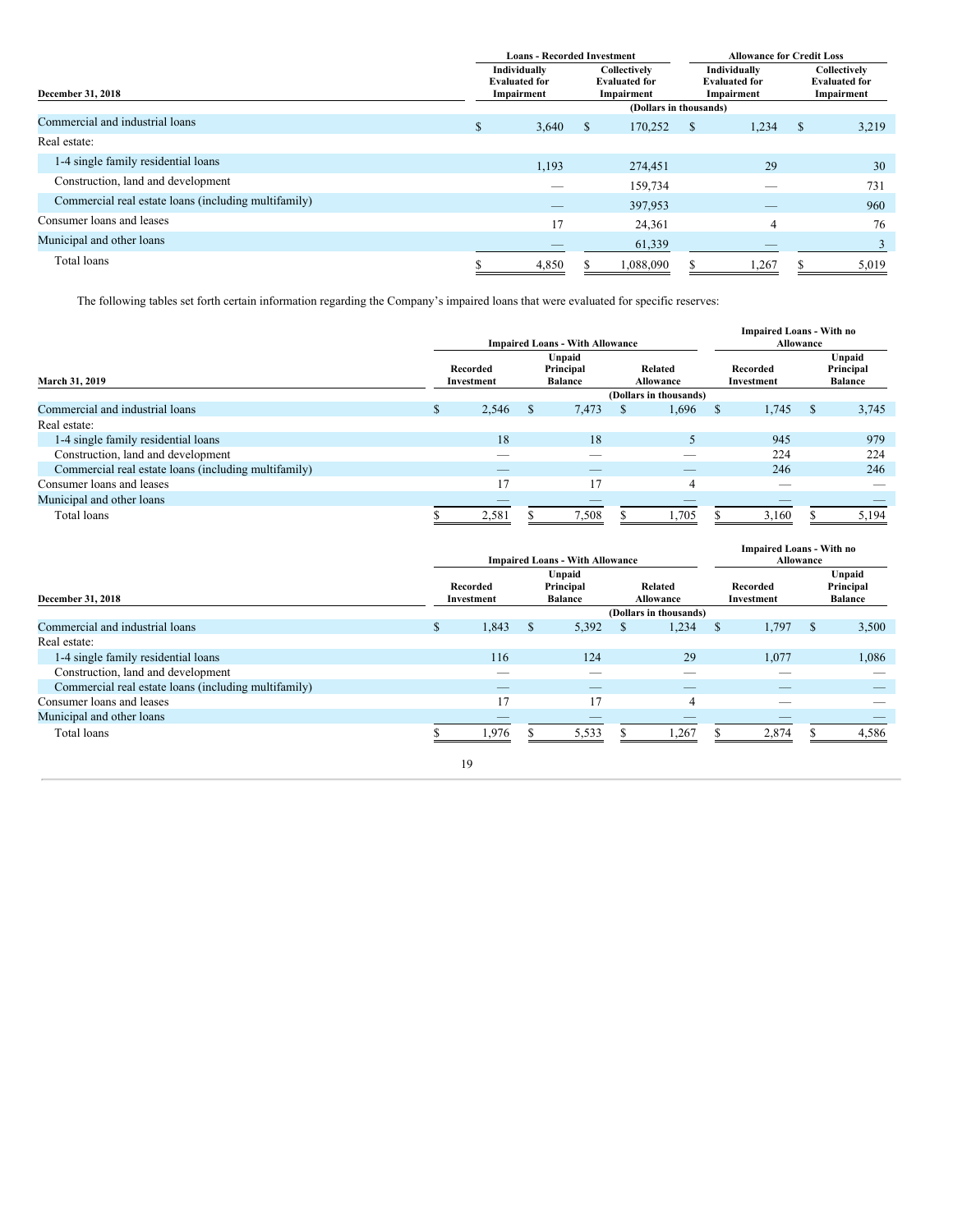|                                                      | Three Months Ended March 31.      |      |                                         |                                   |       |      |                                         |  |
|------------------------------------------------------|-----------------------------------|------|-----------------------------------------|-----------------------------------|-------|------|-----------------------------------------|--|
|                                                      |                                   | 2019 |                                         |                                   |       | 2018 |                                         |  |
|                                                      | Average<br>Recorded<br>Investment |      | <b>Interest</b><br>Income<br>Recognized | Average<br>Recorded<br>Investment |       |      | <b>Interest</b><br>Income<br>Recognized |  |
|                                                      |                                   |      | (Dollars in thousands)                  |                                   |       |      |                                         |  |
| Commercial and industrial loans                      | 4,457                             | -8   |                                         |                                   | 1,913 | S    |                                         |  |
| Real estate:                                         |                                   |      |                                         |                                   |       |      |                                         |  |
| 1-4 single family residential loans                  | 972                               |      | _                                       |                                   | 1,463 |      |                                         |  |
| Construction, land and development                   | 224                               |      |                                         |                                   |       |      |                                         |  |
| Commercial real estate loans (including multifamily) | 247                               |      | _                                       |                                   | 437   |      | _                                       |  |
| Consumer loans and leases                            | 18                                |      | __                                      |                                   | 106   |      | _                                       |  |
| Municipal and other loans                            |                                   |      |                                         |                                   | __    |      |                                         |  |
| Total loans                                          | 5,918                             |      | _                                       |                                   | 3,919 |      | _                                       |  |

## *Troubled Debt Restructurings:*

The following table provides a summary of troubled debt restructurings ("TDRs") based upon delinquency status, all of which are considered impaired:

|                                                      | March 31, 2019         |                        |                          | December 31, 2018      |   |                        |
|------------------------------------------------------|------------------------|------------------------|--------------------------|------------------------|---|------------------------|
|                                                      | Number of<br>contracts | Recorded<br>Investment |                          | Number of<br>contracts |   | Recorded<br>Investment |
|                                                      | (Dollars in thousands) |                        |                          |                        |   |                        |
| Performing TDRs:                                     |                        |                        |                          |                        |   |                        |
| Commercial and industrial loans                      | 3                      | S                      | 68                       | 3                      | S | 69                     |
| Real estate:                                         |                        |                        |                          |                        |   |                        |
| 1-4 single family residential loans                  | $\sim$                 |                        | 136                      | $\sim$                 |   | 141                    |
| Construction, land and development                   |                        |                        | $\overline{\phantom{a}}$ |                        |   |                        |
| Commercial real estate loans (including multifamily) |                        |                        |                          |                        |   |                        |
| Consumer loans and leases                            |                        |                        |                          |                        |   |                        |
| Municipal and other loans                            |                        |                        |                          |                        |   |                        |
| Total performing TDRs                                |                        |                        | 204                      |                        |   | 210                    |
| Nonperforming TDRs                                   |                        |                        | 421                      |                        |   | 448                    |
| <b>Total TDRs</b>                                    | 12                     |                        | 625                      | 12                     |   | 658                    |
| Allowance attributable to TDRs                       |                        |                        | 128                      |                        |   | 149                    |

The following table summarizes TDRs and includes newly designated TDRs as well as modifications made to existing TDRs. Modifications may include, but are not limited to, granting a material extension of time, entering into a forbearance agreement, adjusting the interest rate, accepting interest only payments for an extended period of time, a change in the amortization period or a combination of any of these. Post-modification balances represent the recorded investment at the end of Day 2 in which the modification was made:

|                                                         |                          |                                                               |                                                                | Three Months Ended March 31, |                           |                                                               |                                                                |                      |
|---------------------------------------------------------|--------------------------|---------------------------------------------------------------|----------------------------------------------------------------|------------------------------|---------------------------|---------------------------------------------------------------|----------------------------------------------------------------|----------------------|
|                                                         |                          |                                                               | 2019                                                           |                              |                           | 2018                                                          |                                                                |                      |
|                                                         | Number of<br>Contracts   | Pre-<br>Modification<br>Outstanding<br>Recorded<br>Investment | Post-<br>Modification<br>Outstanding<br>Recorded<br>Investment | Related<br>Allowance         | Number<br>of<br>Contracts | Pre-<br>Modification<br>Outstanding<br>Recorded<br>Investment | Post-<br>Modification<br>Outstanding<br>Recorded<br>Investment | Related<br>Allowance |
|                                                         |                          |                                                               |                                                                | (Dollars in thousands)       |                           |                                                               |                                                                |                      |
| Commercial and industrial loans                         | $\overline{\phantom{a}}$ | _                                                             | S                                                              |                              | 5.                        | \$.<br>369                                                    | 369<br>\$                                                      | $\mathcal{S}$<br>30  |
| Real estate:                                            |                          |                                                               |                                                                |                              |                           |                                                               |                                                                |                      |
| 1-4 single family residential loans                     |                          |                                                               |                                                                |                              |                           |                                                               |                                                                |                      |
| Construction, land and development                      |                          |                                                               |                                                                |                              |                           |                                                               |                                                                |                      |
| Commercial real estate loans (including<br>multifamily) |                          |                                                               |                                                                |                              |                           |                                                               |                                                                |                      |
| Consumer loans and leases                               |                          |                                                               |                                                                |                              |                           |                                                               |                                                                |                      |
| Municipal and other loans                               | $\overline{\phantom{a}}$ |                                                               | __                                                             | __                           | __                        | __                                                            |                                                                | _                    |

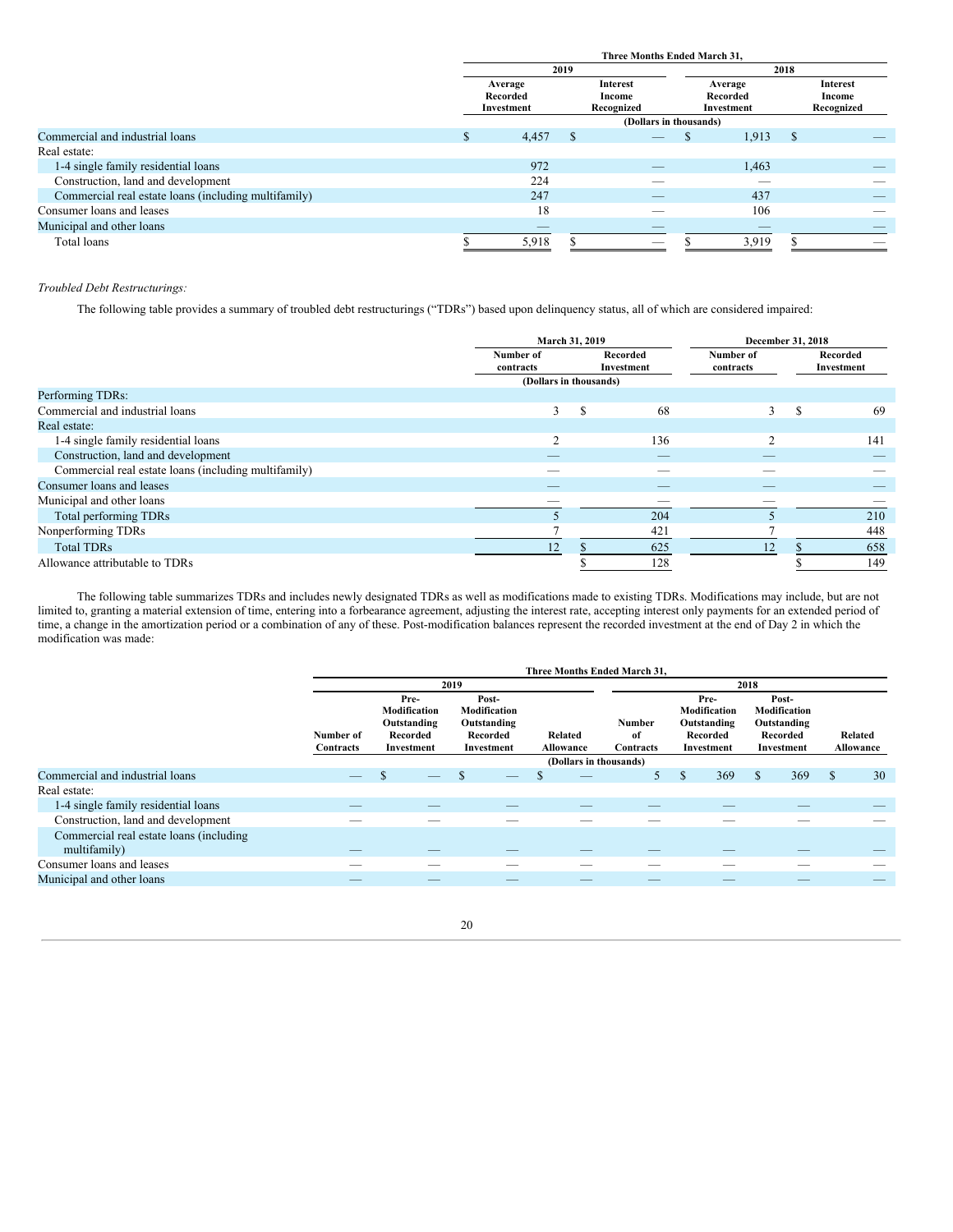There have been no defaults of troubled debt restructurings that took place within the three months ended March 31, 2019 and 2018.

## **NOTE 7. GOODWILL AND INTANGIBLES**

Goodwill and other intangible assets, which consist of core deposit intangibles, are summarized as follows:

|                                   | <b>Three Months</b><br>Ended March 31,<br>2019 |   | <b>Year Ended</b><br>December 31,<br>2018 |
|-----------------------------------|------------------------------------------------|---|-------------------------------------------|
|                                   | (Dollars in thousands)                         |   |                                           |
| Beginning goodwill                | 18,253                                         | S | 4,485                                     |
| Arising from business combination |                                                |   | 13,768                                    |
| Ending goodwill                   | 18,253                                         |   | 18,253                                    |
| Core deposit intangible           | 13,166                                         |   | 13,166                                    |
| Less: Accumulated amortization    | (5,212)                                        |   | (4,608)                                   |
| Core deposit intangible, net      | 7.954                                          |   | 8,558                                     |

Amortization expense for core deposit intangibles for the three months ended March 31, 2019 and 2018 totaled \$603 thousand and \$176 thousand, respectively.

The estimated amount of amortization expense for core deposit intangible assets to be recognized over the next five fiscal years is as follows:

| Type of intangibles     | Remainder of 2019 |      | 2020  | 2021                   | 2022 | 2023 | 2024 |
|-------------------------|-------------------|------|-------|------------------------|------|------|------|
|                         |                   |      |       | (Dollars in thousands) |      |      |      |
| Core deposit intangible |                   | .775 | 2.094 | 1.712                  | .191 | 774  | 314  |

## **NOTE 8. SBA SERVICING ASSET**

SBA servicing assets are recognized separately when rights are acquired through the sale of the guaranteed portion of SBA loans. These servicing rights are initially measured at fair value at the date of sale and included in the gain on sale. Updated fair values are obtained from an independent third party on a quarterly basis and adjustments are presented in SBA loan servicing fees on the consolidated statements of income. To determine the fair value of SBA servicing rights, the Company uses market prices for comparable servicing contracts, when available, or alternatively, uses a valuation model that calculates the present value of estimated future net servicing income.

Loans serviced for others are not included in the accompanying balance sheets. The unpaid principal balances of loans serviced for others were \$216.3 million and \$225.0 million at March 31, 2019 and December 31, 2018, respectively. SBA loan servicing fees were \$264 thousand and \$624 thousand for the three months ended March 31, 2019 and 2018, respectively.

The risks inherent in the SBA servicing asset relate primarily to changes in prepayments that result from shifts in interest rates.The following summarizes the activity pertaining to SBA servicing rights, which are in the consolidated balance sheets, for the three months ended March 31, 2019 and 2018:

|                                 |  | Three Months Ended March 31, |  |       |  |  |  |  |
|---------------------------------|--|------------------------------|--|-------|--|--|--|--|
|                                 |  | 2019                         |  | 2018  |  |  |  |  |
|                                 |  | (Dollars in thousands)       |  |       |  |  |  |  |
| Beginning balance               |  | 3,965                        |  | 3,411 |  |  |  |  |
| Origination of servicing assets |  | 198                          |  | 332   |  |  |  |  |
| Change in fair value:           |  |                              |  |       |  |  |  |  |
| Due to run-off                  |  | (165)                        |  | (208) |  |  |  |  |
| Due to market changes           |  | (251)                        |  | (23)  |  |  |  |  |
| Ending balance                  |  | 3.747                        |  | 3.512 |  |  |  |  |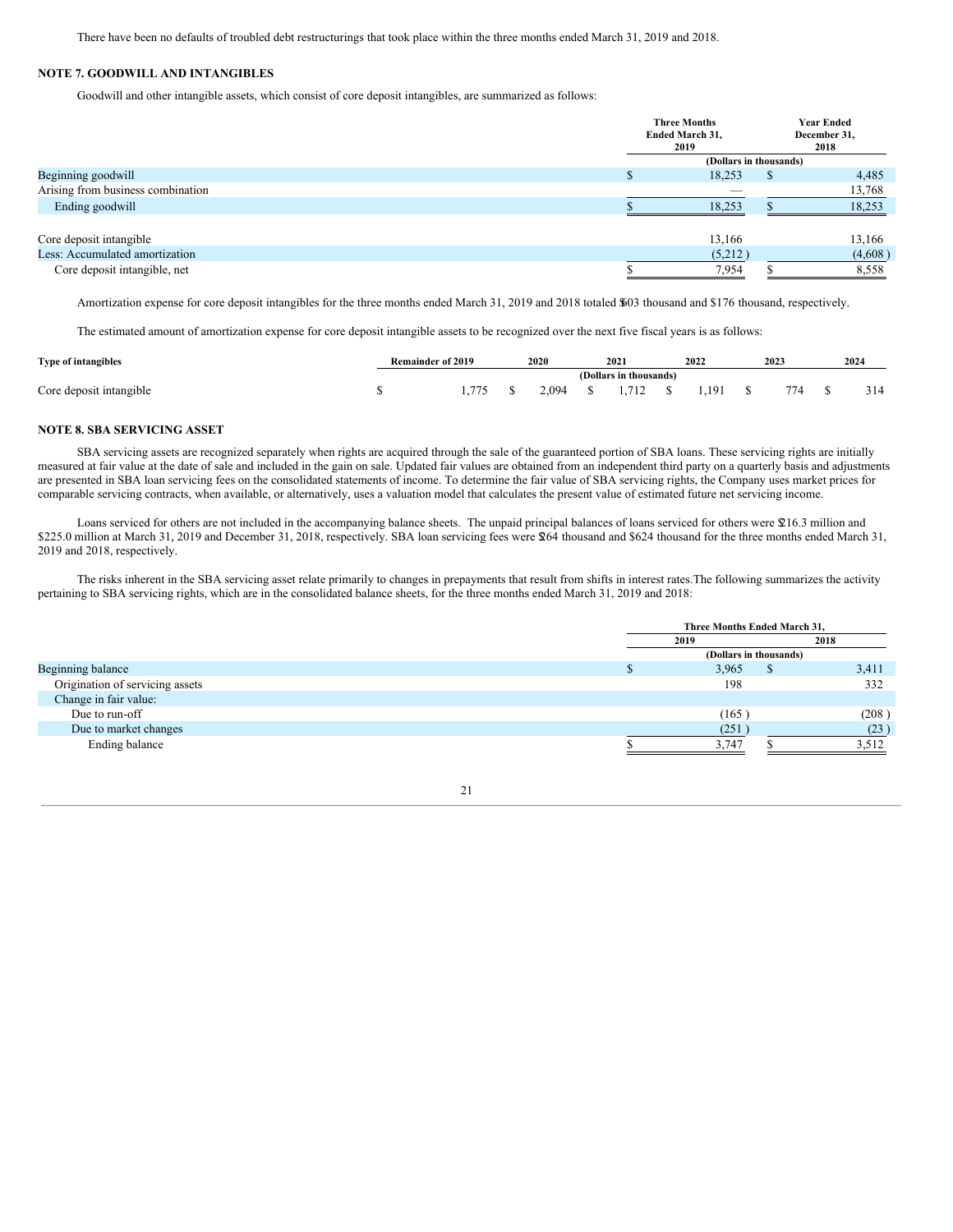## **NOTE 9. DEPOSITS**

The following table sets forth the Company's deposits by category:

|                                                           | March 31,<br>2019      |   | December 31,<br>2018 |
|-----------------------------------------------------------|------------------------|---|----------------------|
|                                                           | (Dollars in thousands) |   |                      |
| Noninterest-bearing demand deposits                       | 258,440                | S | 256,784              |
| Interest-bearing demand deposits                          | 127,182                |   | 124,933              |
| Interest-bearing NOW accounts                             | 7.509                  |   | 7.961                |
| Savings and money market accounts                         | 228,635                |   | 245,928              |
| Time deposits                                             | 581,486                |   | 547,042              |
| Total deposits                                            | 1,203,252              |   | 1,182,648            |
| Time deposits \$100,000 and greater                       | 459,748                |   | 422,447              |
| Time deposits \$250,000 and greater                       | 153,358                |   | 129.424              |
| Related party deposits (executive officers and directors) | 6.565                  |   | 7.847                |

The aggregate amount of overdraft demand deposits reclassified to loans was \$45 thousand and \$93 thousand at March 31, 2019 and December 31, 2018, respectively. The aggregate amount of maturities for time deposits for each of the five yearsfollowing the latest balance sheet date totaled \$435.4 million, \$113.0 million, \$14.5 million, \$10.6 million and \$8.0 million, respectively.

## **NOTE 10. STOCK-BASED COMPENSATION AND OTHER BENEFIT PLANS**

*Spirit of Texas Bancshares, Inc. 2008 Stock Plan (the "2008 Stock Plan")*

Option activity for the period indicated is summarized as follows:

|                                          | 2008 Stock Plan |               |       |                                                 |       |                                                   |  |                                                                 |  |
|------------------------------------------|-----------------|---------------|-------|-------------------------------------------------|-------|---------------------------------------------------|--|-----------------------------------------------------------------|--|
|                                          | <b>Options</b>  |               |       | Weighted<br>Average<br><b>Exercise</b><br>Price |       | Aggregate<br>Intrinsic<br>Value<br>(in thousands) |  | Weighted<br>Average<br>Remaining<br>Contractual<br>Life (Years) |  |
| Outstanding at January 1, 2019           | 1,116,672       | S             | 13.04 |                                                 |       |                                                   |  |                                                                 |  |
| Granted                                  |                 |               |       |                                                 |       |                                                   |  |                                                                 |  |
| Exercised                                | (86,300)        | <sup>\$</sup> | 11.81 | <sup>\$</sup>                                   | 810   |                                                   |  |                                                                 |  |
| Forfeited                                | (3,000)         | -S            | 16.00 |                                                 |       |                                                   |  |                                                                 |  |
| Expired                                  | $-$             |               |       |                                                 |       |                                                   |  |                                                                 |  |
| Outstanding at March 31, 2019            | 1,027,372       | S             | 13.14 | S                                               | 8,281 | 4.81                                              |  |                                                                 |  |
| Vested and exercisable at March 31, 2019 | 869,892         | $\mathbb{S}$  | 12.94 | S                                               | 7,185 | 4.47                                              |  |                                                                 |  |

The total unrecognized compensation cost of \$516 thousand related to the 2008 Stock Plan for the share awards outstanding at March 31, 2019 will be recognized over a weighted average remaining period of 1.68 years.

## *Spirit of Texas Bancshares, Inc. 2017 Stock Plan (the "2017 Stock Plan")*

Option activity for the period indicated is summarized as follows:

|                                          |                |                                                 | 2017 Stock Plan |    |                                                   |                                                                 |
|------------------------------------------|----------------|-------------------------------------------------|-----------------|----|---------------------------------------------------|-----------------------------------------------------------------|
|                                          | <b>Options</b> | Weighted<br>Average<br><b>Exercise</b><br>Price |                 |    | Aggregate<br>Intrinsic<br>Value<br>(in thousands) | Weighted<br>Average<br>Remaining<br>Contractual<br>Life (Years) |
| Outstanding at January 1, 2019           | 205,725        | \$                                              | 17.45           |    |                                                   |                                                                 |
| Granted                                  | 850            | S                                               | 23.18           | S  | $\sim$                                            |                                                                 |
| Exercised                                | (5,000)        | <sup>\$</sup>                                   | 15.00           | \$ | 31                                                |                                                                 |
| Forfeited                                | __             |                                                 |                 |    |                                                   |                                                                 |
| Expired                                  | _              |                                                 |                 |    |                                                   |                                                                 |
| Outstanding at March 31, 2019            | 201,575        | \$                                              | 17.53           | S  | 740                                               | 8.46                                                            |
| Vested and exercisable at March 31, 2019 | 74,156         | \$                                              | 15.00           | S  | 460                                               | 7.92                                                            |
|                                          |                |                                                 |                 |    |                                                   |                                                                 |

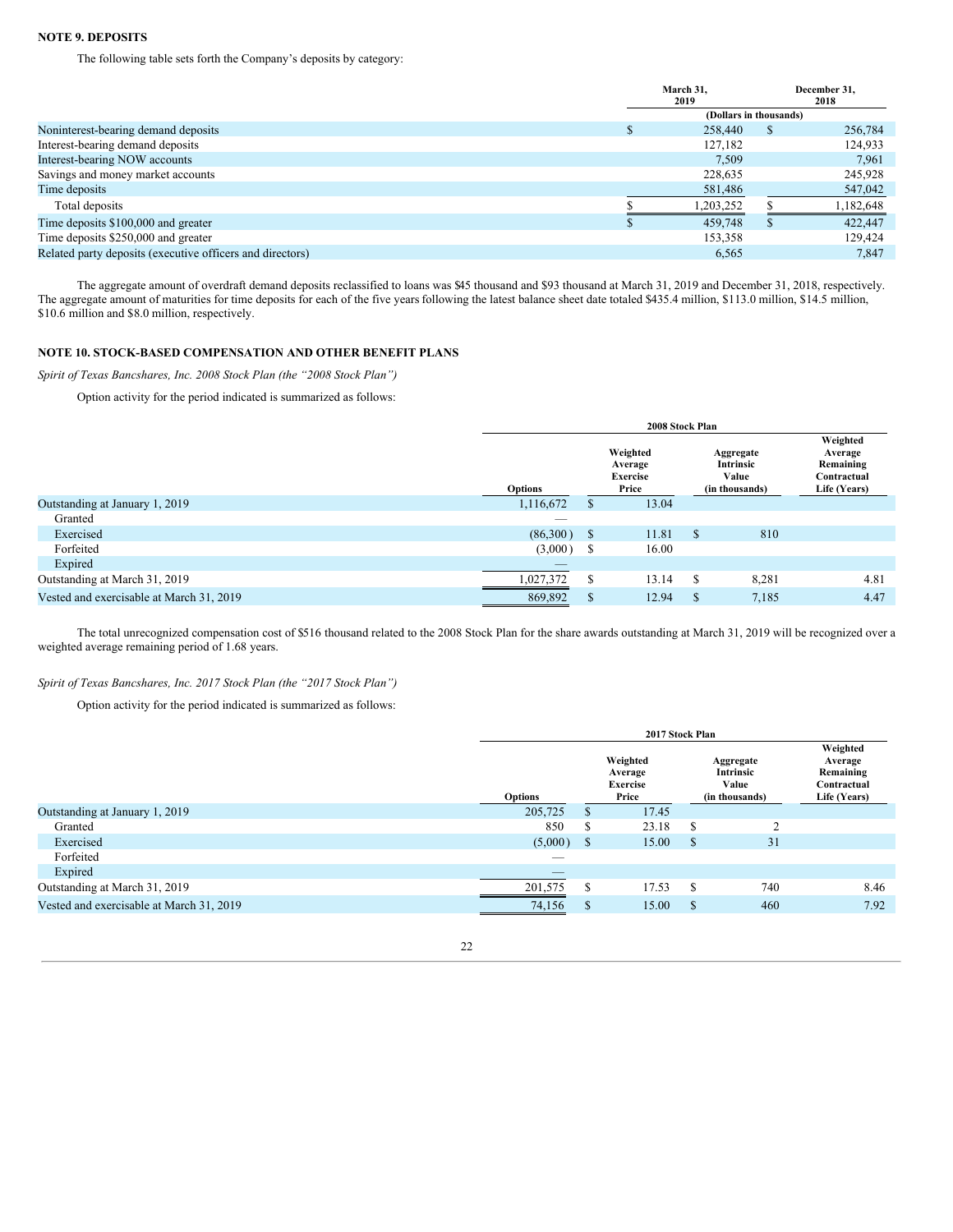The fair values of the stock options granted for the three months ended March 31, 2019 were determined utilizing the Black-Scholes pricing model methodology. A summary of assumptions used to calculate the fair values of the 2017 Stock Plan awards is presented below:

|                                        | 2017 Stock Plan           |          |
|----------------------------------------|---------------------------|----------|
|                                        | <b>Three Months Ended</b> |          |
|                                        | March 31, 2019            |          |
| Expected volatility                    |                           | $23.3\%$ |
| Expected dividend yield                |                           | $0.0\%$  |
| Expected term (years)                  |                           | 7.5      |
| Risk-free interest rate                |                           | 2.58 %   |
| Weighted average grant date fair value |                           | 7.57     |

The expected volatility is based on the combination of the Company's historical volatility and the volatility of comparable peer banks. The expected term represents the period of time that the 2017 Stock Plan awards are expected to be outstanding from the date of grant. The risk-free interest rate is based on the U.S. Treasury yields for the expected term of the instrument.

The total unrecognized compensation cost of \$614 thousand related to the 2017 Stock Plan for the share awards outstanding at March 31, 2019 will be recognized over a weighted average remaining period of 3.82 years.

#### *Warrants*

Activity for the Bank4Texas Warrants for the period indicated is summarized as follows:

|                                          |                          |    | <b>Bank4Texas Warrants</b>                      |               |                                                   |                                                                 |
|------------------------------------------|--------------------------|----|-------------------------------------------------|---------------|---------------------------------------------------|-----------------------------------------------------------------|
|                                          | Warrants                 |    | Weighted<br>Average<br><b>Exercise</b><br>Price |               | Aggregate<br>Intrinsic<br>Value<br>(in thousands) | Weighted<br>Average<br>Remaining<br>Contractual<br>Life (Years) |
| Outstanding at January 1, 2019           | 10,710                   | S  | 10.50                                           |               |                                                   |                                                                 |
| Granted                                  | $\overline{\phantom{a}}$ |    |                                                 |               |                                                   |                                                                 |
| Exercised                                | $(838)$ \$               |    | 10.50                                           | <sup>\$</sup> | 9                                                 |                                                                 |
| Forfeited (1)                            | _                        |    |                                                 |               |                                                   |                                                                 |
| Expired                                  | _                        |    |                                                 |               |                                                   |                                                                 |
| Outstanding at March 31, 2019            | 9,872                    | \$ | 10.50                                           | S             | 106                                               | 1.40                                                            |
| Vested and exercisable at March 31, 2019 | 9,872                    | \$ | 10.50                                           | S             | 106                                               | 1.40                                                            |

There was no activity during the three months ended March 31, 2019 on the Oasis Warrants.

## **NOTE 11. BASIC AND DILUTED EARNINGS PER COMMON SHARE**

The following table presents the computation of basic and diluted EPS:

|                                                       |  | <b>Three Months Ended March 31.</b>           |  |           |
|-------------------------------------------------------|--|-----------------------------------------------|--|-----------|
|                                                       |  | 2019                                          |  | 2018      |
|                                                       |  | (Dollars in thousands, except per share data) |  |           |
| Net income available to common stockholders           |  | 3,810                                         |  | 2,013     |
| Weighted average number of common shares - basic      |  | 12,152,558                                    |  | 7,348,992 |
| Effect of dilutive securities:                        |  |                                               |  |           |
| Employee stock-based compensation awards and warrants |  | 454,887                                       |  | 194,614   |
| Weighted average number of common shares - diluted    |  | 12,607,445                                    |  | 7,543,606 |
| Basic earnings per common share                       |  | 0.31                                          |  | 0.27      |
| Diluted earnings per common share                     |  | 0.30                                          |  | 0.27      |
| Anti-dilutive warrants and stock options              |  | 4,203                                         |  | 391,877   |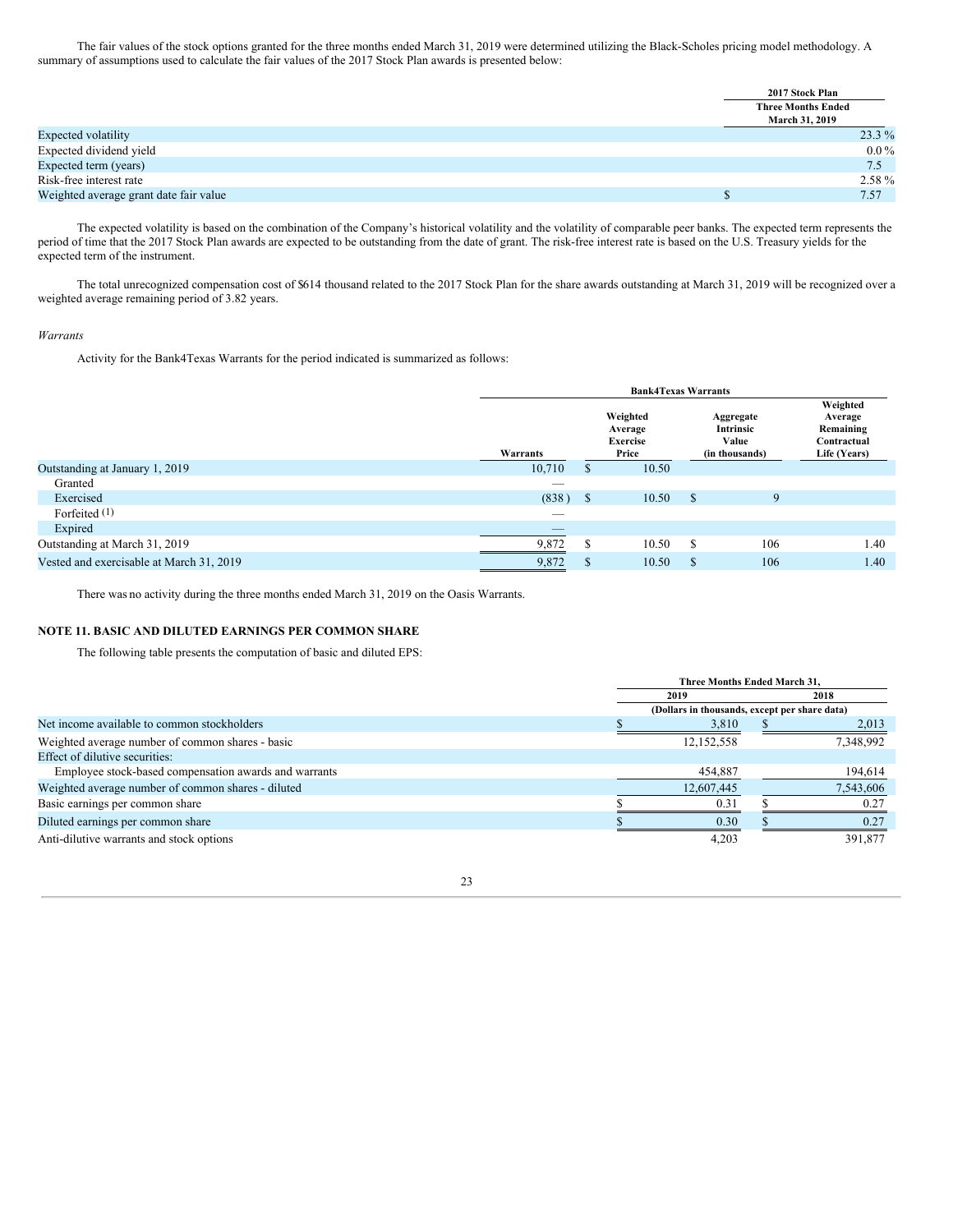## **NOTE 12. INCOME TAXES**

The Company estimates both permanent and temporary differences in computing its interim tax provision. The effective tax rate is based on actual pre-tax income which approximates the effective tax rate based on forecasted annual pre-tax income, permanent tax differences and statutory tax rates.

The effective tax rates for the three months ended March 31, 2019 and 2018 were17.9% and 19.6%, respectively. The decrease in the effective tax rate for the three months ended March 31, 2019 was primarily due to a return to provision adjustment recorded during the first quarter of 2019 and non-taxable interest on securities related to the Comanche acquisition.

#### **NOTE 13. COMMITMENTS AND CONTINGENCIES**

The Company issues off-balance sheet financial instruments in connection with its lending activities and to meet the financing needs of its customers. These financial instruments include commitments to fund loans and lines of credit as well as commercial and standby letters of credit. These commitments expose the Company to varying degrees of credit and market risk which are essentially the same as those involved in extending loans to customers. The Company follows the same credit policies in making commitments as it does for instruments recorded on the Company's consolidated balance sheet. Collateral is obtained based on management's assessment of the customer's credit risk.

The Company's exposure to credit loss is represented by the contractual amount of these commitments. As of March 31, 2019 and December 31, 2018, the Company's reserve for unfunded commitments totaled \$20 thousand and \$48 thousand, respectively.

Fees collected on off-balance sheet financial instruments represent the fair value of those commitments and are deferred and amortized over their term.

#### **Financial Instruments Commitments**

Unfunded commitments are as follows:

|                                          | March 31,<br>2019      | December 31,<br>2018 |
|------------------------------------------|------------------------|----------------------|
|                                          | (Dollars in thousands) |                      |
| Unfunded loan commitments                | 187.227                | 176,156              |
| Commercial and standby letters of credit | 596                    | 547                  |
| Total                                    | 187.823                | 176,703              |

#### *Unfunded loan commitments:*

Commitments to extend credit are agreements to lend to a customer as long as there is no violation of any condition established in the contract. Commitments generally have fixed expiration dates or other termination clauses and may require payment of a fee. Since many of the commitments are expected to expire without being drawn upon, the total commitment amounts do not necessarily represent future cash requirements. The Company evaluates each customer's creditworthiness on a case-by-case basis. The amount of collateral obtained, if it is deemed necessary by the Company upon extension of credit, is based upon management's credit evaluation of the counterparty. Collateral held varies but may include accounts receivable, inventory, property, plant and equipment, and income-producing commercial properties.

#### *Commercial and standby letters of credit:*

Letters of credit are conditional commitments issued by the Company to guarantee the performance of a customer to a third party. Letters of credit are primarily issued to support trade transactions or guarantee arrangements. The credit risk involved in issuing letters of credit is essentially the same as that involved in extending loan facilities to customers. The Company generally holds collateral supporting those commitments if deemed necessary.

#### **Other Commitments and Contingencies**

*Legal Proceedings*

The Company, from time to time, is involved as plaintiff or defendant in various legal actions arising in the normal course of business. While the ultimate outcome of any such proceedings cannot be predicted with certainty, it is the opinion of management, based upon advice of legal counsel, that no proceedings exist, either individually or in the aggregate, which, if determined adversely to the Company, would have a material effect on the Company's consolidated balance sheet, results of operations or cash flows.

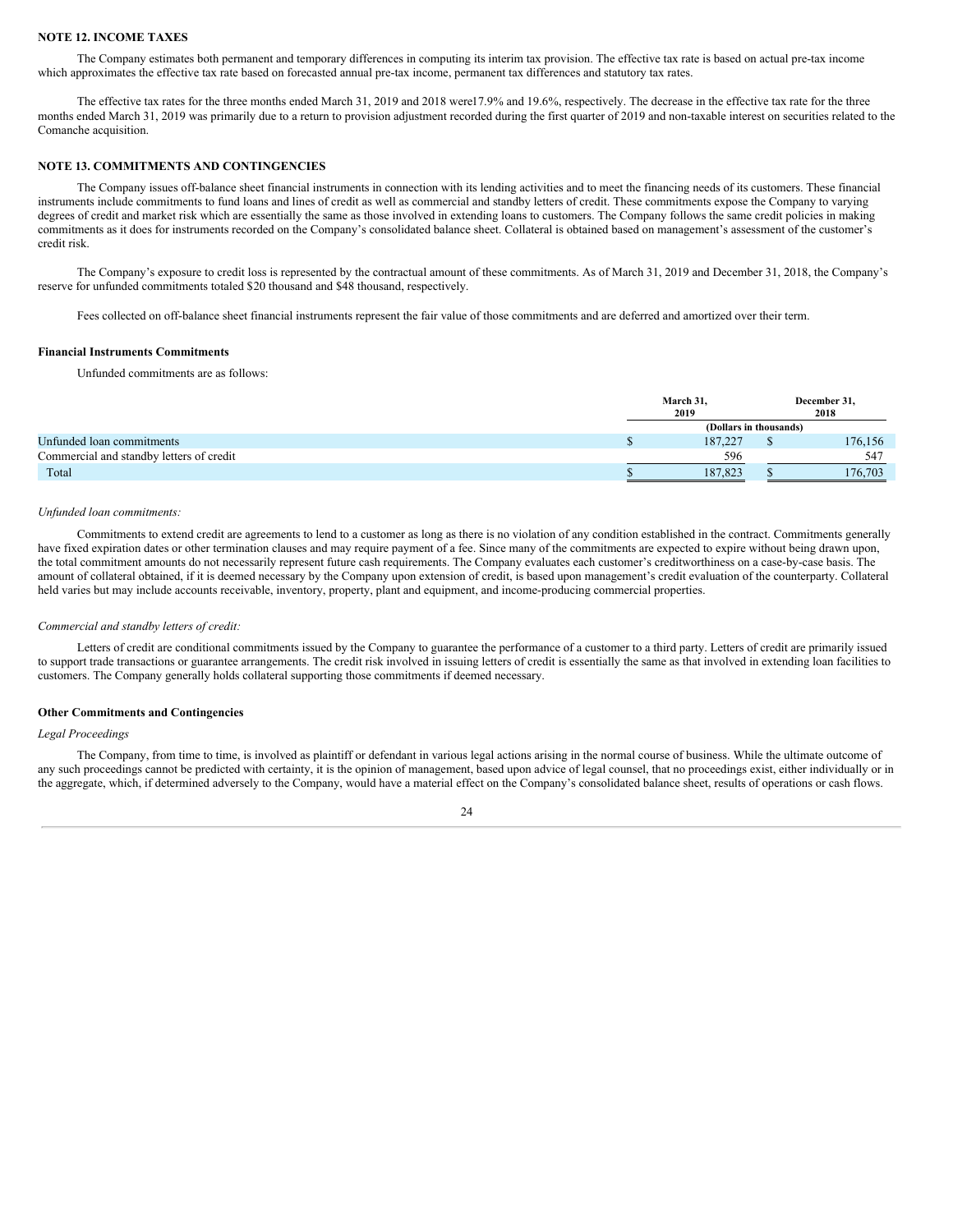#### **NOTE 14. FAIR VALUE MEASUREMENTS**

When determining the fair value measurements for assets and liabilities and the related fair value hierarchy, the Company considers the principal or most advantageous market in which it would transact and the assumptions that market participants would use when pricing the asset or liability. When possible, the Company looks to active and observable markets to price identical assets or liabilities. When identical assets and liabilities are not traded in active markets, the Company looks to market observable data for similar assets and liabilities. It is the Company's policy to maximize the use of observable inputs, minimize the use of unobservable inputs and use unobservable inputs to measure fair value to the extent that observable inputs are not available. The need to use unobservable inputs generally results from the lack of market liquidity, resulting in diminished observability of both actual trades and assumptions that would otherwise be available to value these instruments, or the value of the underlying collateral is not market observable. Although third party price indications may be available for an asset or liability, limited trading activity would make it difficult to support the observability of these quotations.

#### *Financial Instruments Carried at Fair Value on a Recurring Basis*

The following is a description of the valuation methodologies used for financial instruments measured at fair value on a recurring basis, as well as the general classification of each instrument under the valuation hierarchy.

Investment Securities—Investment securities available for sale are carried at fair value on a recurring basis. When available, fair value is based on quoted prices for the identical security in an active market and as such, would be classified as Level 1. If quoted market prices are not available, fair values are estimated using quoted prices of securities with similar characteristics, discounted cash flows or matrix pricing models. Investment securities available for sale for which Level 1 valuations are not available are classified as Level 2, and include U.S. Government agencies and sponsored enterprises obligations and agency mortgage-backed securities; state and municipal obligations; asset-backed securities; and corporate debt and other securities. Pricing of these securities is generally spread driven.

Observable inputs that may impact the valuation of these securities include benchmark yield curves, credit spreads, reported trades, dealer quotes, bids, issuer spreads, current rating, historical constant prepayment rates, historical voluntary prepayment rates, structural and waterfall features of individual securities, published collateral data, and for certain securities, historical constant default rates and default severities.

SBA Servicing Asset—The SBA Servicing Asset is carried at fair value on a recurring basis. To determine the fair value of SBA servicing rights, The Company uses market prices for comparable servicing contracts, when available, or alternatively, uses a valuation model that calculates the present value of estimated future net servicing income. In using this valuation method, the Company incorporates assumptions that market participants would use in estimating future net servicing income, which includes estimates of the cost to service, the discount rate, custodial earnings rate, an inflation rate, ancillary income, prepayment speeds, default rates, late fees and losses. The SBA Servicing Asset is classified as Level 3.

The following table presents the assets and liabilities measured at fair value on a recurring basis:

|                                           | <b>March 31, 2019</b> |                                |  |                          |  |                          |  |         |
|-------------------------------------------|-----------------------|--------------------------------|--|--------------------------|--|--------------------------|--|---------|
|                                           |                       | Level 1                        |  | Level 2                  |  | Level 3                  |  | Total   |
|                                           |                       |                                |  | (Dollars in thousands)   |  |                          |  |         |
| Assets:                                   |                       |                                |  |                          |  |                          |  |         |
| U.S. Government agencies                  |                       | $\overbrace{\hspace{25mm}}^{}$ |  | 1,984                    |  | $\overline{\phantom{a}}$ |  | 1,984   |
| State and municipal obligations           |                       | __                             |  | 9,865                    |  | $-$                      |  | 9,865   |
| Residential mortgage-backed securities    |                       |                                |  | 113,616                  |  |                          |  | 113,616 |
| Corporate bonds and other debt securities |                       |                                |  | 5,603                    |  |                          |  | 5,603   |
| SBA servicing rights                      |                       | $\overline{\phantom{a}}$       |  | $\overline{\phantom{a}}$ |  | 3,747                    |  | 3,747   |
| Total                                     |                       | $\overline{\phantom{a}}$       |  | 131,068                  |  | 3,747                    |  | 134,815 |

|                                           | December 31, 2018 |                          |  |                        |  |                          |  |         |
|-------------------------------------------|-------------------|--------------------------|--|------------------------|--|--------------------------|--|---------|
|                                           |                   | Level 1                  |  | <b>Level 2</b>         |  | Level 3                  |  | Total   |
|                                           |                   |                          |  | (Dollars in thousands) |  |                          |  |         |
| Assets:                                   |                   |                          |  |                        |  |                          |  |         |
| U.S. Government agencies                  |                   | $\hspace{0.05cm}$        |  | 1,934                  |  | $\overline{\phantom{a}}$ |  | 1,934   |
| State and municipal obligations           |                   | $-$                      |  | 18,048                 |  | _                        |  | 18,048  |
| Residential mortgage-backed securities    |                   |                          |  | 153,974                |  | _                        |  | 153,974 |
| Corporate bonds and other debt securities |                   |                          |  | 5,505                  |  | _                        |  | 5,505   |
| SBA servicing rights                      |                   | $\overline{\phantom{a}}$ |  |                        |  | 3,965                    |  | 3,965   |
| Total                                     |                   | $\overline{\phantom{a}}$ |  | 179.461                |  | 3,965                    |  | 183,426 |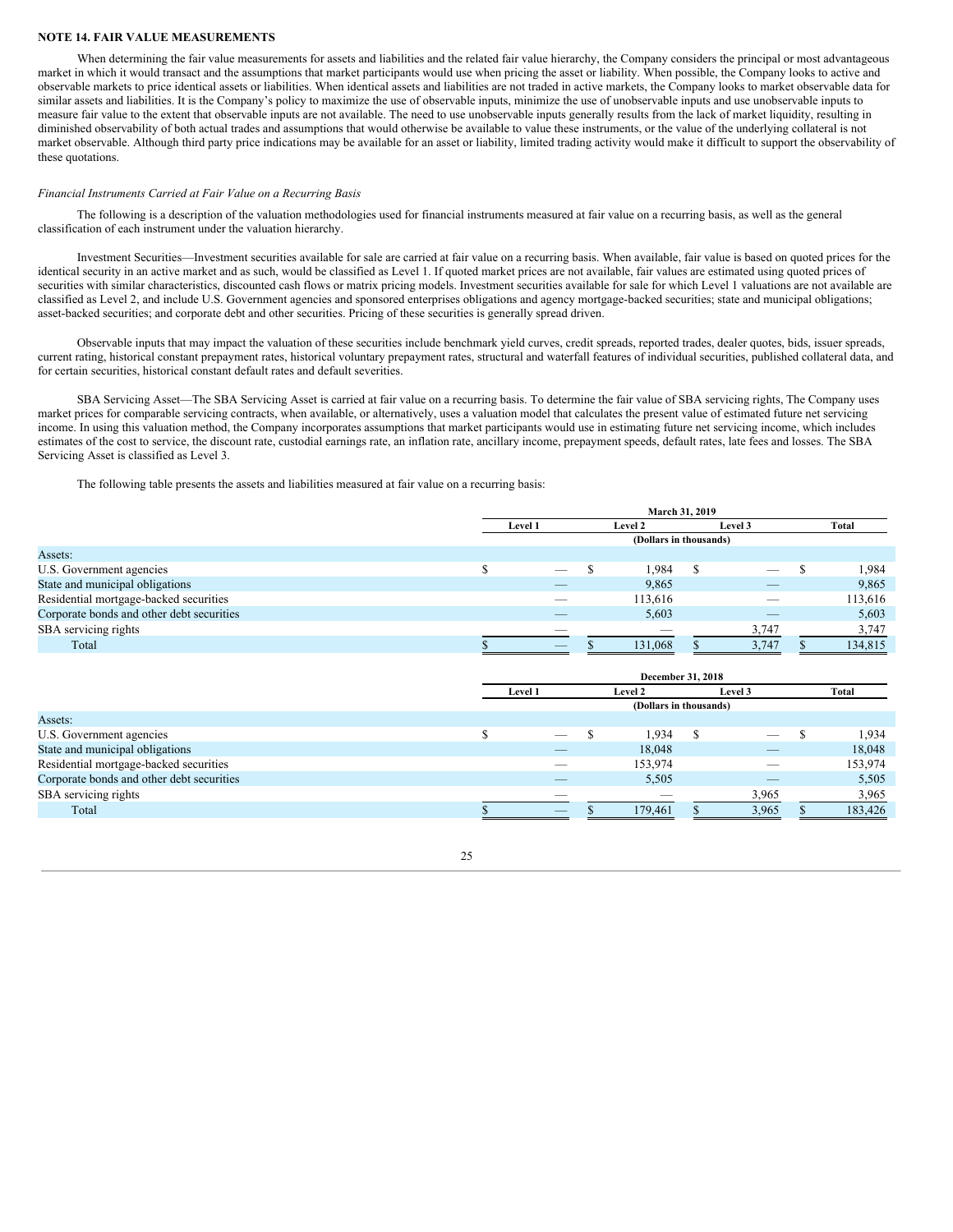There were no transfers of financial assets between levels of the fair value hierarchy during the three months ended March 31, 2019.

## *Financial Instruments Measured at Fair Value on a Non-Recurring Basis*

The following is a description of the methodologies used to estimate the fair values of assets and liabilities measured at fair value on a non-recurring basis, and the level within the fair value hierarchy in which those measurements are typically classified.

Impaired loans and other real estate owned ("OREO")—The carrying amount of collateral dependent impaired loans is typically based on the fair value of the underlying collateral, which may be real estate or other business assets, less estimated costs to sell. The carrying value of OREO is initially measured based on the fair value, less estimated cost to sell, of the real estate acquired in foreclosure and subsequently adjusted to the lower of cost or estimated fair value, less estimated cost to sell. Fair values of real estate collateral are typically based on real estate appraisals which utilize market and income valuation techniques incorporating both observable and unobservable inputs. When current appraisals are not available, the Company may use brokers' price opinions, home price indices, or other available information about changes in real estate market conditions to adjust the latest appraised value available. These adjustments to appraised values may be subjective and involve significant management judgment. The fair value of collateral consisting of other business assets is generally based on appraisals that use market approaches to valuation, incorporating primarily unobservable inputs. Fair value measurements related to collateral dependent impaired loans and OREO are classified within Level 3 of the fair value hierarchy.

The following tables provide information about certain assets measured at fair value on a non-recurring basis:

|                                          | <b>Estimated Fair Value</b> |                      |
|------------------------------------------|-----------------------------|----------------------|
|                                          | March 31,<br>2019           | December 31,<br>2018 |
|                                          | (Dollars in thousands)      |                      |
| Assets (classified in Level 3):          |                             |                      |
| Impaired loans                           | 2,992                       | 2,696                |
| Other real estate and repossessed assets | 518                         | 782                  |

Impairment charges resulting from the non-recurring changes in fair value of underlying collateral of impaired loans are included in the provision for loan losses in the consolidated statement of income. Impairment charges resulting from the non-recurring changes in fair value of OREO are included in other real estate and acquired assets resolution expenses in the consolidated statement of income.

The following tables show significant unobservable inputs used in the recurring and non-recurring fair value measurements of Level 3 assets:

|                          |               |                   |                            |                                                 | Range/Weighted            |
|--------------------------|---------------|-------------------|----------------------------|-------------------------------------------------|---------------------------|
| <b>Level 3 Asset</b>     |               | <b>Fair Value</b> | <b>Valuation Technique</b> | <b>Unobservable Inputs</b>                      | Average                   |
| <b>March 31, 2019</b>    |               |                   |                            |                                                 |                           |
| Non-recurring:           |               |                   |                            |                                                 |                           |
| <b>Impaired</b> loans    | <sup>\$</sup> | 2,992             | Third party appraisals     | Collateral discounts                            | $0.0\% - 100.0\%$ (24.8%) |
| Other real estate owned  |               | 518               | Third party appraisals     | Collateral discounts and estimated cost to sell | $10.0\%$                  |
| Recurring:               |               |                   |                            |                                                 |                           |
| SBA servicing assets     |               | 3,747             | Discounted cash flows      | Conditional prepayment rate                     | $12.3\%$                  |
|                          |               |                   |                            | Discount rate                                   | $11.5\%$                  |
| <b>December 31, 2018</b> |               |                   |                            |                                                 |                           |
| Non-recurring:           |               |                   |                            |                                                 |                           |
| <b>Impaired</b> loans    | $\mathbb{S}$  | 2.696             | Third party appraisals     | Collateral discounts                            | $0.0\% - 100.0\%$ (19.2%) |
| Other real estate owned  |               | 782               | Third party appraisals     | Collateral discounts and estimated cost to sell | $10.0\%$                  |
| Recurring:               |               |                   |                            |                                                 |                           |
| SBA servicing assets     |               | 3,965             | Discounted cash flows      | Conditional prepayment rate                     | $11.8\%$                  |
|                          |               |                   |                            | Discount rate                                   | $11.5\%$                  |

The carrying amounts and estimated fair values, as well as the level within the fair value hierarchy, of the Company's financial instruments are as follows:

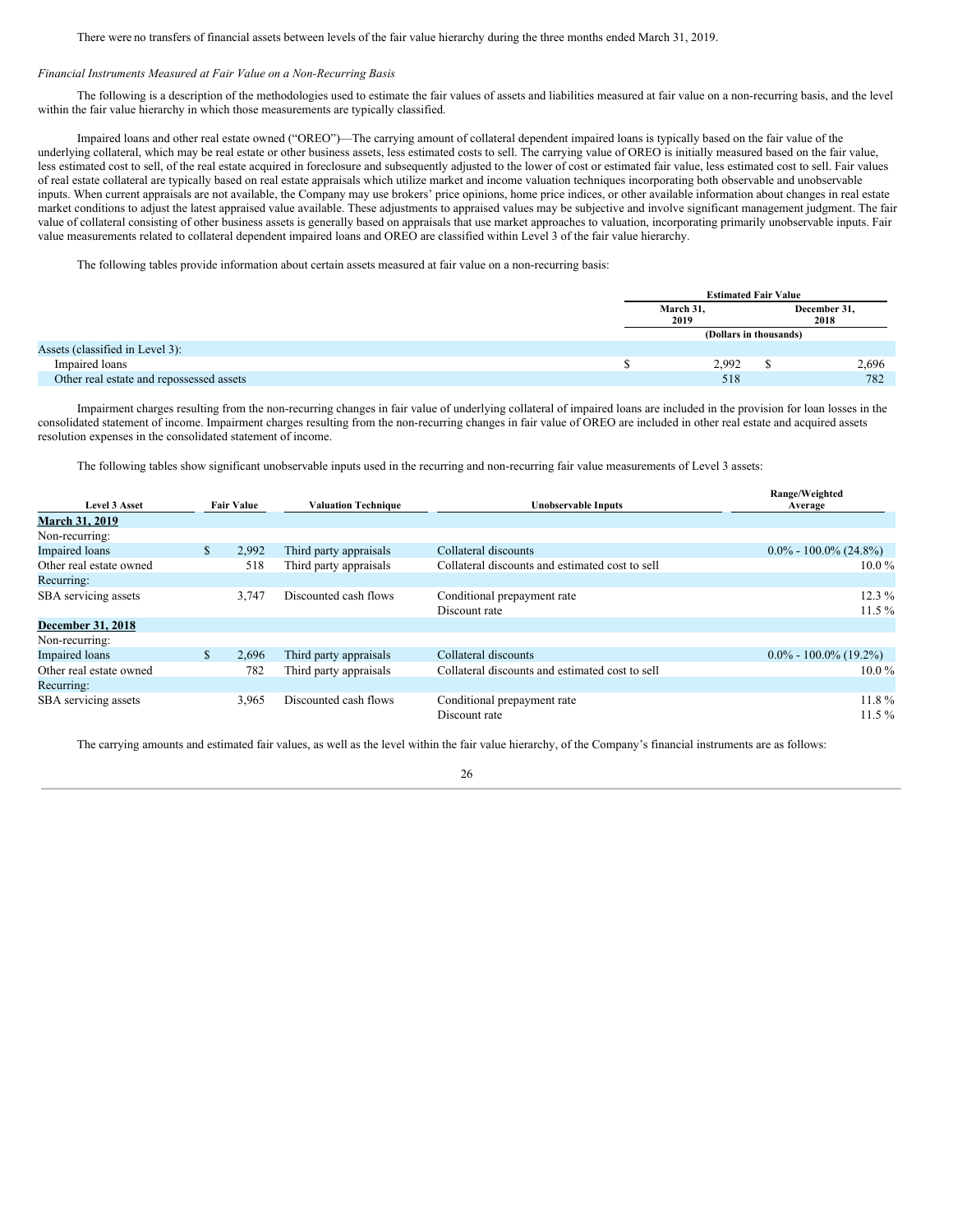| March 31, 2019                |               | Carrying<br>Value |                        | Fair<br>Value |    | Level 1                         |    | Level 2   |               | Level 3                  |
|-------------------------------|---------------|-------------------|------------------------|---------------|----|---------------------------------|----|-----------|---------------|--------------------------|
|                               |               |                   |                        |               |    | (Dollars in thousands)          |    |           |               |                          |
| <b>Financial Assets:</b>      |               |                   |                        |               |    |                                 |    |           |               |                          |
| Cash and cash equivalents     | \$            | 122,662           | \$                     | 122,662       | \$ | 122,662                         | \$ |           | <sup>\$</sup> |                          |
| Available for sale securities |               | 131,068           |                        | 131,068       |    |                                 |    | 131,068   |               |                          |
| FHLB and other bank stock     |               | 5,264             |                        | 5,264         |    | $\overline{\phantom{0}}$        |    | 5,264     |               |                          |
| Loans, net                    |               | 1,109,426         |                        | 1,105,358     |    |                                 |    |           |               | 1,105,358                |
| Loans held for sale           |               | 6,300             |                        | 6,764         |    |                                 |    | 6,764     |               |                          |
| Accrued interest receivable   |               | 4,849             |                        | 4,849         |    |                                 |    | 4,849     |               |                          |
| Bank-owned life insurance     |               | 7,442             |                        | 7,442         |    |                                 |    | 7,442     |               |                          |
| SBA servicing rights          |               | 3,747             |                        | 3,747         |    |                                 |    |           |               | 3,747                    |
| <b>Financial Liabilities:</b> |               |                   |                        |               |    |                                 |    |           |               |                          |
| Deposits                      | <sup>\$</sup> | 1,203,252         | \$                     | 1,173,897     | \$ | $\overline{\phantom{m}}$        | \$ | 1,173,897 | $\mathcal{S}$ |                          |
| Accrued interest payable      |               | 737               |                        | 737           |    |                                 |    | 737       |               |                          |
| Long-term borrowings          |               | 65,676            |                        | 63,183        |    |                                 |    | 63,183    |               |                          |
|                               |               | Carrying          |                        | Fair          |    |                                 |    |           |               |                          |
| December 31, 2018             |               | Value             |                        | Value         |    | Level 1                         |    | Level 2   |               | Level 3                  |
|                               |               |                   | (Dollars in thousands) |               |    |                                 |    |           |               |                          |
|                               |               |                   |                        |               |    |                                 |    |           |               |                          |
| <b>Financial Assets:</b>      |               |                   |                        |               |    |                                 |    |           |               |                          |
| Cash and cash equivalents     | \$            | 89,015            | \$                     | 89,015        | \$ | 89,015                          | \$ |           | \$            |                          |
| Available for sale securities |               | 179,461           |                        | 179,461       |    |                                 |    | 179,461   |               |                          |
| FHLB and other bank stock     |               | 5,304             |                        | 5,304         |    | $\hspace{0.1mm}-\hspace{0.1mm}$ |    | 5,304     |               | $\overline{\phantom{0}}$ |
| Loans, net                    |               | 1,086,654         |                        | 1,075,252     |    |                                 |    |           |               | 1,075,252                |
| Loans held for sale           |               | 3,945             |                        | 4,200         |    | -                               |    | 4,200     |               |                          |
| Accrued interest receivable   |               | 4,934             |                        | 4,934         |    |                                 |    | 4,934     |               |                          |
| Bank-owned life insurance     |               | 7,401             |                        | 7,401         |    |                                 |    | 7,401     |               |                          |
| SBA servicing rights          |               | 3,965             |                        | 3,965         |    |                                 |    |           |               | 3,965                    |
| <b>Financial Liabilities:</b> |               |                   |                        |               |    |                                 |    |           |               |                          |
| Deposits                      | \$            | 1,182,648         | \$                     | 1,181,606     | \$ | $\hspace{0.1mm}-\hspace{0.1mm}$ | \$ | 1,181,606 | <sup>\$</sup> |                          |
| Accrued interest payable      |               | 702               |                        | 702           |    |                                 |    | 702       |               |                          |
| Short-term borrowings         |               | 12,500            |                        | 12,500        |    | $\overline{\phantom{a}}$        |    | 12,500    |               |                          |

Certain financial instruments are carried at amounts that approximate fair value due to their short-term nature and generally negligible credit risk. Financial instruments for which fair value approximates the carrying amount at March 31, 2019 and December 31, 2018, include cash and cash equivalents, time deposits in other banks and accrued interest receivable and payable.

## **NOTE 15. SUBSEQUENT EVENT**

On April 2, 2019, the Company completed its acquisition of First Beeville Financial Corporation and its subsidiary, The First National Bank of Beeville (together "Beeville"). This transaction resulted in three additional branches and three loan production offices in the South Texas market. The Company issued1,579,268 shares of its common stock as well as a net cash payment to Beeville shareholders of \$32.4 million, a total consideration of \$65.9 million, for all outstanding stock of Beeville and resulted in 100% ownership interest.

The Company is still evaluating the fair values of the assets acquired and liabilities assumed in the Beeville acquisition.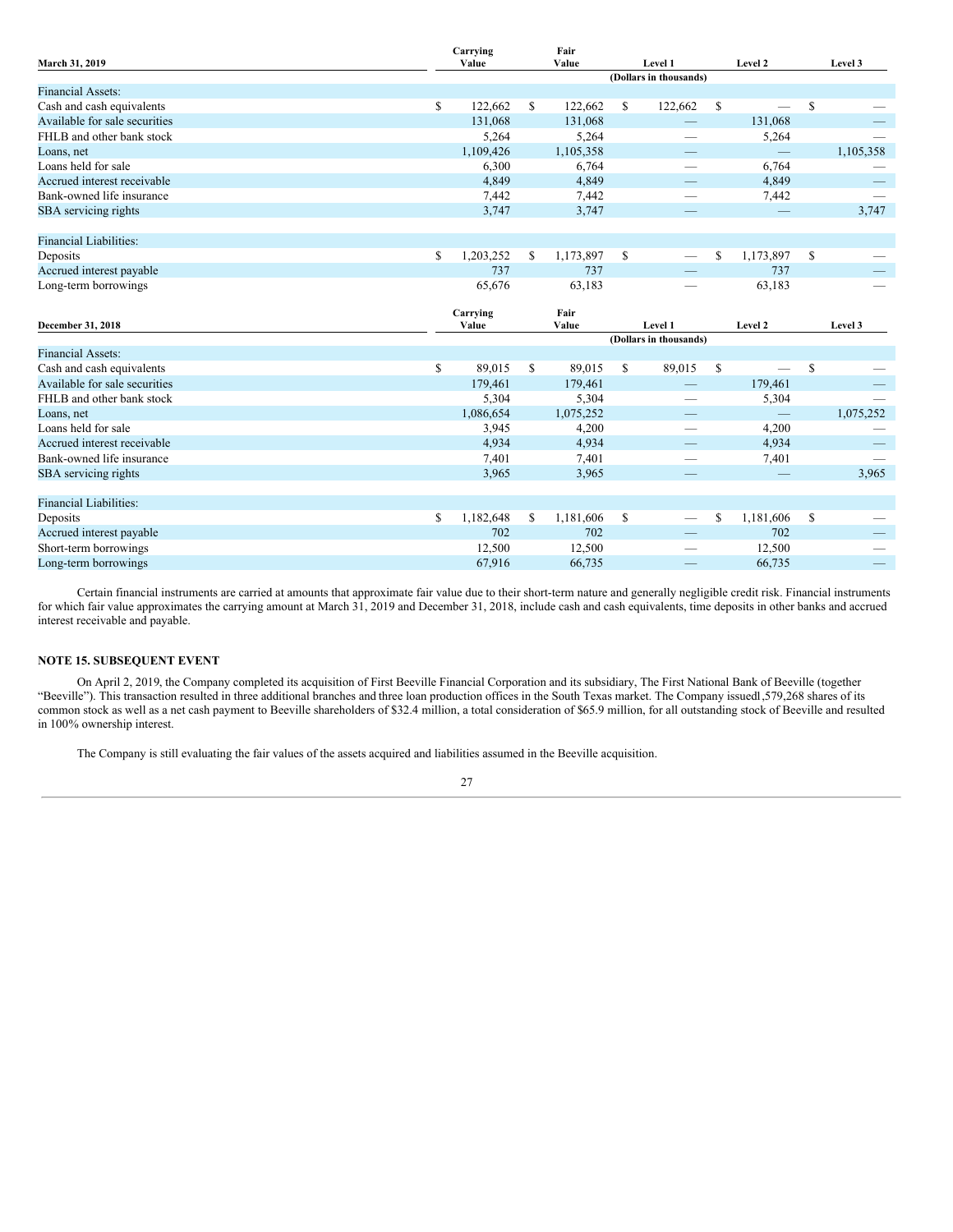#### <span id="page-27-0"></span>**Item 2. Management's Discussion and Analysis of Financial Condition and Results of Operations**

The following discussion and analysis is intended to assist readers in understanding our financial condition as of and results of operations for the three months ended March 31, 2019 and should be read in conjunction with our consolidated financial statements and the accompanying notes thereto included in this Quarterly Report on Form 10-Q (this "Form 10-Q") and in our Annual Report on Form 10-K filed with the Securities and Exchange Commission ("SEC") for the year ended December 31, 2018. Unless we state otherwise or the context otherwise requires, references in this Form 10-Q to "we," "our," "us" and "our company" refer to Spirit of Texas Bancshares, Inc., a Texas corporation, and our wholly-owned banking subsidiary, Spirit of Texas Bank SSB, a Texas state savings bank. References in this Form 10-Q to "Bank" refer to Spirit of Texas Bank SSB. References in this Form 10-Q to "Houston metropolitan area," "Dallas/Fort Worth metropolitan area" and "Bryan/College Station metropolitan area" refer to the Houston-The Woodlands-Sugar Land Metropolitan Statistical Area, the Dallas-Fort Worth- Arlington Metropolitan Statistical Area and the College Station-Bryan *Metropolitan Statistical Area, respectively.*

#### C**autionary Notice Regarding Forward-Looking Statements**

Statements and financial discussion and analysis contained in this Form 10-Q that are not historical facts are forward-looking statements made pursuant to the safe harbor provisions of the Private Securities Litigation Reform Act of 1995. We also may make forward-looking statements in our other documents filed with or furnished to the SEC. In addition, our senior management may make forward-looking statements orally to investors, analysts, representatives of the media and others. These statements are often, but not always, preceded by, followed by or otherwise include the words "believes," "expects," "anticipates," "intends," "projects," "estimates," "plans" and similar expressions or future or conditional verbs such as "will," "should," "may" and "could" or the negative version of those words or other comparable words or phrases of a future or forward-looking nature. These forward-looking statements are not historical facts and are based on current expectations, estimates and projections about our industry, management's beliefs and certain assumptions made by management, many of which, by their nature, are inherently uncertain and beyond our control. Accordingly, we caution you that any such forward-looking statements are not guarantees of future performance and are subject to risks, assumptions and uncertainties that are difficult to predict. Although we believe that the expectations reflected in these forward-looking statements are reasonable as of the date made, actual results may prove to be materially different from the results expressed or implied by the forward-looking statements.

We have made the forward-looking statements in this Form 10-Q based on assumptions and estimates that we believe to be reasonable in light of the information available to us at this time. However, these forward-looking statements are subject to significant risks and uncertainties, and could be affected by many factors. These factors include, but are not limited to, the following:

- 1. risks related to the concentration of our business in Texas, and in the Houston and Dallas/Fort Worth metropolitan areas in particular, including risks associated with any downturn in the real estate sector and risks associated with a decline in the values of single family homes in our Texas markets;
- 2. general market conditions and economic trends nationally, regionally and particularly in our Texas markets, including a decrease in or the volatility of oil and gas prices;
- 3. risks related to our concentration in our primary markets, which are susceptible to severe weather events that could negatively impact the economies of our markets, our operations or our customers, any of which could have a material adverse effect on our business, financial condition and results of operations;
- 4. our ability to implement our growth strategy, including identifying and consummating suitable acquisitions;
- 5. risks related to the integration of any acquired businesses, including exposure to potential asset quality and credit quality risks and unknown or contingent liabilities, the time and costs associated with integrating systems, technology platforms, procedures and personnel, the need for additional capital to finance such transactions, and possible failures in realizing the anticipated benefits from acquisitions;
- 6. changes in Small Business Administration, or SBA, loan products, including specifically the Section 7(a) program and Section 504 loans, or changes in SBA standard operating procedures;
- 7. risks associated with our loans to and deposit accounts from foreign nationals;
- 8. risks associated with the relatively unseasoned nature of a significant portion of our loan portfolio;
- 9. the accuracy and sufficiency of the assumptions and estimates we make in establishing reserves for potential loan losses and other estimates;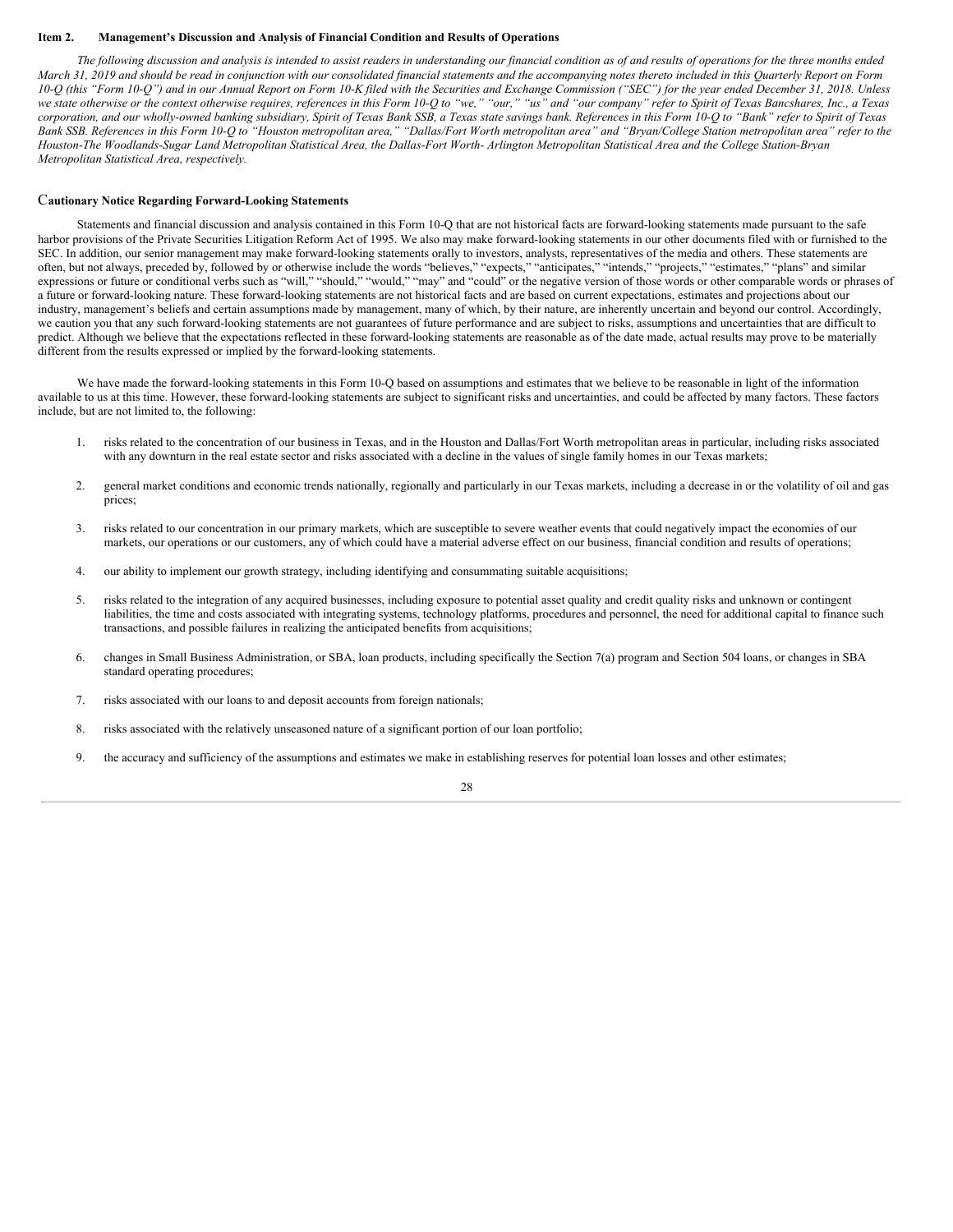- 10. the risk of deteriorating asset quality and higher loan charge-offs;
- 11. risks related to the significant amount of credit that we have extended to a limited number of borrowers and in a limited geographic area;
- 12. our ability to maintain adequate liquidity and to raise necessary capital to fund our acquisition strategy and operations or to meet increased minimum regulatory capital levels;
- 13. material decreases in the amount of deposits we hold, or a failure to grow our deposit base as necessary to help fund our growth and operations;
- 14. changes in market interest rates that affect the pricing of our loans and deposits and our net interest income;
- 15. potential fluctuations in the market value and liquidity of our investment securities;
- 16. the effects of competition from a wide variety of local, regional, national and other providers of financial, investment and insurance services;
- 17. our ability to maintain an effective system of disclosure controls and procedures and internal controls over financial reporting;
- 18. risks associated with fraudulent, negligent, or other acts by our customers, employees or vendors;
- 19. our ability to keep pace with technological change or difficulties when implementing new technologies;
- 20. risks associated with system failures or failures to protect against cybersecurity threats, such as breaches of our network security;
- 21. risks associated with data processing system failures and errors;
- 22. potential impairment on the goodwill we have recorded or may record in connection with business acquisitions;
- 23. the initiation and outcome of litigation and other legal proceedings against us or to which we become subject;
- 24. our ability to comply with various governmental and regulatory requirements applicable to financial institutions, including regulatory requirements to maintain minimum capital levels;
- 25. the impact of recent and future legislative and regulatory changes, including changes in banking, securities and tax laws and regulations and their application by our regulators, such as the implementation of the Economic Growth, Regulatory Relief and Consumer Protection Act;
- 26. governmental monetary and fiscal policies, including the policies of the Board of Governors of the Federal Reserve System, or the Federal Reserve;
- 27. our ability to comply with supervisory actions by federal and state banking agencies;
- 28. changes in the scope and cost of Federal Deposit Insurance Corporation, or the FDIC, insurance and other coverage; and
- 29. systemic risks associated with the soundness of other financial institutions.
- 30. the cost savings from our recent acquisitions may not be fully realized or may take longer to realize than expected; and
- 31. operating costs, customer loss and business disruption following the acquisitions, including adverse effects on relationships with employees, may be greater than expected; and
- 32. competition from other financial services companies in Spirit's, Comanche's and Beeville's respective markets.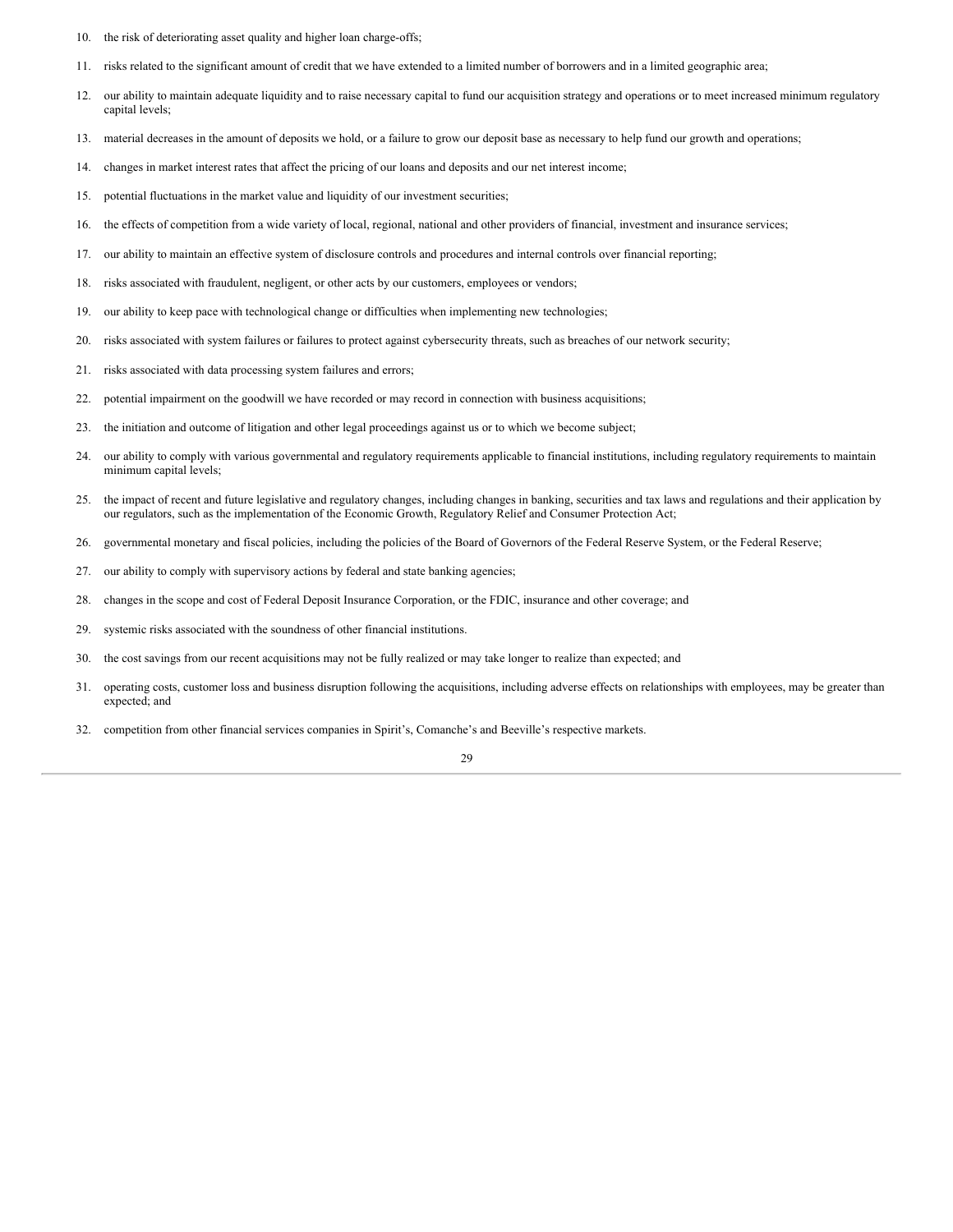Other factors not identified above, including those described under the heading "Risk Factors" in ourAnnual Report on Form 10-K filed with the SEC for the year ended December 31, 2018, and the "Management's Discussion and Analysis of Financial Condition and Results of Operations" in this Form 10-Q, may also cause our results to differ materially from the anticipated or estimated results described in our forward-looking statements. The foregoing factors should not be construed as exhaustive, and you should consider these factors in connection with considering any forward-looking statements that may be made by us. If one or more events related to these or other risks or uncertainties materialize, or if our underlying assumptions prove to be incorrect, actual results may differ materially from what we anticipate. Accordingly, you should not place undue reliance on any such forward-looking statements. Any forward-looking statements speaks only as of the date on which it is made, and we undertake no obligation to release publicly any revisions to any forward-looking statements, to report events or to report the occurrence of unanticipated events unless we are required to do so by law.

#### **Overview**

We are a Texas corporation and a registered bank holding company located in the Houston metropolitan area with headquarters in Conroe, Texas. We offer a broad range of commercial and retail banking services through our wholly-owned bank subsidiary, Spirit of Texas Bank SSB. We operate through 23 full-service branches located primarily in the Houston and Dallas/Fort Worth metropolitan areas. As of March 31, 2019, we had total assets of \$1.48 billion, loans held for investment of \$1.12 billion, total deposits of \$1.20 billion and total stockholders' equity of \$204.0 million.

As a bank holding company, we generate most of our revenues from interest income on loans, gains on sale of the guaranteed portion of SBA loans, customer service and loan fees, brokerage fees derived from secondary mortgage originations and interest income from investments in securities. We incur interest expense on deposits and other borrowed funds and noninterest expenses, such as salaries and employee benefits and occupancy expenses. Our goal is to maximize income generated from interest-earning assets, while also minimizing interest expense associated with our funding base to widen net interest spread and drive net interest margin expansion. Net interest margin is a ratio calculated as net interest income divided by average interest-earning assets. Net interest income is the difference between interest income on interest-earning assets, such as loans and securities, and interest expense on interest-bearing liabilities, such as deposits and borrowings that are used to fund those assets. Net interest spread is the difference between rates earned on interest-earning assets and rates paid on interest-bearing liabilities.

Changes in market interest rates and the interest rates we earn on interest-earning assets or pay on interest-bearing liabilities, as well as the volume and types of interestearning assets, interest-bearing and noninterest-bearing liabilities and stockholders' equity, are usually the largest drivers of periodic changes in net interest spread, net interest margin and net interest income. Fluctuations in market interest rates are driven by many factors, including governmental monetary policies, inflation, deflation, macroeconomic developments, changes in unemployment, the money supply, political and international conditions and conditions in domestic and foreign financial markets. Periodic changes in the volume and types of loans in our loan portfolio are affected by, among other factors, economic and competitive conditions in Texas, as well as developments affecting the real estate, technology, financial services, insurance, transportation, manufacturing and energy sectors within our target markets and throughout Texas.

#### **Recent Developments**

On April 2, 2019, the Company closed its previously announced acquisition of First Beeville Financial Corporation and its bank subsidiary, The First National Bank of Beeville (together "Beeville"). This transaction resulted in three additional branches and three loan production offices in the South Texas market. The Company issued 1,579,268 shares of its common stock as well as a net cash payment to Beeville shareholders of \$32.4 million for all outstanding stock of Beeville and resulted in 100% ownership interest.

## **Results of Operations**

Our results of operations depend substantially on net interest income and noninterest income. Other factors contributing to our results of operations include our level of our noninterest expenses, such as salaries and employee benefits, occupancy and equipment and other miscellaneous operating expenses.

#### *Net Interest Income*

Net interest income represents interest income less interest expense. We generate interest income from interest, dividends and fees received on interest-earning assets, including loans and investment securities we own. We incur interest expense from interest paid on interest-bearing liabilities, including interest-bearing deposits and borrowings. To evaluate net interest income, we measure and monitor (1) yields on our loans and other interest-earning assets, (2) the costs of our deposits and other funding sources, (3) our net interest spread, (4) our net interest margin and (5) our provisions for loan losses. Net interest spread is the difference between rates earned on interestearning assets and rates paid on interest-bearing liabilities. Net interest margin is calculated as the annualized net interest income divided by average interest-earning assets. Because noninterest-bearing sources of funds, such as noninterest-bearing deposits and stockholders' equity, also fund interest-earning assets, net interest margin includes the benefit of these noninterest-bearing sources.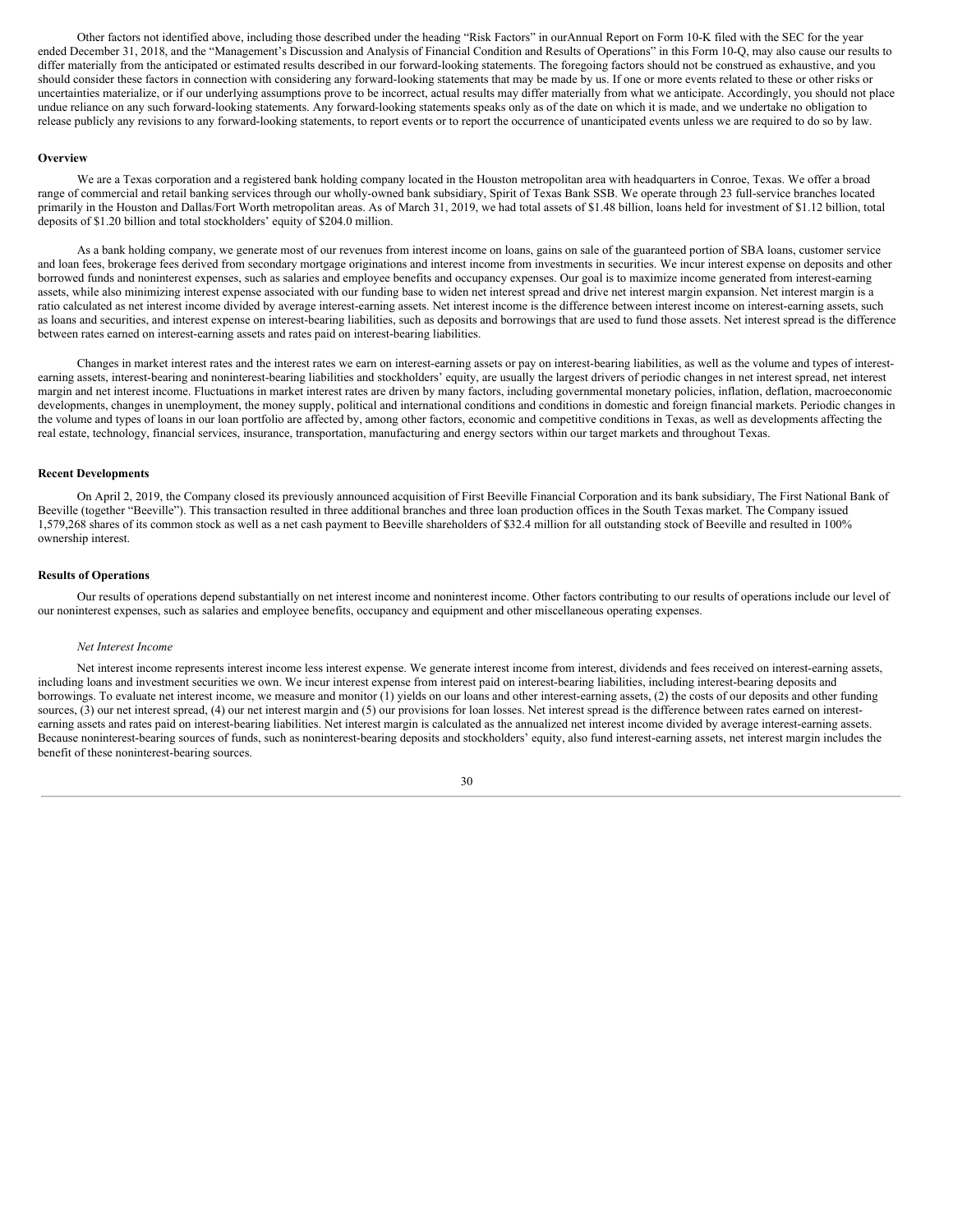Changes in market interest rates and the interest rates we earn on interest-earning assets or pay on interest-bearing liabilities, as well as the volume and types of interestearning assets, interest-bearing and noninterest-bearing deposits and stockholders' equity, are usually the largest drivers of periodic changes in net interest spread, net interest margin and net interest income. We measure net interest income before and after provision for loan losses required to maintain our allowance for loan and lease losses at acceptable levels.

#### *Noninterest Income*

Our noninterest income includes the following: (1) service charges and fees; (2) SBA loan servicing fees; (3) mortgage referral fees; (4) gain on the sales of loans, net; (5) gain (loss) on sales of investment securities; and (6) other.

#### *Noninterest Expense*

Our noninterest expense includes the following: (1) salaries and employee benefits; (2) occupancy and equipment expenses; (3) professional services; (4) data processing and network; (5) regulatory assessments and insurance; (6) amortization of core deposit intangibles; (7) advertising; (8) marketing; (9) telephone expenses; (10) conversion expenses; and (11) other.

#### **Financial Condition**

The primary factors we use to evaluate and manage our financial condition include liquidity, asset quality and capital.

#### *Liquidity*

We manage liquidity based upon factors that include the amount of core deposits as a percentage of total deposits, the level of diversification of our funding sources, the allocation and amount of our deposits among deposit types, the short-term funding sources used to fund assets, the amount of non-deposit funding used to fund assets, the availability of unused funding sources, off-balance sheet obligations, the availability of assets to be readily converted into cash without undue loss, the amount of cash and liquid securities we hold, and the repricing characteristics and maturities of our assets when compared to the repricing characteristics of our liabilities, the ability to securitize and sell certain pools of assets and other factors.

#### *Asset Quality*

We manage the diversification and quality of our assets based upon factors that include the level, distribution, severity and trend of problem, classified, delinquent, nonaccrual, nonperforming and restructured assets, the adequacy of our allowance for loan and lease losses, discounts and reserves for unfunded loan commitments, the diversification and quality of loan and investment portfolios and credit risk concentrations.

#### *Capital*

We manage capital based upon factors that include the level and quality of capital and our overall financial condition, the trend and volume of problem assets, the adequacy of discounts and reserves, the level and quality of earnings, the risk exposures in our balance sheet, the levels of Tier 1 (core), risk-based and tangible equity capital, the ratios of tier 1 (core), risk-based and tangible equity capital to total assets and risk-weighted assets and other factors.

## **Performance Highlights**

Operating and financial highlights for the three months ended March 31, 2019 include the following:

- Net Income for the first quarter of 2019 increased to \$3.8 million. Adjusted net income for the first quarter of 2019 was \$4.1 million, which excluded \$1.4 million of after-tax, merger related expenses and \$1.1 million of gain on sale of investment securities.
- Diluted earnings per share were \$0.30 for the first quarter of 2019. Adjusted diluted earnings per share were \$0.33 for the first quarter of 2019, which excluded \$1.4 million of after-tax merger related expenses and \$1.1 million of gain on sale of investment securities.
- Net Interest Margin and Tax Equivalent Net Interest Margin were 4.65% and 4.69%, respectively.
- Deposit growth of \$20.6 million, or 7.07% annualized.
- Loan growth of \$23.1 million, or 8.55% annualized.

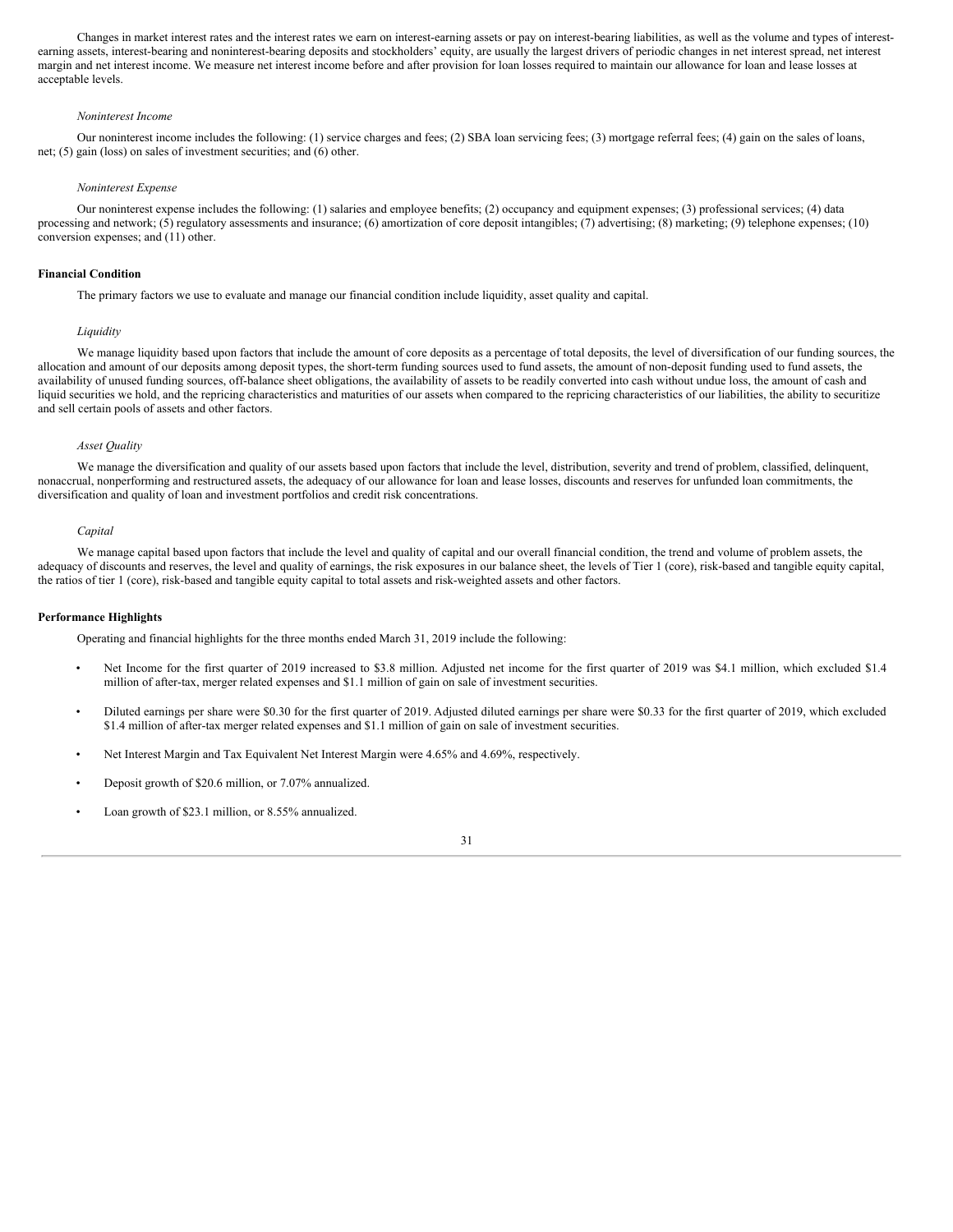- Return on Average Assets was 1.06%, annualized including merger related expenses and the gain on sale of investment securities.
- Book value per share was \$16.72 and tangible book value per share was \$14.58.

Tax equivalent net interest margin, adjusted net income, adjusted basic and diluted earnings per share and tangible book value per share are non-GAAP financial measures. See our reconciliation of non-GAAP financial measures to their most directly comparable GAAP financial measures under the caption "Management's Discussion and Analysis of Financial Condition and Results of Operations—Non-GAAP Financial Measures."

#### **Analysis of Results of Operations**

Net income for the three months ended March 31, 2019 totaled \$3.8 million, which generated diluted earnings per common share of \$0.30 for the three months ended March 31, 2019. Adjusted net income for the three months ended March 31, 2019 totaled \$4.1 million which excluded \$1.4 million of after-tax merger related expenses and \$1.1 million of gain on sale of investment securities, which generated adjusted diluted earnings per common share of \$0.33. Net income for the three months ended March 31, 2018 totaled \$2.0 million, which generated diluted earnings per common share of \$0.27 for the three months ended March 31, 2018. The increase in net income was driven by an increase in interest income of \$6.2 million that was primarily attributable to increasing loan yields and the growth in the average balance of loans, partially offset by an increase in noninterest expense of \$2.9 million, which was mainly the result of an increase of merger related expenses of \$1.8 million. Our results of operations for the three months ended March 31, 2019 produced an annualized return on average assets of 1.06% compared to an annualized return on average assets of 0.79% for the three months ended March 31, 2018. We had an annualized return on average stockholders' equity of 7.65% for the three months ended March 31, 2019, compared to an annualized return on average stockholders' equity of 8.09% for the three months ended March 31, 2018.

|             | v |
|-------------|---|
| I<br>I<br>× |   |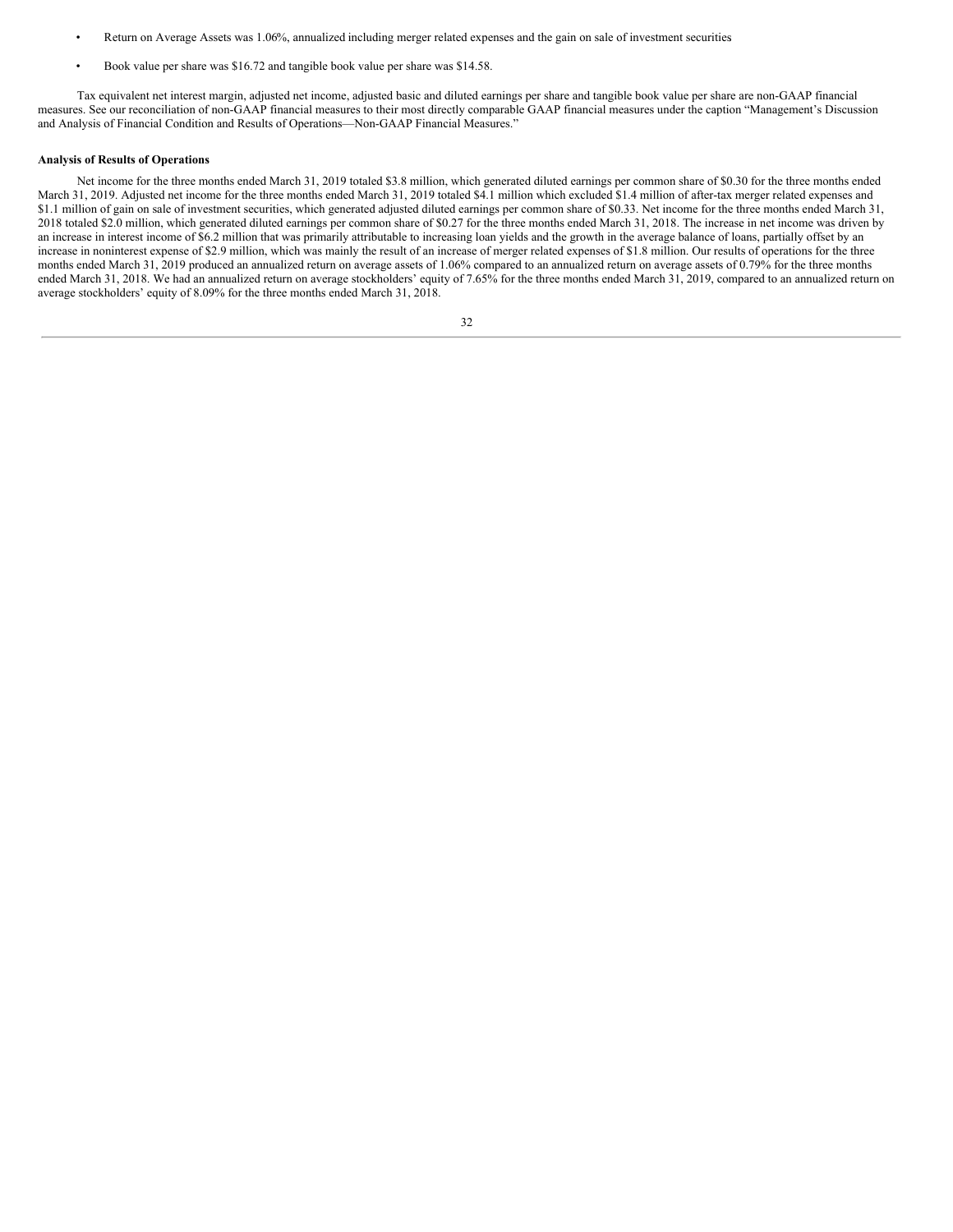#### *Net Interest Income and Net Interest Margin*

The following table presents, for the periods indicated, information about (1) average balances, the total dollar amount of interest income from interest-earning assets and the resultant average yields; (2) average balances, the total dollar amount of interest expense on interest-bearing liabilities and the resultant average rates; (3) the interest rate spread; (4) net interest income and margin; and (5) net interest income and margin (tax equivalent). Interest earned on loans that are classified as nonaccrual is not recognized in income, however the balances are reflected in average outstanding balances for that period. Any nonaccrual loans have been included in the table as loans carrying a zero yield.

|                                                              | Three Months Ended March 31, |                        |             |                             |                                 |  |                        |               |                             |                                 |  |
|--------------------------------------------------------------|------------------------------|------------------------|-------------|-----------------------------|---------------------------------|--|------------------------|---------------|-----------------------------|---------------------------------|--|
|                                                              |                              | 2019                   |             |                             |                                 |  | 2018                   |               |                             |                                 |  |
|                                                              |                              | Average<br>Balance (1) |             | Interest/<br><b>Expense</b> | Annualized<br><b>Yield/Rate</b> |  | Average<br>Balance (1) |               | Interest/<br><b>Expense</b> | Annualized<br><b>Yield/Rate</b> |  |
|                                                              |                              |                        |             |                             | (Dollars in thousands)          |  |                        |               |                             |                                 |  |
| Interest-earning assets:                                     |                              |                        |             |                             |                                 |  |                        |               |                             |                                 |  |
| Interest-earning deposits in other banks                     | S                            | 92,892                 | \$          | 546                         | $2.38\%$ \$                     |  | 27,843                 | \$            | 124                         | 1.80%                           |  |
| Loans, including loans held for sale (2)                     |                              | 1,105,177              |             | 17,118                      | 6.28%                           |  | 884,521                |               | 12,291                      | 5.64%                           |  |
| Investment securities and other                              |                              | 148,035                |             | 1,220                       | $3.34\%$                        |  | 41,385                 |               | 238                         | 2.33%                           |  |
| Total interest-earning assets                                |                              | 1,346,104              |             | 18,884                      | 5.69%                           |  | 953,749                |               | 12,653                      | 5.38%                           |  |
| Noninterest-earning assets                                   |                              | 110,334                |             |                             |                                 |  | 75,945                 |               |                             |                                 |  |
| Total assets                                                 |                              | 1,456,438              |             |                             |                                 |  | 1,029,694              |               |                             |                                 |  |
| Interest-bearing liabilities:                                |                              |                        |             |                             |                                 |  |                        |               |                             |                                 |  |
| Interest-bearing demand deposits                             | <sup>\$</sup>                | 128,059                | $\mathbf S$ | 167                         | $0.53\%$ \$                     |  |                        | <sup>\$</sup> |                             | $0.00\%$                        |  |
| Interest-bearing NOW accounts                                |                              | 7,354                  |             | 3                           | $0.15\%$                        |  | 7,749                  |               | 3                           | $0.15\%$                        |  |
| Savings and money market accounts                            |                              | 235,148                |             | 442                         | $0.76\%$                        |  | 235,424                |               | 342                         | $0.59\%$                        |  |
| Time deposits                                                |                              | 561,435                |             | 2,459                       | 1.78%                           |  | 417,016                |               | 1,386                       | $1.35\%$                        |  |
| FHLB advances and other borrowings                           |                              | 67,149                 |             | 378                         | 2.29%                           |  | 93,509                 |               | 541                         | 2.35%                           |  |
| Total interest-bearing liabilities                           |                              | 999,145                |             | 3,449                       | $1.40\%$                        |  | 753,698                |               | 2,272                       | 1.22%                           |  |
| Noninterest-bearing liabilities and<br>shareholders' equity: |                              |                        |             |                             |                                 |  |                        |               |                             |                                 |  |
| Noninterest-bearing demand deposits                          |                              | 250,204                |             |                             |                                 |  | 169,688                |               |                             |                                 |  |
| Other liabilities                                            |                              | 5,232                  |             |                             |                                 |  | 5,392                  |               |                             |                                 |  |
| Stockholders' equity                                         |                              | 201,857                |             |                             |                                 |  | 100,916                |               |                             |                                 |  |
| Total liabilities and stockholders' equity                   |                              | 1,456,438              |             |                             |                                 |  | 1,029,694              |               |                             |                                 |  |
| Net interest rate spread                                     |                              |                        |             |                             | $4.29\%$                        |  |                        |               |                             | 4.16%                           |  |
| Net interest income and margin                               |                              |                        |             | 15,435                      | 4.65%                           |  |                        | \$            | 10,381                      | 4.41%                           |  |
| Net interest income and margin (tax equivalent)(3)           |                              |                        |             | 15,573                      | 4.69%                           |  |                        |               | 10,497                      | 4.46%                           |  |

(1) Average balances presented are derived from daily average balances.

(2) Includes loans on nonaccrual status.

(3) In order to make pretax income and resultant yields on tax-exempt loans comparable to those on taxable loans, a tax-equivalent adjustment has been computed using a federal tax rate of 21% for the three months ended March 31, 2019 and 2018, which is a non-GAAP financial measure. See our reconciliation of non-GAAP financial measures to their most directly comparable GAAP financial measures under the caption "Management's Discussion and Analysis of Financial Condition and Results of Operations—Non-GAAP Financial Measures."

Increases and decreases in interest income and interest expense result from changes in average balances (volume) of interest-earning assets and liabilities, as well as changes in average interest rates. The following table shows the effect that these factors had on the interest earned on our interest-earning assets and the interest incurred on our interest-bearing liabilities for the periods indicated. The effect of changes in volume is determined by multiplying the change in volume by the prior period's average rate. Similarly, the effect of rate changes is calculated by multiplying the change in average rate by the prior period's volume.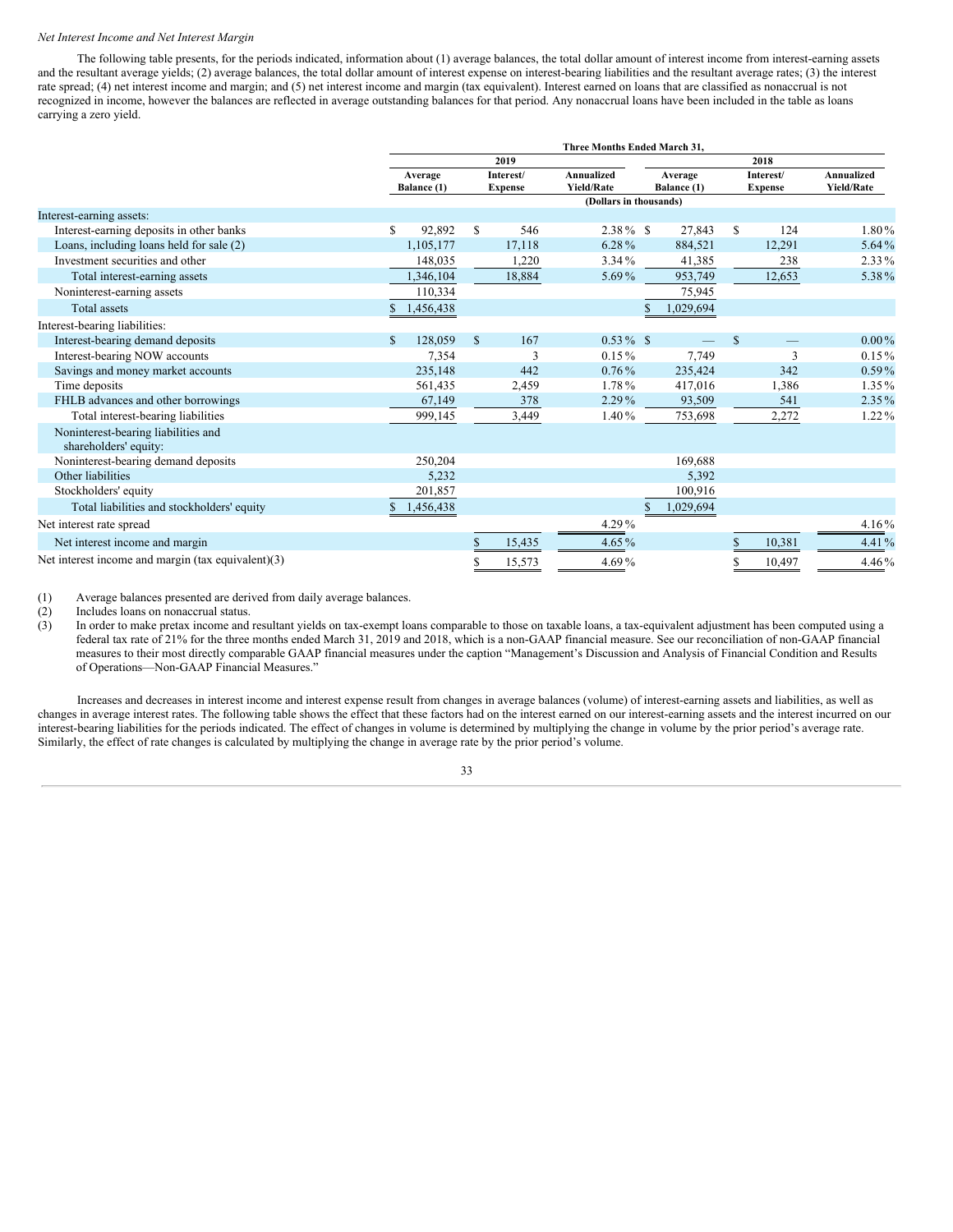A summary of increases and decreases in interest income and interest expense resulting from changes in average balances (volume) and average interest rates follows:

|                                          | Three Months Ended March 31,<br>2019 compared to 2018 |            |               |                        |     |       |  |
|------------------------------------------|-------------------------------------------------------|------------|---------------|------------------------|-----|-------|--|
|                                          | <b>Increase (Decrease) Due to</b>                     |            |               |                        |     |       |  |
|                                          |                                                       | Volume (1) |               | Rate(1)                |     | Total |  |
|                                          |                                                       |            |               | (Dollars in thousands) |     |       |  |
| Interest-earning assets:                 |                                                       |            |               |                        |     |       |  |
| Interest-earning deposits in other banks | S                                                     | 371        | \$.           | 51                     | \$. | 422   |  |
| Loans, including loans held for sale (2) |                                                       | 3,318      |               | 1,509                  |     | 4,827 |  |
| Investment securities and other          |                                                       | 828        |               | 154                    |     | 982   |  |
| Total change in interest income          |                                                       | 4,517      |               | 1,714                  |     | 6,231 |  |
| Interest-bearing liabilities:            |                                                       |            |               |                        |     |       |  |
| Interest-bearing demand deposits         | $\mathcal{S}$                                         | 167        | <sup>\$</sup> |                        |     | 167   |  |
| Interest-bearing NOW accounts            |                                                       |            |               |                        |     |       |  |
| Savings and money market accounts        |                                                       | (3)        |               | 103                    |     | 100   |  |
| Time deposits                            |                                                       | 559        |               | 514                    |     | 1,073 |  |
| FHLB advances and other borrowings       |                                                       | (149)      |               | (14)                   |     | (163) |  |
| Total change in interest expenses        |                                                       | 574        |               | 603                    |     | 1,177 |  |
| Total change in net interest income      |                                                       | 3,943      |               | 1,111                  |     | 5,054 |  |

(1) Variances attributable to both volume and rate are allocated on a consistent basis between rate and volume based on the absolute value of the variances in each category.

(2) Includes loans on nonaccrual status.

## *Three months ended March 31, 2019 compared to three months ended March 31, 2018*

Net interest income was \$15.4 million for the three months ended March 31, 2019 compared to \$10.4 million for the three months ended March 31, 2018, representing an increase of \$5.1 million, or 48.7%. The increase in net interest income was primarily due to an increase in interest income of \$6.2 million partially offset by an increase in interest expense of \$1.2 million. Interest income on loans increased by \$4.8 million for the three months ended March 31, 2019. The growth in average loans of \$220.7 million, including loans held for sale, for the three months ended March 31, 2019 was the primary driver of the increase in interest income on loans, as well as an increase in the average rate on loans of 64 basis points over the same period.

Interest expense was \$3.4 million for the three months ended March 31, 2019 compared to \$2.3 million for the three months ended March 31, 2018, representing an increase of \$1.2 million. This increase was mainly due to an increase in interest expense on deposits. Interest expense on deposits totaled \$3.1 million for the three months ended March 31, 2019 compared to \$1.7 million for the three months ended March 31, 2018, representing an increase of \$1.3 million, resulting primarily from an increase in the average rate paid on time deposits of 43 basis points for the three months ended March 31, 2019 over the three months ended March 31, 2018. The average cost of deposits for the three months ended March 31, 2019 was 1.05%. This represents an increase of 20 basis points compared to the average cost of deposits of 0.85% for the three months ended March 31, 2018. The increase in cost of deposits was primarily attributable to the increase in interest rates by the Federal Open Market Committee during 2018. For the three months ended March 31, 2019, the average rate paid on time deposits was 1.78% compared to 1.35% for the three months ended March 31, 2018.

The net interest margin was 4.65% for the three months ended March 31, 2019 compared to 4.41% for the three months ended March 31, 2018, representing an increase of 24 basis points. The tax equivalent net interest margin was 4.69% for the three months ended March 31, 2019 compared to 4.46% for the three months ended March 31, 2018, representing an increase of 23 basis points. The average yield on interest-earning assets increased by 31 basis points for the three months ended March 31, 2019 compared to the three months ended March 31, 2018 while the average rate paid on interest-bearing liabilities increased by 18 basis points, resulting in a 13 basis point increase in the interest rate spread. The increase in both net interest margin and interest rate spread primarily resulted from the increase in the average loan balance of \$220.7 million as well as the increase in loan yields of 64 basis points for the three months ended March 31, 2019.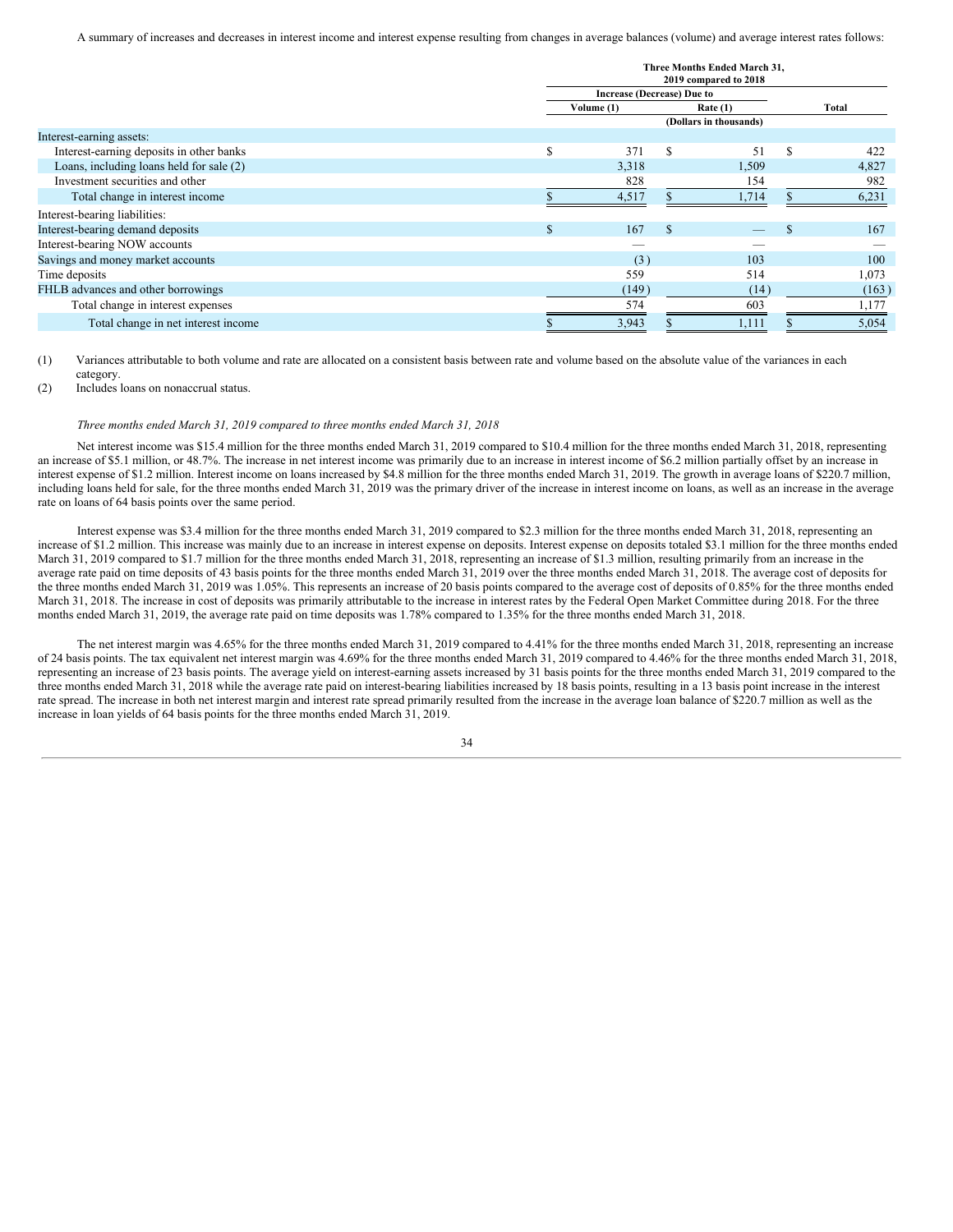#### *Provision for Loan Losses*

The provision for loan losses represents the amount determined by management to be necessary to maintain the allowance for loan and lease losses at a level capable of absorbing inherent losses in the loan portfolio. See the discussion under "—Critical Accounting Policies—Allowance for Loan and Lease Losses." Our management and board of directors review the adequacy of the allowance for loan and lease losses on a quarterly basis. The allowance for loan and lease losses calculation is segregated by call report code and then further segregated into various segments that include classified loans, loans with specific allocations and pass rated loans. A pass rated loan is generally characterized by a very low to average risk of default and in which management perceives there is a minimal risk of loss. Loans are rated using a nine-point risk grade scale by loan officers that are subject to validation by a third party loan review or our internal credit committee. Risk ratings are categorized as pass, watch, special mention, substandard, doubtful and loss, with some general allocation of reserves based on these grades. Impaired loans are reviewed specifically and separately under the Financial Accounting Standards Board ("FASB")'s Accounting Standards Codification ("ASC") 310, "Receivables", to determine the appropriate reserve allocation. Management compares the investment in an impaired loan with the present value of expected future cash flow discounted at the loan's effective interest rate, the loan's observable market price or the fair value of the collateral, if the loan is collateral-dependent, to determine the specific reserve allowance. Reserve percentages assigned to non-impaired loans are based on historical charge-off experience adjusted for other risk factors. To evaluate the overall adequacy of the allowance to absorb losses inherent in our loan portfolio, our management considers historical loss experience based on volume and types of loans, trends in classifications, volume and trends in delinquencies and nonaccruals, economic conditions and other pertinent information. Based on future evaluations, additional provisions for loan losses may be necessary to maintain the allowance for loan and lease losses at an appropriate level.

#### *Three months ended March 31, 2019 compared to three months ended March 31, 2018*

The provision for loan losses was \$849 thousand for the three months ended March 31, 2019 and \$339 thousand for the three months ended March 31, 2018. The ratio of net charged-off loans to average loans (annualized) was 0.21% for the three months ended March 31, 2019 and 0.12% for the three months ended March 31, 2018. Charge-offs taken in the first quarter of 2019 were primarily on impaired loans which had been provided for in a previous period.

Our management maintains a proactive approach in managing nonperforming loans, which were \$5.8 million, or 0.52% of loans held for investment, at March 31, 2019, and \$5.3 million, or 0.49% of loans held for investment, at December 31, 2018. The allowance for loan and lease losses totaled \$6.6 million, or 0.59% of loans held for investment, at March 31, 2019 compared to \$6.3 million, or 0.58% of loans held for investment, at December 31, 2018. The ratio of allowance for loan and lease losses to nonperforming loans was 113.40% at March 31, 2019, compared to 118.18% at December 31, 2018.

#### *Noninterest Income*

Our noninterest income includes the following: (1) service charges and fees; (2) SBA loan servicing fees; (3) mortgage referral fees; (4) gain on the sales of loans, net; (5) gain (loss) on sales of investment securities; and (6) other.

**Three Months Ended March 31,**

The following table presents a summary of noninterest income by category, including the percentage change in each category, for the periods indicated:

| THE C MORINS ENGER MATCH 31, |       |                                 |  |  |  |  |  |  |  |  |
|------------------------------|-------|---------------------------------|--|--|--|--|--|--|--|--|
| 2019                         | 2018  | Change from<br>the Prior Period |  |  |  |  |  |  |  |  |
|                              |       |                                 |  |  |  |  |  |  |  |  |
| 729                          | 357   | $104.2\%$                       |  |  |  |  |  |  |  |  |
| 264                          | 624   | $-57.7\%$                       |  |  |  |  |  |  |  |  |
| 110                          | 156   | $-29.5\%$                       |  |  |  |  |  |  |  |  |
| 804                          | 1,474 | $-45.5\%$                       |  |  |  |  |  |  |  |  |
| 1,081                        |       | $100.0\%$                       |  |  |  |  |  |  |  |  |
| 69                           | (23)  | $-400.0\%$                      |  |  |  |  |  |  |  |  |
| 3,057                        | 2,588 | 18.1 %                          |  |  |  |  |  |  |  |  |
|                              |       |                                 |  |  |  |  |  |  |  |  |

#### *Three months ended March 31, 2019 compared to three months ended March 31, 2018*

For the three months ended March 31, 2019, noninterest income totaled \$3.1 million, a \$469 thousand, or 18.1%, increase from \$2.6 million for the prior period. This increase was primarily due to an increase in the gain on sales of investment securities of \$1.1 million, partially offset by a decrease in the gain on sales of loans, net of \$670 thousand.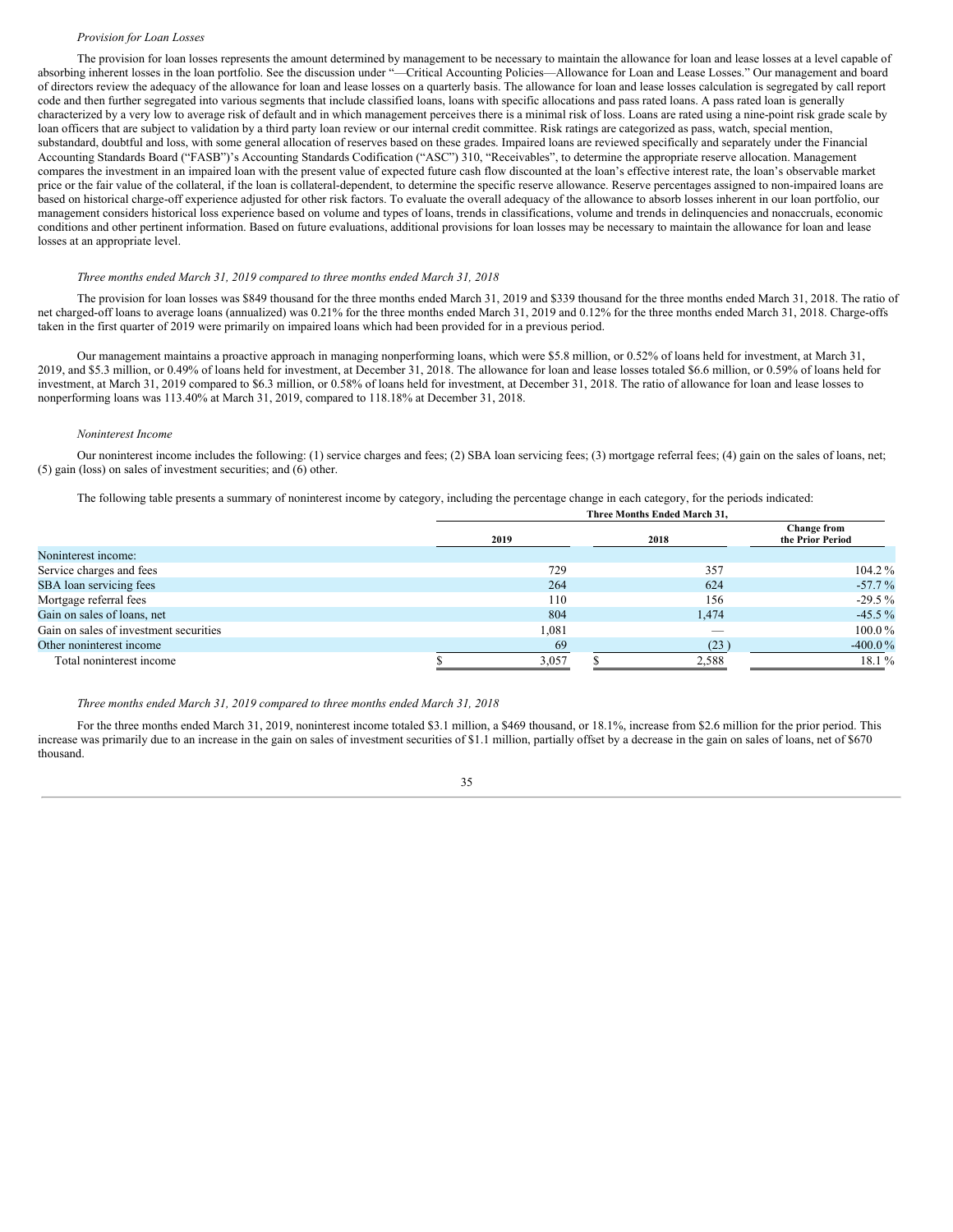Gain on sales of investment securities were \$1.1 million for the three months ended March 31, 2019. There was no gain on sales of investment securities for the three months ended March 31, 2018. During January 2019, the Company sold \$45.2 million of investment securities in order to fund future loan growth.

Gain on sales of loans, net was \$804 thousand for the three months ended March 31, 2019, compared to \$1.5 million for the three months ended March 31, 2018. The closure of the U.S. government during the first quarter of 2019 affected the Company's ability to sell loans into the secondary market, as the Company was unable to secure new SBA guarantees.

## *Noninterest Expense*

Our noninterest expense includes the following: (1) salaries and employee benefits; (2) occupancy and equipment expenses; (3) professional services; (4) data processing and network; (5) regulatory assessments and insurance; (6) amortization of core deposit intangibles; (7) advertising; (8) marketing; (9) telephone expense; (10) conversion expense; and (11) other.

The following table presents a summary of noninterest expenses by category, including the percentage change in each category, for the periods indicated:

|                                      | Three Months Ended March 31, |  |                                 |                                        |  |  |
|--------------------------------------|------------------------------|--|---------------------------------|----------------------------------------|--|--|
|                                      | 2019                         |  | 2018                            | <b>Change from</b><br>the Prior Period |  |  |
| Noninterest expense:                 |                              |  |                                 |                                        |  |  |
| Salaries and employee benefits       | 7,124                        |  | 6,858                           | $3.9\%$                                |  |  |
| Occupancy and equipment expenses     | 1,262                        |  | 1,236                           | $2.1\%$                                |  |  |
| Professional services                | 1,041                        |  | 311                             | 234.7%                                 |  |  |
| Data processing and network          | 485                          |  | 313                             | 55.0%                                  |  |  |
| Regulatory assessments and insurance | 98                           |  | 255                             | $-61.6\%$                              |  |  |
| Amortization of intangibles          | 603                          |  | 176                             | 242.6%                                 |  |  |
| Advertising                          | 97                           |  | 115                             | $-15.7\%$                              |  |  |
| Marketing                            | 139                          |  | 118                             | 17.8%                                  |  |  |
| Telephone expense                    | 140                          |  | 98                              | 42.9%                                  |  |  |
| Conversion expense                   | 1,151                        |  | $\hspace{0.1mm}-\hspace{0.1mm}$ | $100.0\%$                              |  |  |
| Other operating expenses             | 864                          |  | 646                             | 33.7 %                                 |  |  |
| Total noninterest expense            | 13,004                       |  | 10.126                          | 28.4 %                                 |  |  |

## *Three months ended March 31, 2019 compared to three months ended March 31, 2018*

For the three months ended March 31, 2019, noninterest expenses totaled \$13.0 million, a \$2.9 million, or 28.4%, increase from \$10.1 million for the prior period. This increase was primarily due to an increase in conversion expense of \$1.2 million, an increase in professional services of \$730 thousand and an increase in the amortization of core deposit intangibles of \$427 thousand.

Conversion expense totaled \$1.2 million for the three months ended March 31, 2019. Conversion expenses related to the data conversion expense and early termination fees of the Comanche acquisition.

Professional services totaled \$1.0 million for the three months ended March 31, 2019 compared to \$311 thousand for the three months ended March 31, 2018. This increase is primarily the result of the merger related expenses for the Comanche acquisition.

Amortization of core deposit intangibles increased \$427 thousand for the three months ended March 31, 2019 compared to March 31, 2018. This is driven by the increase in the core deposit intangible booked for the Comanche acquisition.

#### *Income Tax Expense*

The provision for income taxes includes both federal and state taxes. Fluctuations in effective tax rates reflect the differences in the inclusion or deductibility of certain income and expenses for income tax purposes. Our future effective income tax rate will fluctuate based on the mix of taxable and tax-free investments we make, periodic increases in surrender value of bank-owned life insurance policies for certain former executive officers and our overall taxable income.

#### *Three months ended March 31, 2019 compared to three months ended March 31, 2018*

Income tax expense was \$829 thousand for the three months ended March 31, 2019, an increase of \$338 thousand compared to income tax expense of \$491 thousand for the three months ended March 31, 2018. Our effective tax rates for the three months ended March 31, 2019 and 2018 were 17.9% and 19.6%, respectively, primarily due to a return to provision adjustment recorded during the first quarter of 2019 and non-taxable interest on securities related to the Comanche acquisition.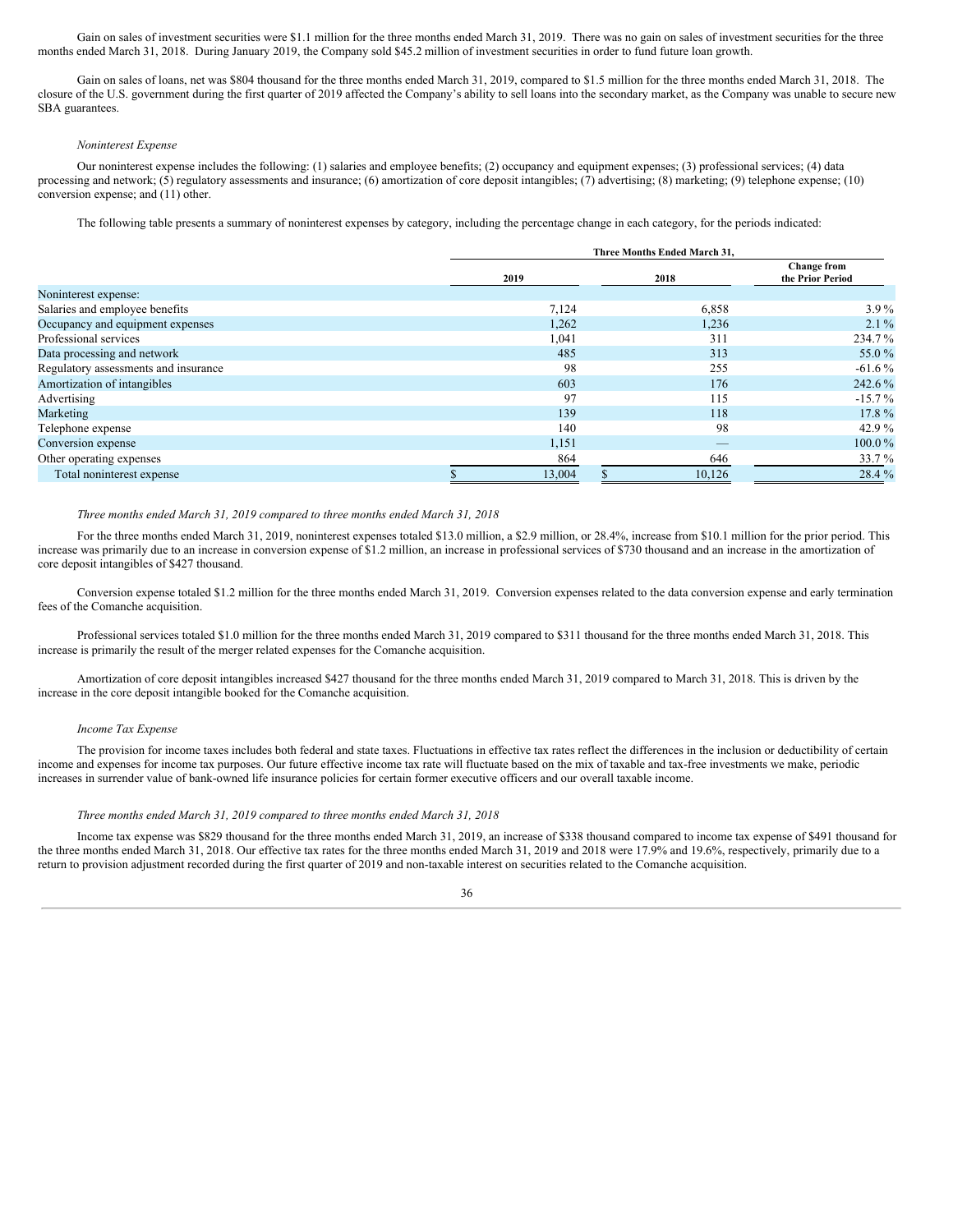#### **Financial Condition**

Our total assets increased \$10.4 million, or 0.71%, from \$1.47 billion as of December 31, 2018 to \$1.48 billion as of March 31, 2019.

#### *Investment Securities*

We use our investment securities portfolio to provide a source of liquidity, provide an appropriate return on funds invested, manage interest rate risk, and meet collateral requirements and meet regulatory capital requirements. The average balance of the securities portfolio including FHLB, FRB and The Independent Bankers Bank, or TIB, bank stock for the three months ended March 31, 2019 and 2018 was \$148.0 million and \$41.4 million, respectively, with a pre-tax yield of 3.34% and 2.33%, respectively. We held 189 securities classified as available for sale with an amortized cost of \$128.5 million as of March 31, 2019.

Management evaluates securities for other-than-temporary impairment, or OTTI, at least on a quarterly basis, and more frequently when economic or market conditions warrant such an evaluation. No securities were determined to be OTTI as of March 31, 2019 or December 31, 2018.

The following tables show contractual maturities and the weighted average yields on our investment securities as of the dates presented. Expected maturities may differ from contractual maturities because issuers may have the right to call or prepay obligations with or without call or prepayment penalties. Weighted average yields are not presented on a taxable equivalent basis:

|                                              |                         |                              |                          | Maturity as of March 31, 2019 |                          |                              |                        |                              |  |
|----------------------------------------------|-------------------------|------------------------------|--------------------------|-------------------------------|--------------------------|------------------------------|------------------------|------------------------------|--|
|                                              | <b>One Year or Less</b> |                              | <b>One to Five Years</b> |                               | <b>Five to Ten Years</b> |                              | <b>After Ten Years</b> |                              |  |
| (Dollars in thousands)                       | Amortized<br>Cost       | Weighted<br>Average<br>Yield | Amortized<br>Cost        | Weighted<br>Average<br>Yield  | Amortized<br>Cost        | Weighted<br>Average<br>Yield | Amortized<br>Cost      | Weighted<br>Average<br>Yield |  |
| Available for sale:                          |                         |                              |                          |                               |                          |                              |                        |                              |  |
| U.S. Government<br>agencies                  | _                       | $0.00\%$ \$                  | 1,538                    | $2.17\%$ \$                   | 478                      | $2.92\%$ \$                  |                        | $0.00\%$                     |  |
| State and municipal obligations              | 127                     | $5.16\%$                     | 488                      | 4.89%                         | 757                      | 3.92%                        | 8,048                  | 4.38%                        |  |
| Residential mortgage-<br>backed securities   |                         | $0.00\%$                     | 73.891                   | $3.52\%$                      | 35,372                   | 3.31%                        | 2,192                  | $3.27\%$                     |  |
| Corporate bonds and other<br>debt securities |                         | $0.00\%$                     | 5,144                    | $2.53\%$                      | 512                      | 2.86%                        |                        | $0.00\%$                     |  |
| Total available for<br>sale                  | 127                     | 5.16 $%$ \$                  | 81,061                   | $3.44\%$ \$                   | 37,119                   | $3.31\%$ \$                  | 10.240                 | $4.14\%$                     |  |

As a member institution of the FHLB, FRB and TIB, the Bank is required to own capital stock in the FHLB, FRB and TIB. As of March 31, 2019 and December 31, 2018, the Bank held approximately \$5.3 million in FHLB, FRB and TIB bank stock. No market exists for this stock, and the Bank's investment can be liquidated only through repurchase by the FHLB, FRB or TIB. Such repurchases have historically been at par value. We monitor our investment in FHLB, FRB and TIB stock for impairment through review of recent financial results, dividend payment history and information from credit agencies. As of March 31, 2019 and December 31, 2018, management did not identify any indicators of impairment of FHLB, FRB and TIB stock.

Except for securities issued by U.S. government agencies, we did not have any concentrations where the total outstanding balances issued by a single issuer exceed 10% of our stockholders' equity as of March 31, 2019 and December 31, 2018.

Our securities portfolio had a weighted average life of 4.97 years and an effective duration of 3.79 years as of March 31, 2019 and a weighted average life of 7.65 years and an effective duration of 5.14 years as of December 31, 2018.

#### *Loans Held for Sale*

Loans held for sale consist of the guaranteed portion of SBA loans that we intend to sell after origination. Our loans held for sale were \$6.3 million as of March 31, 2019 and \$3.9 million as of December 31, 2018.

## *Loan Concentrations*

Our primary source of income is interest on loans to individuals, professionals, small and medium-sized businesses and commercial companies located in the Houston and Dallas/Fort Worth metropolitan areas. Our loan portfolio consists primarily of commercial and industrial loans, 1-4 single family residential real estate loans and loans secured by commercial real estate properties located in our primary market areas. Our loan portfolio represents the highest yielding component of our earning asset base.

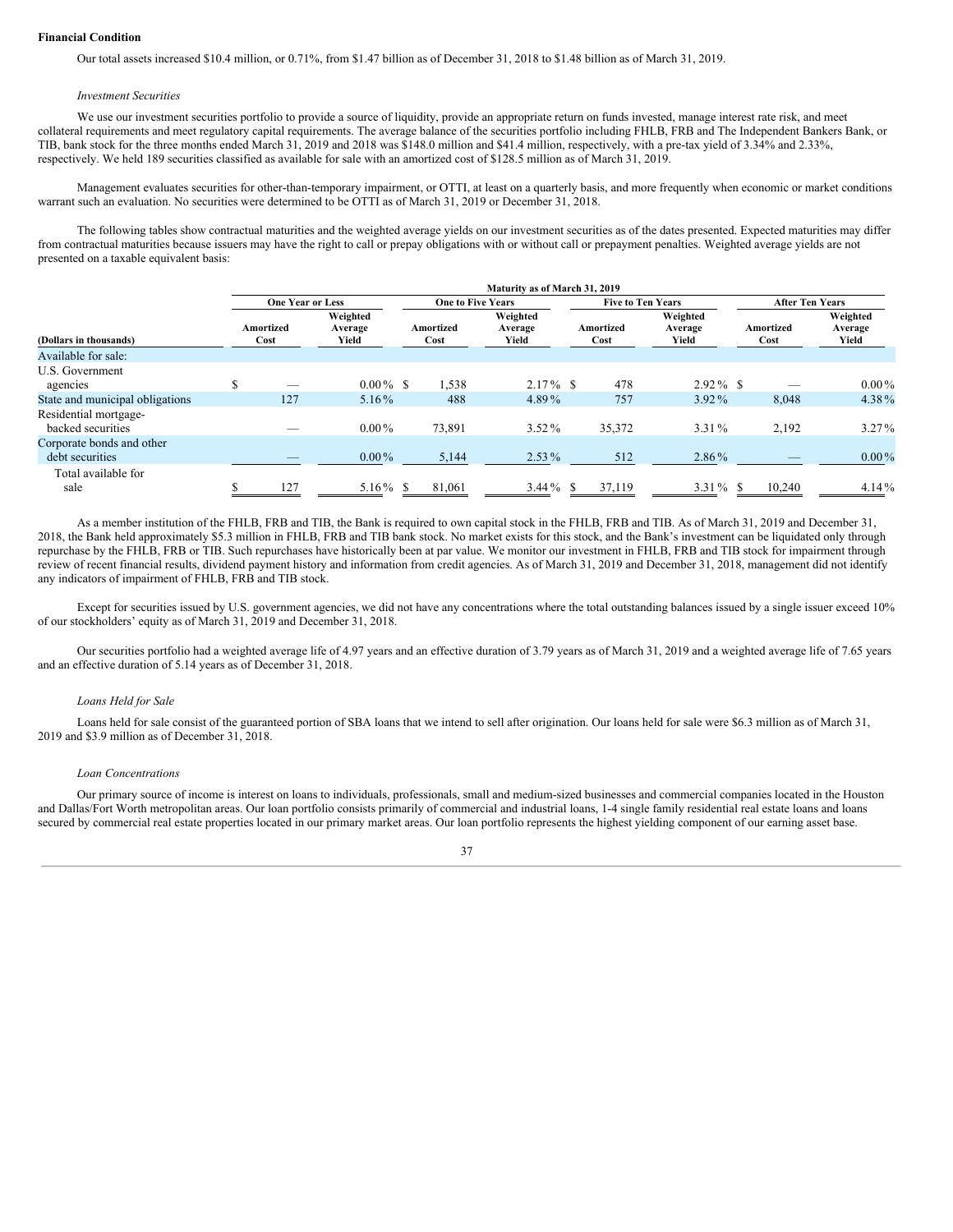Our total loans held for investment of \$1.12 billion as of March 31, 2019 represented an increase of \$23.1 million, or 2.1%, compared to \$1.09 billion as of December 31, 2018. Our loans as a percentageof assets were 75.5% and 74.5% as of March 31, 2019 and December 31, 2018, respectively.

The current concentrations in our loan portfolio may not be indicative of concentrations in our loan portfolio in the future. We plan to maintain a relatively diversified loan portfolio to help reduce the risk inherent in concentration in certain types of collateral. The following table summarizes the allocation of loans by type as of the dates presented.

|                                                      |    | March 31, 2019 |            | December 31, 2018 |           |            |  |
|------------------------------------------------------|----|----------------|------------|-------------------|-----------|------------|--|
| (Dollars in thousands)                               |    | Amount         | % of Total |                   | Amount    | % of Total |  |
| Commercial and industrial loans (1)                  | ٠D | 162.934        | $14.6\%$   |                   | 173,892   | $15.9\%$   |  |
| Real estate:                                         |    |                |            |                   |           |            |  |
| 1-4 single family residential loans                  |    | 280,788        | $25.2\%$   |                   | 275,644   | $25.2\%$   |  |
| Construction, land and development loans             |    | 169.919        | 15.2%      |                   | 159.734   | $14.6\%$   |  |
| Commercial real estate loans (including multifamily) |    | 418,032        | $37.5\%$   |                   | 397,953   | $36.4\%$   |  |
| Consumer loans and leases                            |    | 21,631         | 1.9%       |                   | 24,378    | $2.3\%$    |  |
| Municipal and other loans                            |    | 62,691         | $5.6\%$    |                   | 61,339    | $5.6\%$    |  |
| Total loans held in portfolio                        |    | 1,115,995      | $100.0\%$  |                   | 1.092.940 | $100.0\%$  |  |

(1) Balance includes \$73.5 million and \$76.9 million of the unguaranteed portion of SBA loans as of March 31, 2019 and December 31, 2018, respectively.

## *Commercial and Industrial Loans (including SBA loans)*

Commercial and industrial loans, including SBA loans, are underwritten after evaluating and understanding the borrower's ability to repay the loan through operating profitably and effectively growing its business. Our management examines current and projected cash flows to determine the ability of the borrower to repay their obligations as agreed. Commercial loans are primarily made based on the credit quality and cash flows of the borrower and secondarily on the underlying collateral provided by the borrower. The cash flows of borrowers, however, may not be as expected and the collateral securing these loans may fluctuate in value. Most commercial loans are secured by the assets being financed or other business assets such as accounts receivable or inventory and may incorporate a personal guarantee to add strength to the credit and reduce the risk on a transaction to an acceptable level; however, some short-term loans may be made on an unsecured basis to the most credit worthy borrowers.

In the case of loans secured by accounts receivable, the availability of funds for the repayment of these loans may be substantially dependent on the ability of the borrower to collect amounts due from its customers. Due to the nature of accounts receivable and inventory secured loans, we closely monitor credit availability and collateral through the use of various tools, including but not limited to borrowing-base formulas, periodic accounts receivable agings, periodic inventory audits, and/or collateral inspections.

Commercial and industrial loans, including SBA loans, totaled \$162.9 million as of March 31, 2019 and represented a decrease of \$11.0 million, or 6.3%, from \$173.9 million as of December 31, 2018. The decrease in commercial and industrial loans during the three months ended March 31, 2019 were due to payoffs primarily in the SBA portfolio. We believe we are well-positioned for continued loan growth in our commercial and industrial loan portfolio based on our strategic presence in the Houston and Dallas/Fort Worth metropolitan areas, which are expected to continue to benefit from favorable economic conditions.

The primary focus of our SBA lending program is financing well-known national franchises for which the United States generally will guarantee between 75% and 85% of the loan. We are a SBA preferred lender, and originate SBA loans to national franchises in Texas and nationwide. We routinely sell the guaranteed portion of SBA loans to third parties for a premium and retain the servicing rights, for which we earn a 1% fee, and maintain the nonguaranteed portion in our loan portfolio.

SBA loans held in our loan portfolio totaled \$73.5 million and \$76.9 million at March 31, 2019 and December 31, 2018, respectively. We intend to continue to expand our SBA lending program in the future.

## *Real estate loans*

#### *1-4 single family residential real estate loans (including loans to foreign nationals)*

1-4 single family residential real estate loans, including foreign national loans, are subject to underwriting standards and processes similar to commercial and industrial loans. We provide mortgages for the financing of 1-4 single family residential homes for primary occupancy, vacation or rental purposes. The borrowers on these loans generally qualify for traditional market financing. We also specialize in 1-4 single family residential real estate loans to foreign national customers, in which the borrower does not qualify for traditional market financing.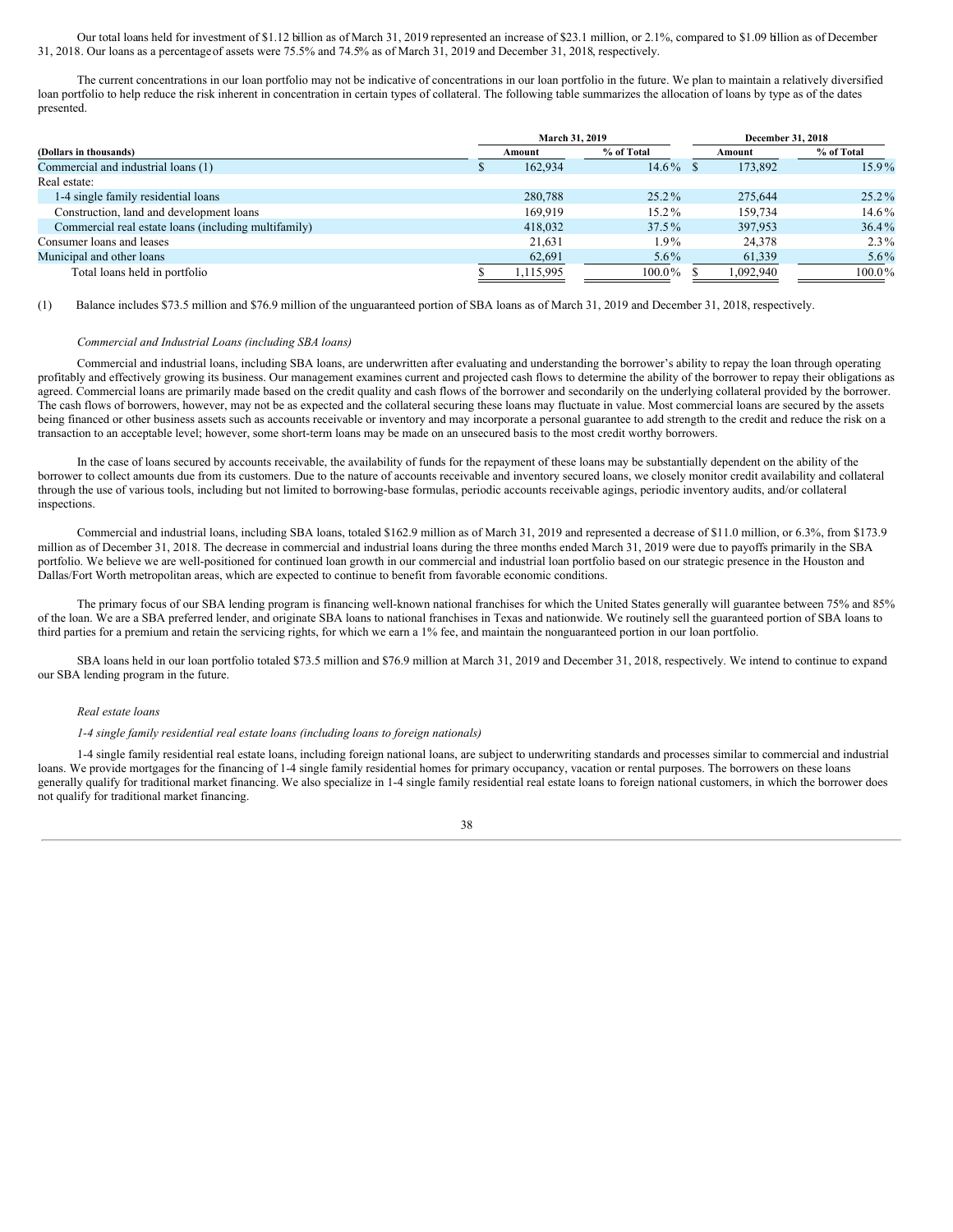We define our foreign national loans as loans to borrowers who derive more than 50% of their personal income from outside the U.S. We provide mortgages for these foreign nationals in Texas for primary occupancy or secondary homes while travelling to the U.S. Because more than 50% of the borrower's income is derived from outside of the U.S., they do not qualify for traditional market financing. We have developed an enhanced due diligence process for foreign national loans that includes larger down payments than a traditional mortgage, as well as minimum reserves equal to an amount of mortgage payments over a specified period held in the Bank and monthly escrows for taxes and insurance.

1-4 single family residential real estate loans (including loans to foreign nationals) totaled \$280.8 million as of March 31, 2019 and represented an increase of \$5.1 million, or  $1.9\%$ , from \$275.6 million as of December 31, 2018. We believe we are well-positioned for continued loan growth in our 1-4 single family residential real estate loan portfolio based on our strategic presence in the Houston and Dallas/Fort Worth metropolitan areas, which are expected to continue to benefit from favorable economic conditions.

#### *Construction, land and development loans*

With respect to loans to developers and builders, we generally require the borrower to have a proven record of success and expertise in the building industry. Construction loans are underwritten utilizing feasibility studies, independent appraisal reviews, sensitivity analysis of absorption and lease rates and financial analysis of the developers and property owners. Construction loans are generally based upon estimates of costs and value associated with the complete project. These estimates may be inaccurate. Construction loans often involve the disbursement of substantial funds with repayment primarily dependent on the success of the ultimate project.

Sources of repayment for these types of loans may be pre-committed permanent loans from approved long-term lenders, sales of developed property or an interim loan commitment from us until permanent financing is obtained. These loans are closely monitored by on-site inspections and are considered to have higher risks than other real estate loans due to their ultimate repayment being sensitive to interest rate changes, governmental regulation of real property, general economic conditions and the availability of long-term financing. Due to the nature of the real estate industry, we evaluate the borrower's ability to service the interest of the debt from other sources other than the sale of the constructed property.

Construction loans totaled \$169.9 million as of March 31, 2019 and represented an increase of \$10.2 million, or 6.4%, from \$159.7 million as of December 31, 2018. We believe we are well-positioned for continued loan growth in our construction, land and development loan portfolio based on our strategic presence in the Houston and Dallas/Fort Worth metropolitan areas, which are expected to continue to benefit from favorable economic conditions.

#### *Commercial real estate loans*

Commercial real estate loans are subject to underwriting standards and processes similar to commercial loans. Commercial real estate lending typically involves higher loan principal amounts and the repayment of these loans is generally largely dependent on the successful operation of the property securing the loan or the business conducted on the property securing the loan.

Commercial real estate loans may be more adversely affected by conditions in the real estate markets or in the general economy. Management monitors and evaluates commercial real estate loans based on collateral and risk grade criteria. As a general rule, we avoid financing special use projects unless strong secondary support is present to help mitigate risk.

Commercial real estate loans consist of owner and nonowner-occupied commercial real estate loans, multifamily loans and farmland. Total commercial real estate loans of \$418.0 million as of March 31, 2019 represented an increase of \$20.1 million, or 5.0%, from \$398.0 million as of December 31, 2018. We believe we are wellpositioned for continued loan growth in our commercial real estate loan portfolio based on our strategic presence in the Houston and Dallas/Fort Worth metropolitan areas, which are expected to continue to benefit from favorable economic conditions.

#### *Consumer loans and leases*

Our non-real estate consumer loans are based on the borrower's proven earning capacity over the term of the loan. We monitor payment performance periodically for consumer loans to identify any deterioration in the borrower's financial strength. To monitor and manage consumer loan risk, management develops and adjusts policies and procedures as needed. This activity, coupled with a relatively small volume of consumer loans, minimizes risk.

All of our leases are related to the financing of vehicle leases to individuals. These loans are originated by a well-known third party leasing company and subsequently purchased by us after our final credit review. We limit our exposure to individuals living in Texas, within our defined local markets.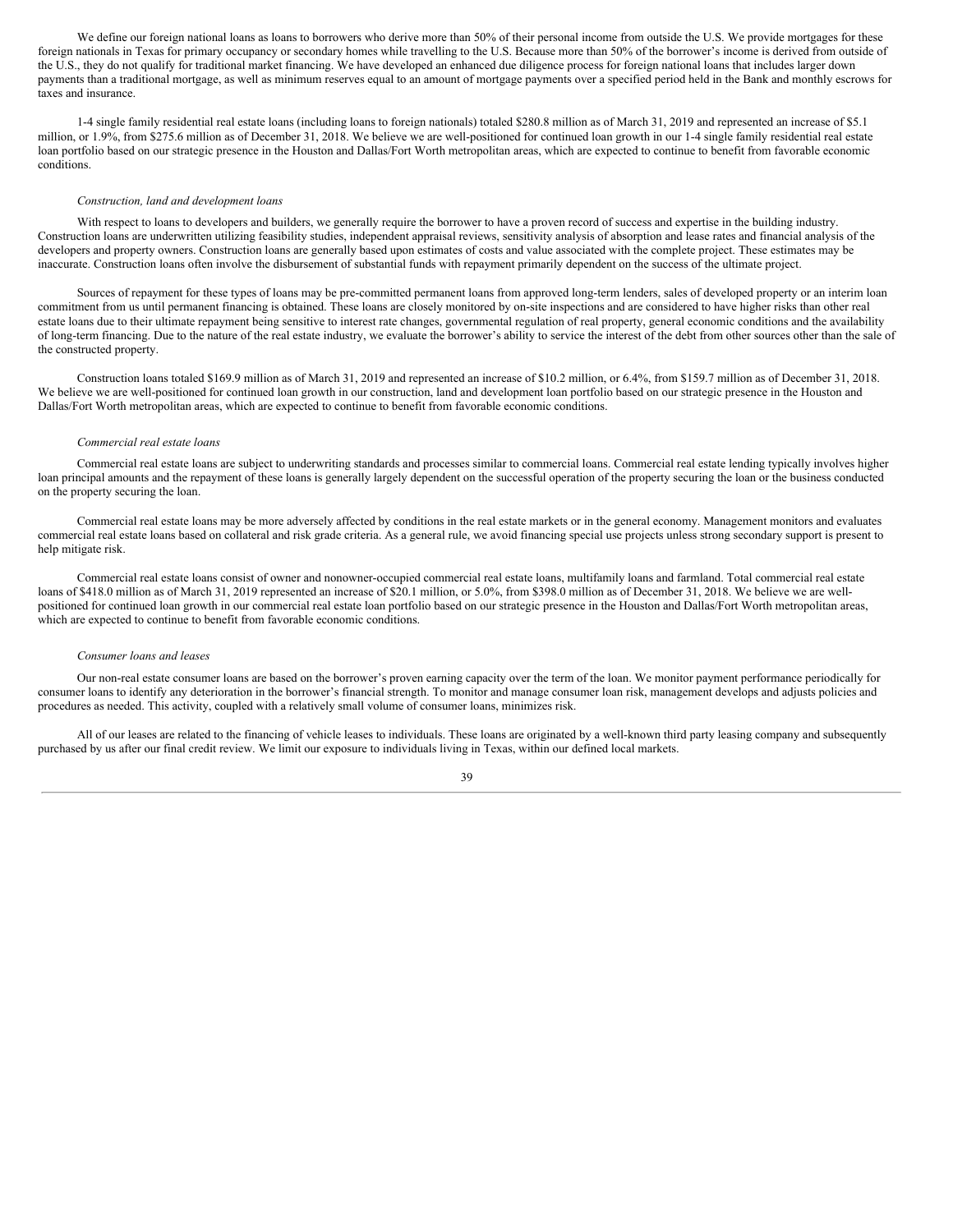Consumer loans and leases totaled \$21.6 million as of March 31, 2019 and represented a decrease of \$2.7 million, or 11.3%, from \$24.4 million as of December 31, 2018. We have not actively grown our consumer portfolio because we believe current pricing on these loans does not adequately cover the inherent risk.

#### *Municipal and other loans*

Municipal and other loans consist primarily of loans made to municipalities and emergency service, hospital and school districts as well as agricultural loans.

We make loans to municipalities and emergency service, hospital and school districts primarily throughout Texas. The majority of these loans have tax or revenue pledges and in some cases are additionally supported by collateral. Municipal loans made without a direct pledge of taxes or revenues are usually made based on some type of collateral that represents an essential service. Lending money directly to these municipalities allows us to earn a higher yield for similar durations than we could if we purchased municipal securities. Total loans to municipalities and emergency service, hospital and school districts and others were \$62.7 million as of March 31, 2019 and represented an increase of \$1.4 million, or 2.2%, from \$61.3 million as of December 31, 2018. The growth in municipal and other loans was primarily driven by an increase in agricultural loans in the North Texas region.

## *Asset Quality*

The following table sets forth the composition of our nonperforming assets, including nonaccrual loans, accruing loans 90 days or more days past due, other real estate owned and repossessed assets and restructured loans as of the dates indicated:

|                                                      |             | March 31,<br>2019 |                                    | December 31,<br>2018 |  |
|------------------------------------------------------|-------------|-------------------|------------------------------------|----------------------|--|
|                                                      |             |                   | (Dollars in thousands)<br>\$<br>\$ |                      |  |
| Nonperforming assets                                 |             |                   |                                    |                      |  |
| Nonaccrual loans:                                    |             |                   |                                    |                      |  |
| Commercial and industrial loans                      | $\mathbf S$ | 4,272             |                                    | 3,570                |  |
| Real estate:                                         |             |                   |                                    |                      |  |
| 1-4 single family residential loans                  |             | 885               |                                    | 1,090                |  |
| Construction, land and development loans             |             | 223               |                                    |                      |  |
| Commercial real estate loans (including multifamily) |             | 351               |                                    | 354                  |  |
| Consumer loans and leases                            |             | 19                |                                    | 17                   |  |
| Municipal and other loans                            |             |                   |                                    |                      |  |
| Total nonaccrual loans                               |             | 5,750             |                                    | 5,031                |  |
| Accruing loans 90 days or more past due              |             | 43                |                                    | 288                  |  |
| Total nonperforming loans                            |             | 5,793             |                                    | 5,319                |  |
| Other real estate owned and repossessed assets       |             | 518               |                                    | 782                  |  |
| Total nonperforming assets                           |             | 6,311             |                                    | 6,101                |  |
| Restructured loans (1)                               | \$          | 204               |                                    | 210                  |  |

(1) Restructured loans represent the balance at the end of the respective period for those performing loans modified in a troubled debt restructuring that are not already presented as a nonperforming loan.

Nonperforming loans totaled \$5.8 million at March 31, 2019, an increase of \$474 thousand, or 8.9%, from \$5.3 million at December 31, 2018. Nonperforming assets totaled \$6.3 million at March 31, 2019, an increase of \$210 thousand, or 3.4%, from \$6.1 million at December 31, 2018.

We classify loans as past due when the payment of principal or interest is greater than 30 days delinquent based on the contractual next payment due date. Our policies related to when loans are placed on nonaccrual status conform to guidelines prescribed by bank regulatory authorities. Loans are placed on nonaccrual status when it is probable that principal or interest is not fully collectible, or when principal or interest becomes 90 days past due, whichever occurs first. Loans are removed from nonaccrual status when they become current as to both principal and interest and concern no longer exists as to the collectability of principal and interest.

Loans are identified for restructuring based on their delinquency status, risk rating downgrade, or at the request of the borrower. Borrowers that are 90 days delinquent and/or have a history of being delinquent, or experience a risk rating downgrade, are contacted to discuss options to bring the loan current, cure credit risk deficiencies, or other potential restructuring options that will reduce the inherent risk and improve collectability of the loan. In some instances, a borrower will initiate a request for loan restructure. We require borrowers to provide current financial information to establish the need for financial assistance and satisfy applicable prerequisite conditions required by us. We may also require the borrower to enter into a forbearance agreement.

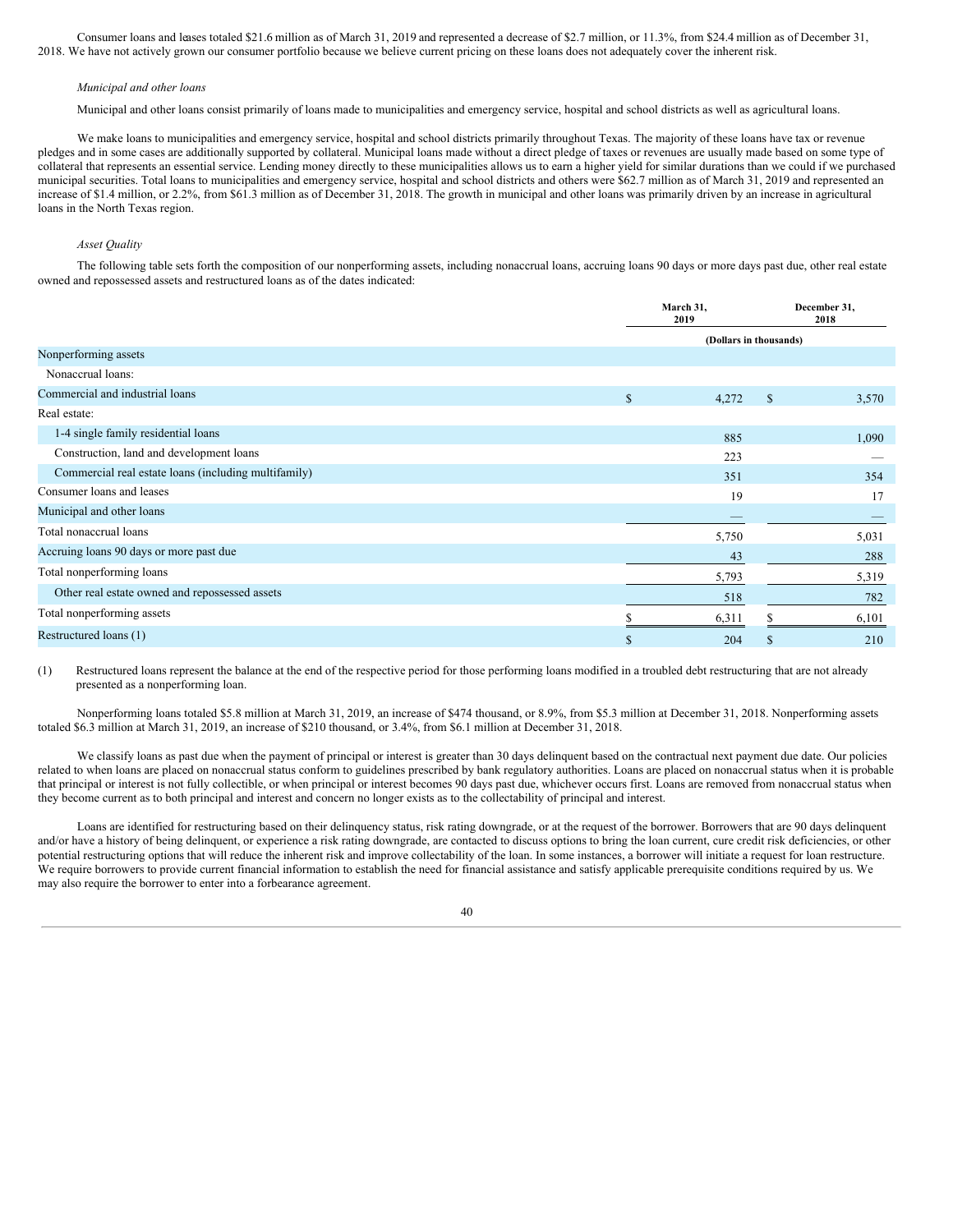Modification of loan terms may include the following: reduction of the stated interest rate; extension of maturity date or other payment dates; reduction of the face amount or maturity amount of the loan; reduction in accrued interest; forgiveness of past-due interest; or a combination of the foregoing.

We engage an external consulting firm to complete an independent loan review and validate our credit risk program on a periodic basis. Results of these reviews are presented to management. The loan review process complements and reinforces the risk ratings and credit quality assessment decisions made by lenders and credit personnel, as well as our policies and procedures.

The following table sets forth our asset and credit quality ratios for the periods presented:

|                                                        | March 31, 2019 | <b>December 31, 2018</b> |
|--------------------------------------------------------|----------------|--------------------------|
| <b>Asset and Credit Quality Ratios</b>                 |                |                          |
| Nonperforming loans to loans held for investment (1)   | $0.52\%$       | $0.49\%$                 |
| Nonperforming assets to loans plus OREO                | $0.57\%$       | $0.56\%$                 |
| Nonperforming assets to total assets (2)               | $0.43\%$       | $0.42\%$                 |
| Net charge-offs to average loans (annualized)(3)       | $0.21\%$       | $0.16\%$                 |
| Allowance for loan losses to nonperforming loans       | 113.40 %       | $118.18\%$               |
| Allowance for loan losses to loans held for investment | $0.59\%$       | $0.58\%$                 |
| Allowance for loan losses to organic loans(4)          | $0.65\%$       | $0.64\%$                 |

(1) Nonperforming loans include loans in nonaccrual status.

(2) Nonperforming assets include loans in nonaccrual status and other real estate owned.

(3) December 31, 2018 ratio uses year to date net charge-offs.

(4) Organic loans exclude loans acquired through a business combination.

## *Analysis of the Allowance for Loan and Lease Losses*

Allowance for loan and lease losses reflects management's estimate of probable credit losses inherent in the loan portfolio. The computation of the allowance for loan and lease losses includes elements of judgment and high levels of subjectivity.

The following tables summarize the allocation of allowance for loan and lease losses related to our loans as of the dates and for the periods presented. This allocation is calculated on an approximate basis and is not necessarily indicative of future losses or allocations. The entire amount of the allowance is available to absorb losses occurring in any category of loans:

|                                                      | <b>Allowance Rollforward</b> |                                    |  |                          |  |                        |   |           |    |                          |
|------------------------------------------------------|------------------------------|------------------------------------|--|--------------------------|--|------------------------|---|-----------|----|--------------------------|
| Three Months Ended March 31, 2019                    |                              | <b>Beginning</b><br><b>Balance</b> |  | <b>Charge-offs</b>       |  | Recoveries             |   | Provision |    | Ending<br><b>Balance</b> |
|                                                      |                              |                                    |  |                          |  | (Dollars in thousands) |   |           |    |                          |
| Commercial and industrial loans                      |                              | 4,453                              |  | $(578)$ \$               |  | 28                     | ъ | 758       | -S | 4,661                    |
| Real estate:                                         |                              |                                    |  |                          |  |                        |   |           |    |                          |
| 1-4 single family residential loans                  |                              | 59                                 |  | $\overline{\phantom{a}}$ |  | _                      |   | (25)      |    | 34                       |
| Construction, land and development loans             |                              | 731                                |  |                          |  |                        |   | 18        |    | 749                      |
| Commercial real estate loans (including multifamily) |                              | 960                                |  | __                       |  |                        |   | 97        |    | 1,057                    |
| Consumer loans and leases                            |                              | 80                                 |  | (18)                     |  |                        |   | 7         |    | 57                       |
| Municipal and other loans                            |                              |                                    |  | $\overline{\phantom{a}}$ |  |                        |   |           |    |                          |
| Ending allowance balance                             |                              | 6,286                              |  | (596)                    |  | 30                     |   | 849       |    | 6,569                    |

|                                          |                                                                                            |                        |  |            | <b>Allowance Rollforward</b> |   |      |   |                          |  |  |  |  |  |  |
|------------------------------------------|--------------------------------------------------------------------------------------------|------------------------|--|------------|------------------------------|---|------|---|--------------------------|--|--|--|--|--|--|
| Three Months Ended March 31, 2018        | <b>Beginning</b><br>Provision<br><b>Balance</b><br><b>Recoveries</b><br><b>Charge-offs</b> |                        |  |            |                              |   |      |   | Ending<br><b>Balance</b> |  |  |  |  |  |  |
|                                          |                                                                                            | (Dollars in thousands) |  |            |                              |   |      |   |                          |  |  |  |  |  |  |
| Commercial and industrial loans          | \$                                                                                         | 3,046                  |  | $(324)$ \$ | 66                           | S | 118  | S | 2,906                    |  |  |  |  |  |  |
| Real estate:                             |                                                                                            |                        |  |            |                              |   |      |   |                          |  |  |  |  |  |  |
| 1-4 single family residential loans      |                                                                                            | 902                    |  | _          | _                            |   | (15) |   | 887                      |  |  |  |  |  |  |
| Construction, land and development loans |                                                                                            | 441                    |  |            |                              |   | 99   |   | 540                      |  |  |  |  |  |  |
| Commercial real estate loans (including) |                                                                                            |                        |  |            |                              |   |      |   |                          |  |  |  |  |  |  |
| multifamily)                             |                                                                                            | 898                    |  |            |                              |   | 134  |   | 1,032                    |  |  |  |  |  |  |
| Consumer loans and leases                |                                                                                            | 198                    |  | (6)        |                              |   | (17) |   | 175                      |  |  |  |  |  |  |
| Municipal and other loans                |                                                                                            | 167                    |  |            |                              |   | 20   |   | 187                      |  |  |  |  |  |  |
| Ending allowance balance                 |                                                                                            | 5,652                  |  | (330)      | 66                           |   | 339  |   | 5,727                    |  |  |  |  |  |  |

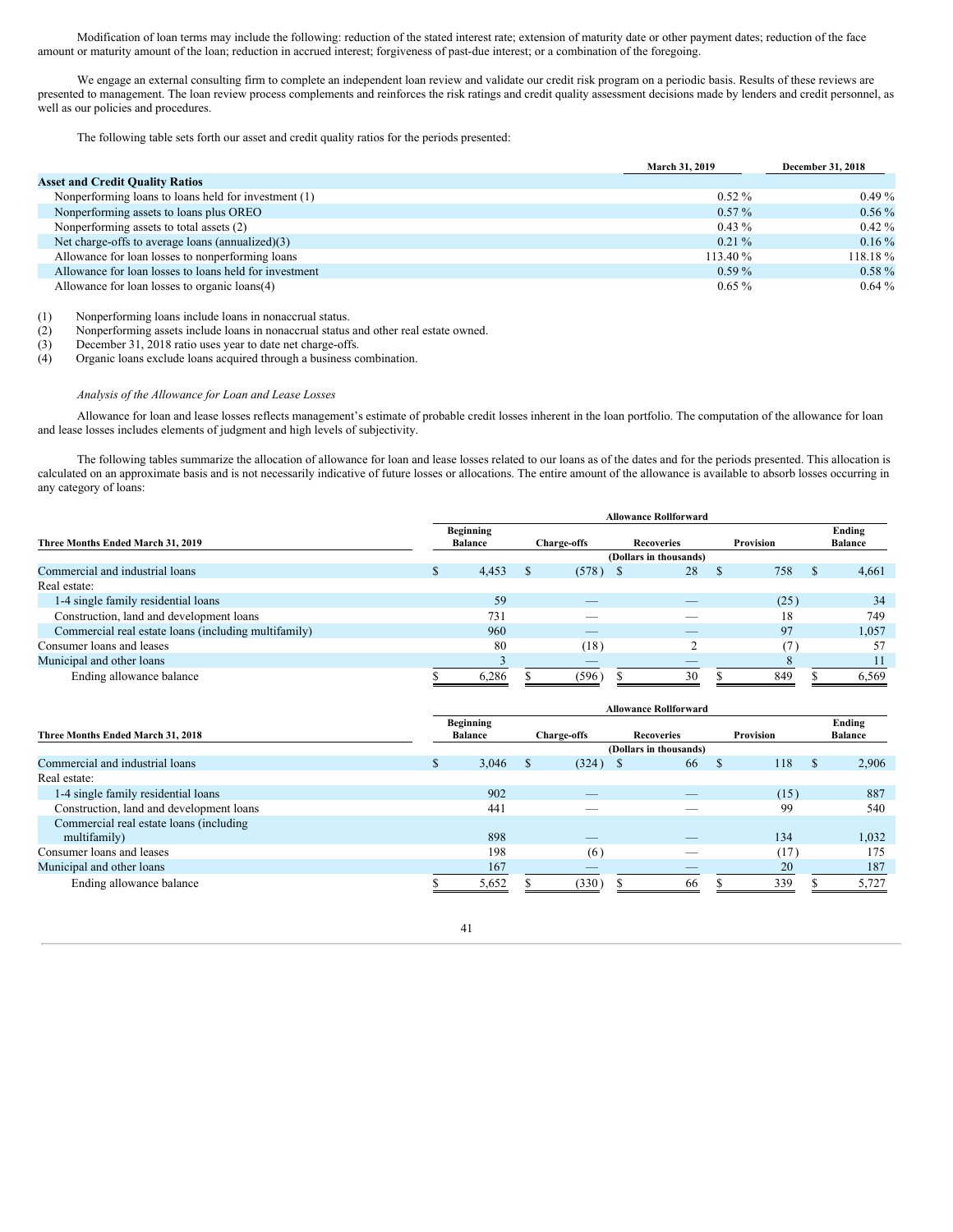In determining the allowance for loan and lease losses, we estimate losses on specific loans, or groups of loans, where the probable loss can be identified and reasonably determined. The balance of the allowance for loan and lease losses is based on internally assigned risk classifications of loans, historical loan loss rates, changes in the nature of the loan portfolio, overall portfolio quality, industry concentrations, delinquency trends, current economic factors and the estimated impact of current economic conditions on certain historical loan loss rates.

Prior to the second quarter of 2018, we were utilizing a peer bank allowance coverage ratio in the qualitative reserve calculation, as we did not have enough historical defaults to rely on our own loss factors. Beginning the second quarter of 2018, we had a sufficient amount of defaults over the five year lookback period to transition over to relying more on our own historical loss data versus peer data. While this did not result in a significant change to the allowance for loan and lease losses as a whole, it continues to impact the provision for certain loan categories that we had experienced more historical defaults.

On November 14, 2018, the Company closed its acquisition of Comanche. At the date of acquisition, Comanche had \$117.2 million in loans. In accordance with ASC 805 Business Combinations, the Company utilized a third party to value the loan portfolio as of the acquisition date. Based upon the third party valuation, the fair value of the loans was approximately \$116.2 million at the acquisition date. The overall discount calculated was \$946 thousand and will be accreted into interest income over the life of the loans.

As of March 31, 2019, all purchased loans were excluded from the allowance for loan and lease losses calculation given there was no deterioration between the acquisition date and the end of the first quarter of 2019. Purchased credit impaired loans were insignificant. Going forward, management will evaluate the remaining credit quality, credit discount and charge-offs associated with these purchased loans to determine if an additional allowance is deemed necessary.

The allowance for loan and lease losses increased to \$6.6 million at March 31, 2019 as compared to \$6.3 million at December 31, 2018. The allowance for loan and lease losses as a percentage of nonperforming loans and allowance for loan and lease losses as a percentage of loans held for investment was 113.40% and 0.59%, respectively, as of March 31, 2019, compared to 118.18% and 0.58%, respectively, as of December 31, 2018.

Net loan charge-offs for the three months ended March 31, 2019 totaled \$566 thousand, an increase from \$264 thousand of net loan charge-offs for the same period of 2018.

The following table provides the allocation of the allowance for loan and lease losses as of the dates presented:

|                                                      |   | March 31, 2019 |                             | December 31, 2018 |                               |  |
|------------------------------------------------------|---|----------------|-----------------------------|-------------------|-------------------------------|--|
|                                                      |   | Amount         | % Loans in<br>each category | Amount            | $%$ Loans in<br>each category |  |
|                                                      |   |                | (Dollars in thousands)      |                   |                               |  |
| Commercial and industrial loans                      | S | 4,661          | $14.6\%$ \$                 | 4,453             | 15.9%                         |  |
| Real estate:                                         |   |                |                             |                   |                               |  |
| 1-4 single family residential loans                  |   | 34             | $25.2\%$                    | 59                | $25.2\%$                      |  |
| Construction, land and development loans             |   | 749            | 15.2%                       | 731               | $14.6\%$                      |  |
| Commercial real estate loans (including multifamily) |   | 1,057          | $37.5\%$                    | 960               | $36.4\%$                      |  |
| Consumer loans and leases                            |   | 57             | $1.9\%$                     | 80                | $2.3\%$                       |  |
| Municipal and other loans                            |   | 11             | $5.6\%$                     |                   | $5.6\%$                       |  |
| Total                                                |   | 6,569          | $100.0\%$                   | 6,286             | $100.0\%$                     |  |

## *Deposits*

We expect deposits to be our primary funding source in the future as we optimize our deposit mix by continuing to shift our deposit composition from higher cost time deposits to lower cost demand deposits. Non-time deposits include noninterest-bearing and interest-bearing demand deposits, NOW accounts, and savings and money market accounts.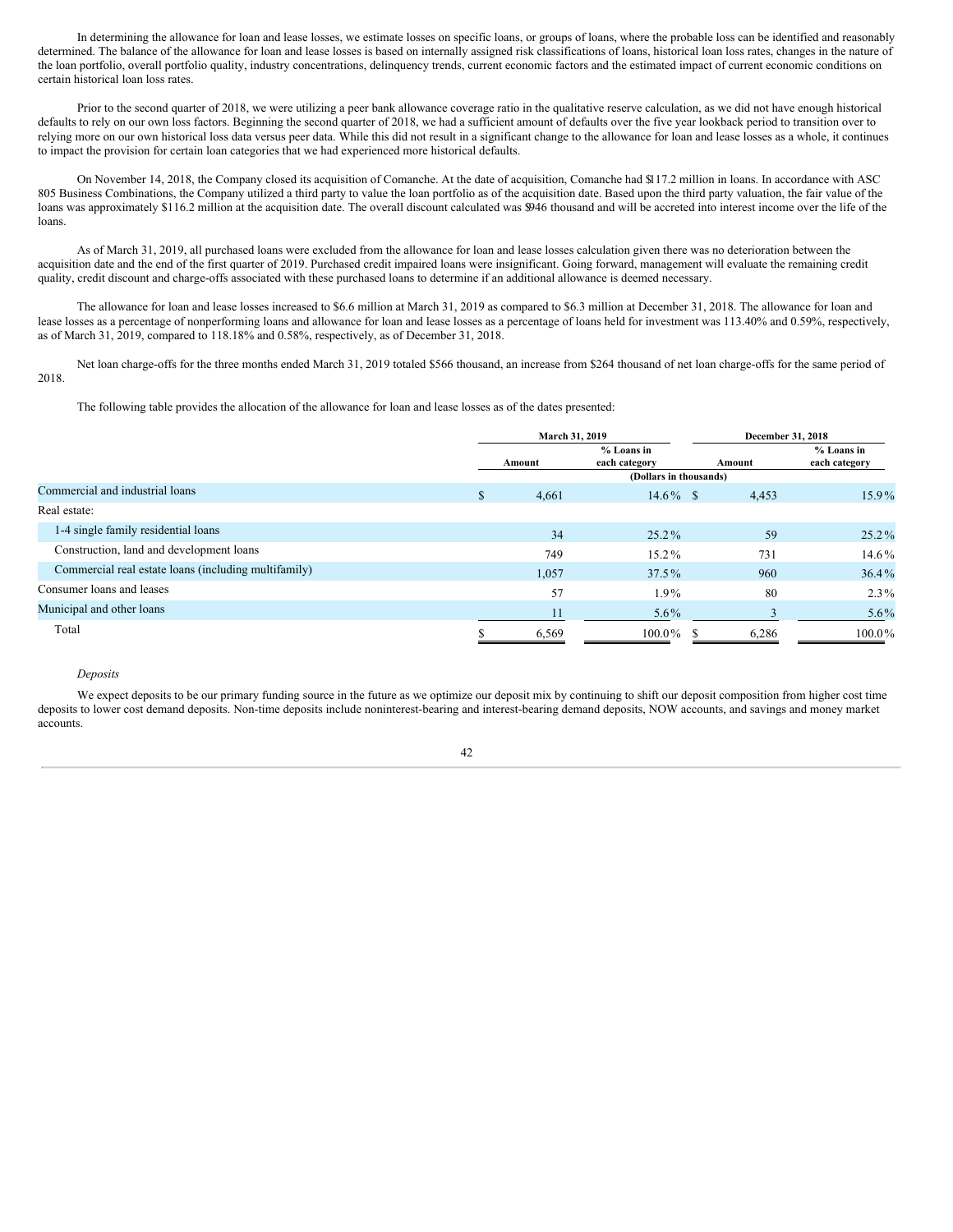#### The following table shows the deposit mix as of the dates presented:

|                                     | March 31, 2019 |                        |  | December 31, 2018 |            |  |
|-------------------------------------|----------------|------------------------|--|-------------------|------------|--|
|                                     | Amount         | % of Total             |  | Amount            | % of Total |  |
|                                     |                | (Dollars in thousands) |  |                   |            |  |
| Noninterest-bearing demand deposits | 258,440        | $21.5\%$ \$            |  | 256,784           | $21.7\%$   |  |
| Interest-bearing demand deposits    | 127,182        | $10.6\%$               |  | 124.933           | $10.6\%$   |  |
| Interest-bearing NOW accounts       | 7.509          | $0.6\%$                |  | 7.961             | $0.7\%$    |  |
| Savings and money market accounts   | 228,635        | $19.0\%$               |  | 245,928           | 20.8%      |  |
| Time deposits                       | 581,486        | 48.3%                  |  | 547,042           | $46.2\%$   |  |
| Total deposits                      | .203.252       | $100.0\%$              |  | 1.182.648         | $100.0\%$  |  |

Total deposits at March 31, 2019 were \$1.20 billion, an increase of \$20.6 million, or 1.7%, from total deposits at December 31, 2018 of \$1.18 billion.

The average cost of deposits for the three months ended March 31, 2019 was 1.05%. This represents an increase of 20 basis points compared to the average cost of deposits of 0.85% for the three months ended March 31, 2018. The increase in cost of deposits was primarily attributable to the increase in interest rates by the Federal Open Market Committee during 2018. For the three months ended March 31, 2019, the average rate paid on time deposits was 1.78% compared to 1.35% for the three months ended March 31, 2018.

The following table shows the remaining maturity of time deposits of \$100,000 and greater as of the date indicated:

|                                                                | March 31, 2019         |
|----------------------------------------------------------------|------------------------|
|                                                                | (Dollars in thousands) |
| Time deposits \$100,000 or greater with remaining maturity of: |                        |
| Three months or less                                           | 76,168                 |
| After three months through six months                          | 94,427                 |
| After six months through twelve months                         | 176,850                |
| After twelve months                                            | 112,303                |
| Total                                                          | 459,748                |

#### *Borrowings*

In addition to deposits, we utilize advances from the FHLB and other borrowings as a supplementary funding source to finance our operations.

*FHLB borrowings*: The FHLB allows us to borrow, both short and long-term, on a blanket floating lien status collateralized by certain securities and loans. As of March 31, 2019 and December 31, 2018, total remaining borrowing capacity of \$431.7 million and \$292.3 million, respectively, was available under this arrangement.

*Line of credit*: We entered into a line of credit with a third party lender in May 2017 that allows us to borrow up to \$20 million. In January 2019, we increased this line of credit to allow us to borrow up to \$40 million. The interest rate on this line of credit is based upon 90-day LIBOR plus 4.0%, and unpaid principal and interest is due at the stated maturity of May 12, 2022. This line of credit is secured by a pledge of all of the common stock of the Bank. This line of credit may be prepaid at any time without penalty, so long as such prepayment includes the payment of all interest accrued through the date of the repayments, and, in the case of prepayment of the entire loan, the amount of attorneys' fees and disbursements of the lender. At March 31, 2019, total borrowing capacity of \$40.0 million was available under this line of credit.

Total borrowings consisted of the following as of the dates presented:

|                            | <b>March 31, 2019</b>    | <b>December 31, 2018</b> |
|----------------------------|--------------------------|--------------------------|
|                            | (Dollars in thousands)   |                          |
| Short-term FHLB borrowings | $\overline{\phantom{a}}$ | 12,500                   |
| Long-term FHLB borrowings  | 65.676                   | 65,105                   |
| Trust preferred securities |                          | 2,811                    |
| Total borrowings           | 65.676                   | 80.416                   |

At March 31, 2019, total borrowings were \$65.7 million, a decrease of \$14.7 million, or 18.3%, from \$80.4 million at December 31, 2018.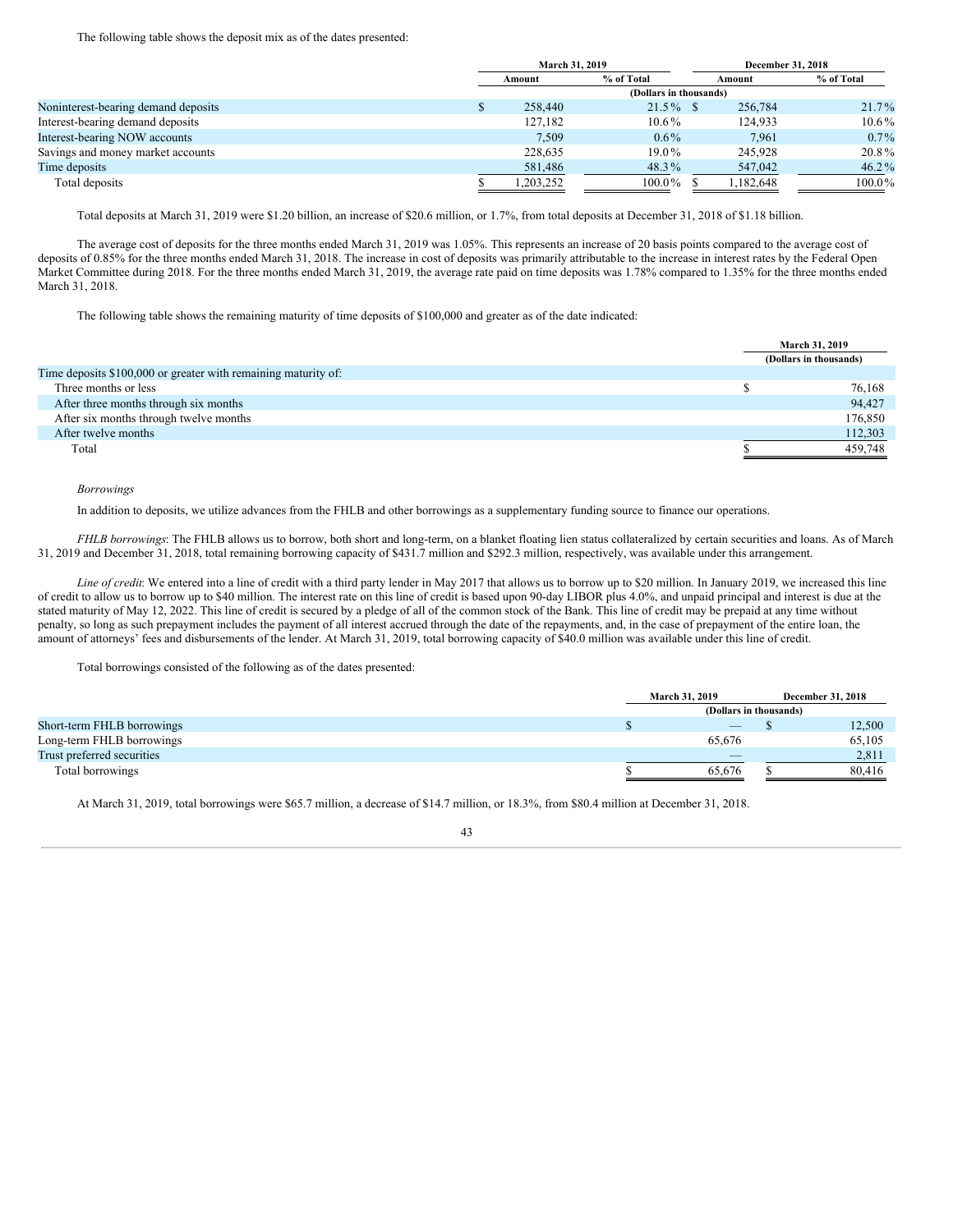Short-term borrowings consist of debt with maturities of one year or less. Our short-term borrowings consist of FHLB borrowings and a third party line of credit. The following table is a summary of short-term borrowings as of and for the periods presented:

|                                                        |      | As of/For the Three Months Ended March 31, |          |  |  |
|--------------------------------------------------------|------|--------------------------------------------|----------|--|--|
|                                                        | 2019 |                                            | 2018     |  |  |
|                                                        |      | (Dollars in thousands)                     |          |  |  |
| Short-term borrowings:                                 |      |                                            |          |  |  |
| Maximum outstanding at any month-end during the period |      | $-$                                        | 15,000   |  |  |
| Balance outstanding at end of period                   |      | _                                          | 15,000   |  |  |
| Average outstanding during the period                  |      | 1.111                                      | 6,247    |  |  |
| Average interest rate during the period                |      | $2.42\%$                                   | $2.17\%$ |  |  |
| Average interest rate at the end of the period         |      | $0.00\%$                                   | $1.69\%$ |  |  |

#### *Stockholders' Equity*

The following table summarizes the changes in our stockholders' equity for the periods indicated:

|                                        | Three Months Ended March 31. |  |         |
|----------------------------------------|------------------------------|--|---------|
|                                        | 2018<br>2019                 |  |         |
|                                        | (Dollars in thousands)       |  |         |
| Balance at beginning of period         | 198,796                      |  | 99,139  |
| Net income                             | 3,810                        |  | 2,013   |
| Exercise of stock options and warrants | 1.103                        |  | 2,185   |
| Stock-based compensation               | 117                          |  | 152     |
| Other comprehensive income (loss)      | 150                          |  | (510)   |
| Balance at end of period               | 203,976                      |  | 102.979 |

Net income totaled \$3.8 million for the three months ended March 31, 2019, an increase of \$1.8 million, compared to \$2.0 million for the three months ended March 31, 2018. Our results of operations for the three months ended March 31, 2019 produced an annualized return on average assets of 1.06% compared to 0.79% for the three months ended March 31, 2018. Our results of operations for the three months ended March 31, 2019 produced an annualized return on average stockholders' equity of 7.65% compared to 8.09% for the three months ended March 31, 2018.

Stockholders' equity was \$204.0 million as of March 31, 2019, an increase of \$5.2 million from \$198.8 million as of December 31, 2018. The increase was primarily driven by net income of \$3.8 million and the exercise of stock options and warrants of \$1.1 million during the period.

#### *Of -Balance Sheet Arrangements*

In the normal course of business, we enter into various transactions, which, in accordance with U.S. Generally Accepted Accounting Principles ("GAAP"), are not included on our consolidated balance sheets. We enter into these transactions to meet the financing needs of our customers. These transactions include commitments to extend credit and commercial and standby letters of credit, which involve, to varying degrees, elements of credit risk and interest rate risk in excess of the amounts recognized on our consolidated balance sheets.

We enter into contractual loan commitments to extend credit, normally with fixed expiration dates or termination clauses, at specified rates and for specific purposes. Since a portion of the commitments are expected to expire without being drawn upon, the total commitment amounts do not necessarily represent our future cash requirements. Substantially all of our commitments to extend credit are contingent upon customers maintaining specific credit standards until the time of loan funding. We seek to minimize our exposure to loss under these commitments by subjecting them to prior credit approval and ongoing monitoring procedures. We assess the credit risk associated with certain commitments to extend credit and establish a liability for probable credit losses. As of March 31, 2019 and December 31, 2018, our reserve for unfunded commitments totaled \$20 thousand and \$48 thousand, respectively.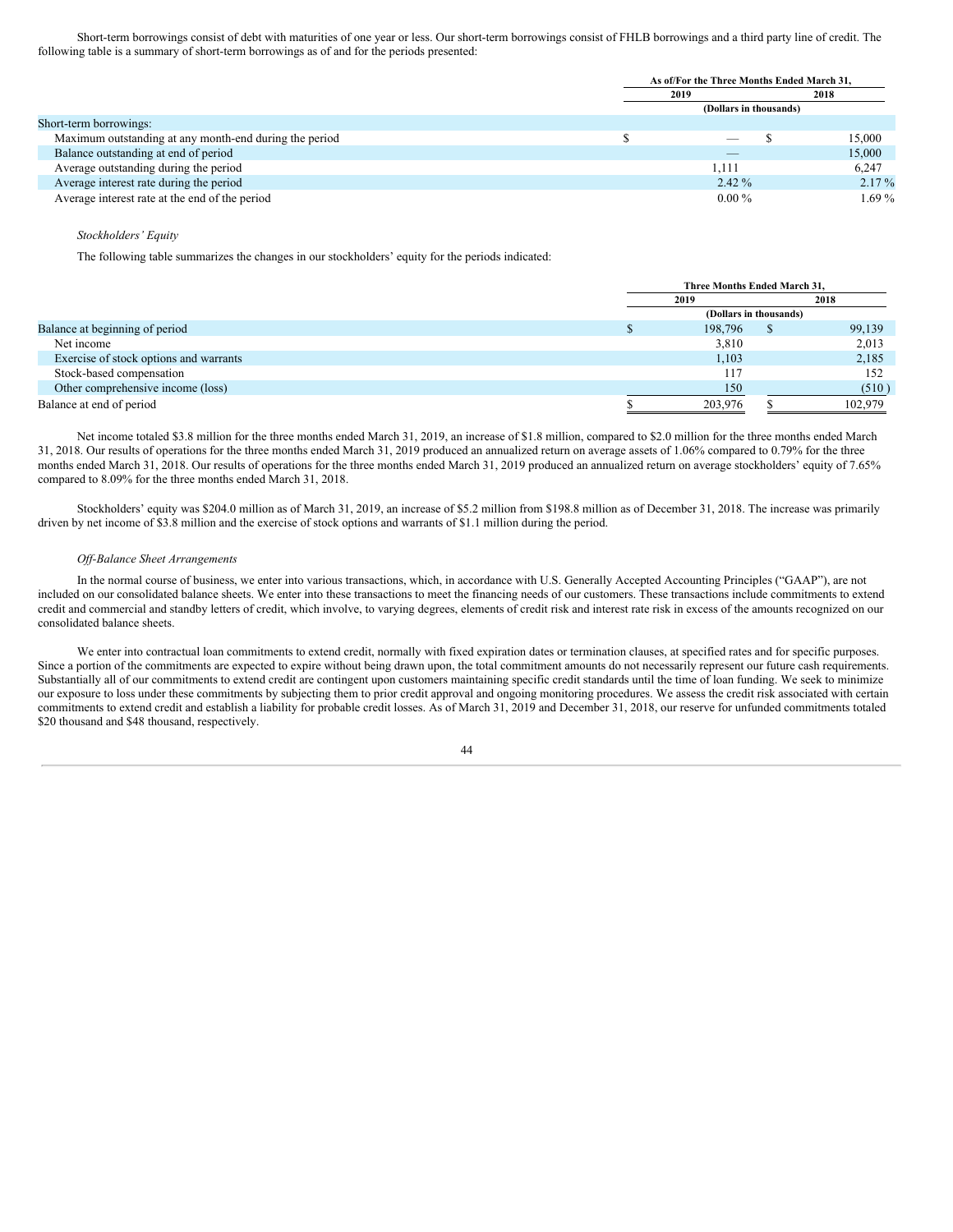Commercial and standby letters of credit are written conditional commitments issued by us to guarantee the performance of a customer to a third party. In the event the customer does not perform in accordance with the terms of the agreement with the third party, we would be required to fund the commitment. The maximum potential amount of future payments we could be required to make is represented by the contractual amount of the commitment. If the commitment is funded, we would be entitled to seek recovery from the customer. Our policies generally require that standby letter of credit arrangements contain security and debt covenants similar to those contained in loan agreements.

The following table summarizes our commitments as of the dates presented:

|                                          | March 31,              |  | December 31, |  |
|------------------------------------------|------------------------|--|--------------|--|
|                                          | 2019                   |  | 2018         |  |
|                                          | (Dollars in thousands) |  |              |  |
| Unfunded loan commitments                | 187.227                |  | 176,156      |  |
| Commercial and standby letters of credit | 596                    |  | 547          |  |
| Total                                    | 187.823                |  | 176,703      |  |

Management believes that we have adequate liquidity to meet all known contractual obligations and unfunded commitments, including loan commitments over the next twelve months. Additionally, management believes that our off-balance sheet arrangements have not had or are not reasonably likely to have a current or future material effect on our financial condition, revenues, expenses, results of operations, liquidity, capital expenditures or capital resources.

#### *Capital Resources*

We are required to comply with certain "risk-based" capital adequacy guidelines issued by the Board of Governors of the Federal Reserve System (the "FRB") and the Federal Deposit Insurance Corporation (the "FDIC"). The risk-based capital guidelines assign varying risk weights to the individual assets held by a bank. The guidelines also assign weights to the "credit-equivalent" amounts of certain off-balance sheet items, such as letters of credit and interest rate and currency swap contracts.

Under the Basel III rules, we are required to maintain a leverage ratio of 4.0% (5.0% to be considered "well capitalized"), common equity tier 1 capital to risk-weighted assets ratio of 4.5% (6.5% to be considered "well capitalized"), a tier 1 capital to risk-weighted assets ratio of 6.0% (8.0% to be considered "well capitalized"), and a total capital to risk-weighted assets ratio of 8.0% (10.0% to be considered "well capitalized"). In addition, the risk-weighted capital ratios include a capital conservation buffer of 2.5%, which is in addition to the minimum risk-based capital standards. Institutions that do not maintain this required capital conservation buffer will become subject to progressively more stringent limitations on the percentage of earnings that can be paid out in dividends or used for stock repurchases and on the payment of discretionary bonuses to senior executive management. The capital conservation buffer was phased in over four years beginning in 2016, such that the buffer was fully phased-in as of January 1, 2019. We have included the 1.875% and 2.5% increases for 2018 and 2019, respectively, in our minimum capital adequacy ratios in the table below. The capital conservation buffer effectively raised the minimum required common equity tier 1 capital ratio to 7.0%, the tier 1 capital ratio to 8.5%, and the total capital ratio to 10.5% on a fully phased-in basis on January 1, 2019.

The risk-based capital ratios measure the adequacy of a bank's capital against the riskiness of its assets and off-balance sheet activities. Failure to maintain adequate capital is a basis for "prompt corrective action" or other regulatory enforcement action. In assessing a bank's capital adequacy, regulators also consider other factors such as interest rate risk exposure; liquidity, funding and market risks; quality and level of earnings; concentrations of credit, quality of loans and investments; risks of any nontraditional activities; effectiveness of bank policies; and management's overall ability to monitor and control risks.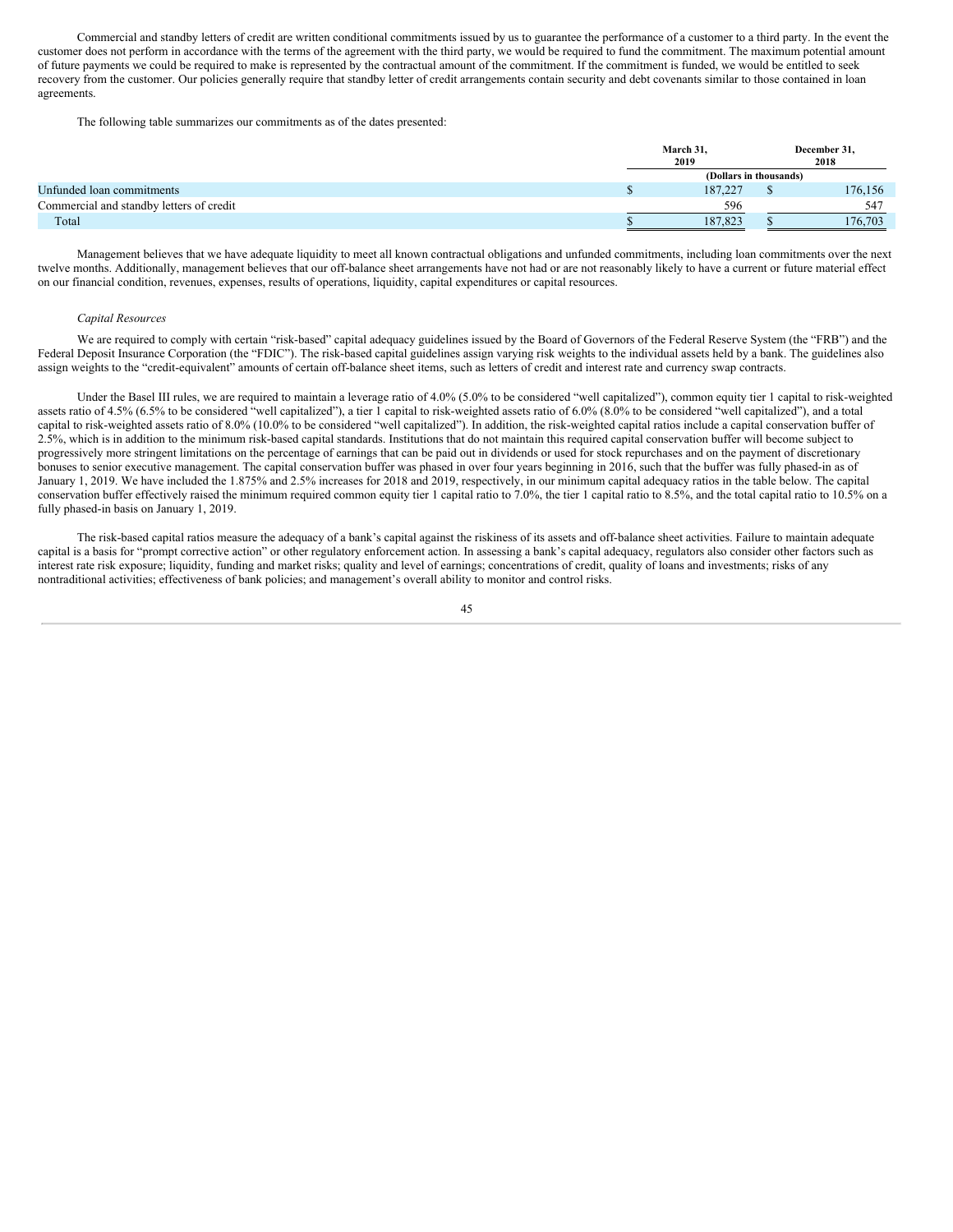The following table sets forth the regulatory capital ratios, excluding the impact of the capital conservation buffer, as of the dates indicated:

|                                    |                                          | Minimum<br>Capital                           |                                      |                             |                                |
|------------------------------------|------------------------------------------|----------------------------------------------|--------------------------------------|-----------------------------|--------------------------------|
|                                    | <b>Minimum</b><br>Capital<br>Requirement | Requirement<br>with Capital<br><b>Buffer</b> | Minimum<br>To Be Well<br>Capitalized | March 31,<br>2019<br>Actual | December 31,<br>2018<br>Actual |
| Capital ratios (Company):          |                                          |                                              |                                      |                             |                                |
| Tier 1 leverage ratio              | 4.0%                                     | $4.0\%$                                      | N/A                                  | 12.06%                      | $12.11\%$                      |
| Common equity tier 1 capital ratio | 4.5%                                     | $7.0\%$                                      | N/A                                  | 14.89%                      | 14.56%                         |
| Tier 1 risk-based capital ratio    | $6.0\%$                                  | 8.5%                                         | N/A                                  | 14.89%                      | 14.81%                         |
| Total risk-based capital ratio     | 8.0%                                     | 10.5%                                        | N/A                                  | 15.46%                      | 15.37%                         |
| Capital ratios (Bank):             |                                          |                                              |                                      |                             |                                |
| Tier 1 leverage ratio              | $4.0\%$                                  | $4.0\%$                                      | $5.0\%$                              | $10.27\%$                   | $11.04\%$                      |
| Common equity tier 1 capital ratio | 4.5%                                     | $7.0\%$                                      | 6.5%                                 | 12.68%                      | 12.38%                         |
| Tier 1 risk-based capital ratio    | $6.0\%$                                  | 8.5%                                         | $8.0\%$                              | 12.68%                      | 12.38%                         |
| Total risk-based capital ratio     | $8.0\%$                                  | $10.5\%$                                     | $10.0\%$                             | 13.25%                      | 12.94%                         |

At March 31, 2019, both we and the Bank met all the capital adequacy requirements to which we and the Bank were subject. At March 31, 2019, the Bank was "well capitalized" under the regulatory framework for prompt corrective action. Management believes that no conditions or events have occurred since March 31, 2019 that would materially adversely change such capital classifications. From time to time, we may need to raise additional capital to support our and the Bank's further growth and to maintain the Bank's "well capitalized" status.

As of March 31, 2019, we had a tier 1 leverage ratio of 12.06%. As of March 31, 2019, the Bank had a tier 1 leverage ratio of 10.27%, which provided \$75.3 million of excess capital relative to the minimum requirements to be considered "well capitalized."

#### *Liquidity*

Liquidity involves our ability to raise funds to support asset growth and acquisitions or reduce assets to meet deposit withdrawals and other payment obligations, to maintain reserve requirements and otherwise to operate on an ongoing basis and manage unexpected events. At March 31, 2019 and December 31, 2018, our liquidity needs were primarily met by core deposits, security and loan maturities and amortizing investment and loan portfolios. Although access to brokered deposits, purchased funds from correspondent banks and overnight advances from the FHLB are available and have been utilized on occasion to take advantage of investment opportunities, we do not generally rely on these external funding sources. The Bank maintained four Federal Funds lines of credit with commercial banks which provide for extensions of credit with an availability to borrow up to an aggregate \$35.0 million as of March 31, 2019 and December 31, 2018. There were no advances under these lines of credit outstanding as of March 31, 2019 or December 31, 2018.

Our primary source of funds is deposits, and our primary use of funds is loans. We do not expect a change in the primary source or use of our funds in the foreseeable future. We predominantly invest excess deposits in overnight deposits with the Federal Reserve, securities, interest-bearing deposits at other banks or other short-term liquid investments until needed to fund loan growth. Our securities portfolio had a weighted average life of 4.97 years and an effective duration of 3.79 years as of March 31, 2019.

As of March 31, 2019, we had outstanding \$187.2 million in commitments to extend credit and \$569 thousand in commitments associated with outstanding commercial and standby letters of credit. Since commitments associated with letters of credit and commitments to extend credit may expire unused, the total outstanding may not necessarily reflect the actual future cash funding requirements.

As of March 31, 2019, we believe we had no exposure to future cash requirements associated with known uncertainties. Capital expenditures, including buildings and construction in process, for the three months ended March 31, 2019 and 2018 were \$1.1 million and \$1.2 million, respectively.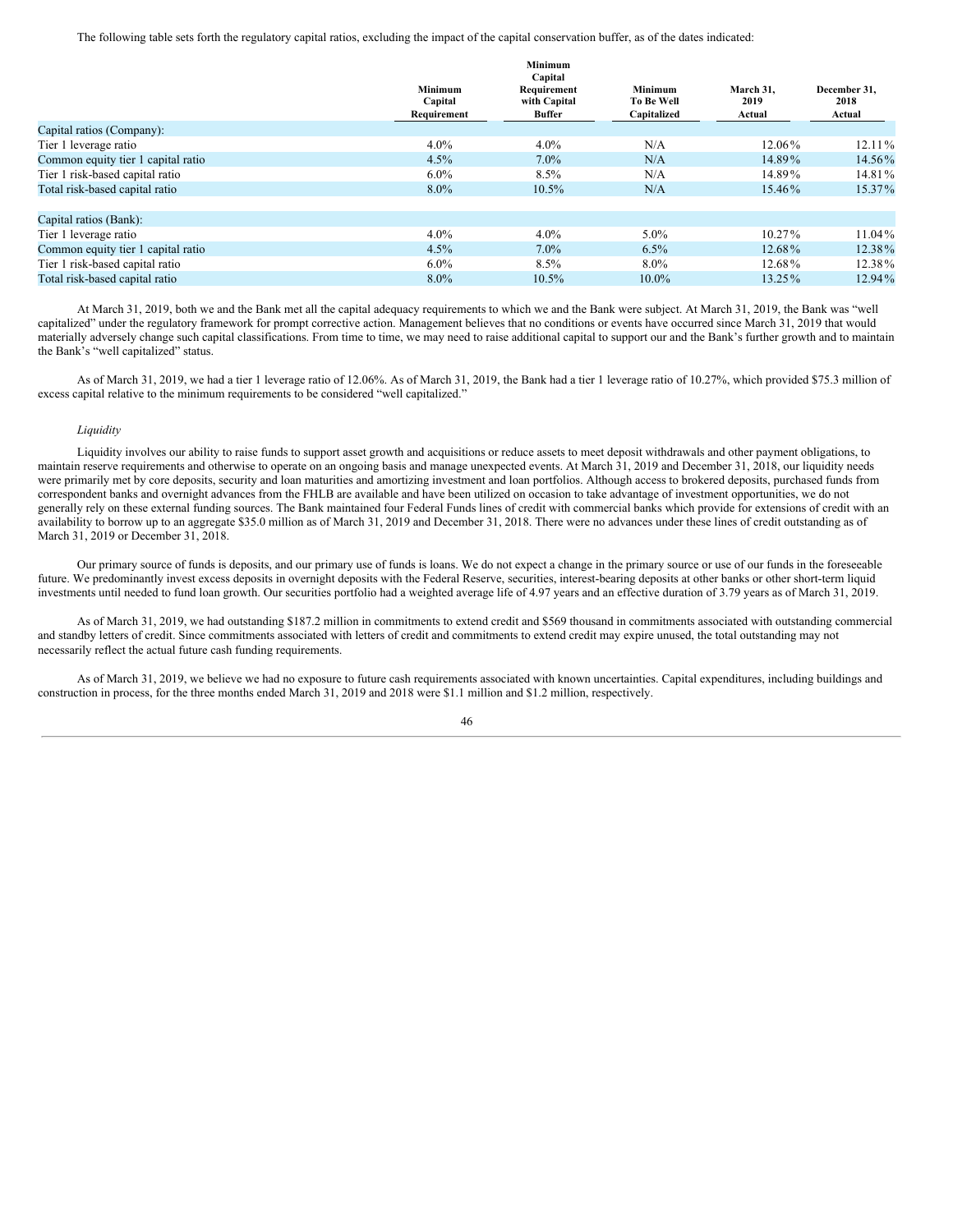#### **Non-GAAP Financial Measures**

Our accounting and reporting policies conform to GAAP, and the prevailing practices in the banking industry. However, we also evaluate our performance based on certain additional financial measures discussed in this Form 10-Q as being a non-GAAP financial measures. We classify a financial measure as being a non-GAAP financial measure if that financial measure excludes or includes amounts, or is subject to adjustments that have the effect of excluding or including amounts, that are included or excluded, as the case may be, in the most directly comparable measure calculated and presented in accordance with GAAP as in effect from time to time in the United States in our statements of income, balance sheets or statements of cash flows. Non-GAAP financial measures do not include operating and other statistical measures or ratios or statistical measures calculated using exclusively financial measures calculated in accordance with GAAP.

The non-GAAP financial measures that we discuss in this Form 10-Q should not be considered in isolation or as a substitute for the most directly comparable or other financial measures calculated in accordance with GAAP. Moreover, the manner in which we calculate the non-GAAP financial measures that we discuss in this Form 10-Q may differ from that of other banking organizations reporting measures with similar names. You should understand how such other banking organizations calculate their financial measures similar or with names similar to the non-GAAP financial measures we have discussed in this prospectus when comparing such non-GAAP financial measures.

#### *Net Interest Margin*

We show net interest margin on a fully taxable equivalent basis, which is a non-GAAP financial measure.

We believe the fully tax equivalent basis is the preferred industry measurement basis for net interest margin and that it enhances comparability of net interest income arising from taxable and tax-exempt sources.

The following table reconciles, as of the dates set forth below, net interest margin on a fully taxable equivalent basis:

|                                                           |   | As of or for the<br>Three Months Ended March 31. |   |          |
|-----------------------------------------------------------|---|--------------------------------------------------|---|----------|
|                                                           |   | 2019<br>2018                                     |   |          |
|                                                           |   | (Dollars in thousands, except per share data)    |   |          |
| Net interest margin - GAAP basis:                         |   |                                                  |   |          |
| Net interest income                                       | S | 15,435                                           | S | 10,381   |
| Average interest-earning assets                           |   | 1,346,104                                        |   | 953,749  |
| Net interest margin                                       |   | 4.65 $%$                                         |   | 4.41 $%$ |
| Net interest margin - Non-GAAP basis:                     |   |                                                  |   |          |
| Net interest income                                       | S | 15,435                                           | S | 10,381   |
| Plus:                                                     |   |                                                  |   |          |
| Impact of fully taxable equivalent adjustment             |   | 138                                              |   | 116      |
| Net interest income on a fully taxable equivalent basis   |   | 15,573                                           |   | 10,497   |
| Average interest-earning assets                           |   | 1,346,104                                        |   | 953,749  |
| Net interest margin on a fully taxable equivalent basis - |   |                                                  |   |          |
| Non-GAAP basis                                            |   | 4.69 $%$                                         |   | 4.46 $%$ |

*Adjusted Earnings per Common Share – Basic and Diluted*

Adjusted earnings per common share – basic and diluted is a non-GAAP financial measure that excludes merger related expenses. In our judgment, the adjustments made to net income allow investors and analysts to better assess our basic and diluted earnings per common share by removing the volatility that is associated with merger related expenses and gain/loss on the sale of investment securities that are unrelated to our core business.

Merger related expenses for the three months ended March 31, 2019 consisted of \$1.4 million of after-tax merger related expenses and a \$1.1 million gain on sales of investment securities. There were no merger related expenses or gain on sales of investment securities for the three months ended March 31, 2018.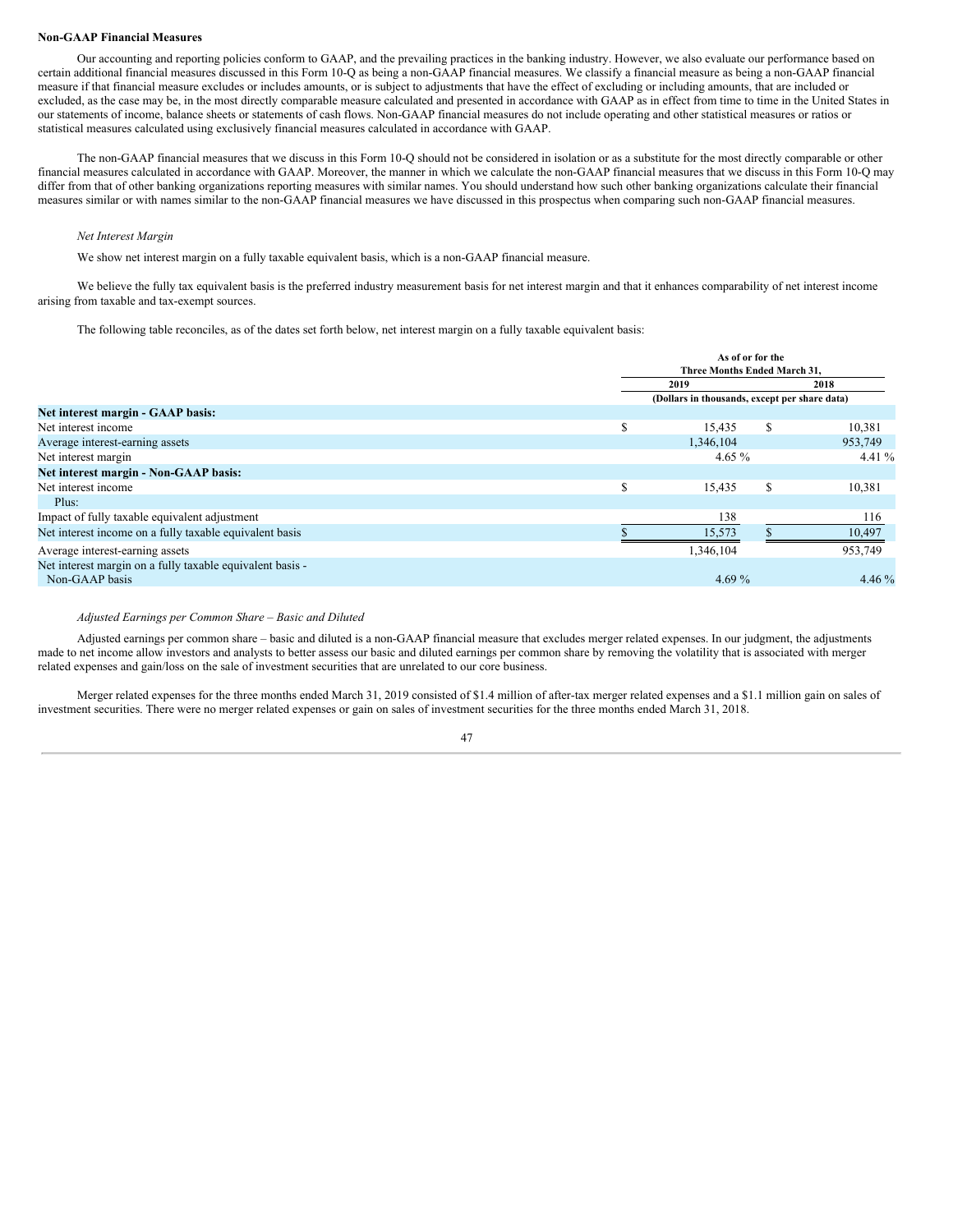The following table reconciles, as of the date set forth below, basic and diluted earnings per common share and presents our basic and diluted earnings per common share exclusive of the impact of our merger related adjustments:

|                                                        |               | As of or for the<br>Three Months Ended March 31, |     |           |
|--------------------------------------------------------|---------------|--------------------------------------------------|-----|-----------|
|                                                        |               | 2019                                             |     | 2018      |
|                                                        |               | (Dollars in thousands, except per share data)    |     |           |
| Basic and diluted earnings per share - GAAP basis:     |               |                                                  |     |           |
| Net income available to common stockholders            |               | 3,810                                            |     | 2,013     |
| Weighted average number of common shares - basic       |               | 12,152,558                                       |     | 7,348,992 |
| Weighted average number of common shares - diluted     |               | 12,607,445                                       |     | 7,543,606 |
| Basic earnings per common share                        |               | 0.31                                             |     | 0.27      |
| Diluted earnings per common share                      |               | 0.30                                             |     | 0.27      |
| Basic and diluted earnings per share - Non-GAAP basis: |               |                                                  |     |           |
| Net income available to common stockholders            | <sup>\$</sup> | 3,810                                            | \$. | 2,013     |
| Pre-tax adjustments:                                   |               |                                                  |     |           |
| Noninterest income                                     |               |                                                  |     |           |
| Gain on the sales of investment securities             | <sup>\$</sup> | (1,081)                                          |     |           |
| Noninterest expense                                    |               |                                                  |     |           |
| Merger related expenses                                |               | 1,778                                            |     |           |
| Taxes:                                                 |               |                                                  |     |           |
| Tax effect of adjustments                              |               | (373)                                            |     |           |
| Adjusted net income                                    |               | 4,134                                            |     | 2,013     |
| Weighted average number of common shares - basic       |               | 12,152,558                                       |     | 7,348,992 |
| Weighted average number of common shares - diluted     |               | 12,607,445                                       |     | 7,543,606 |
| Basic earnings per common share - Non-GAAP basis       |               | 0.34                                             |     | 0.27      |
| Diluted earnings per common share - Non-GAAP basis     |               | 0.33                                             |     | 0.27      |

#### *Tangible Book Value Per Share*

Tangible book value per share is a non-GAAP financial measure generally used by investors, financial analysts and investment bankers to evaluate financial institutions. We calculate (1) tangible book value per share as tangible equity divided by shares of common stock outstanding at the end of the respective period, and (2) tangible equity as common stockholders' equity less goodwill and other intangible assets, net of accumulated amortization. The most directly comparable GAAP financial measure for tangible book value per share is book value per share.

We believe that this measure is important to many investors in the marketplace who are interested in changes from period to period in book value per share exclusive of changes in intangible assets. Goodwill and other intangible assets have the effect of increasing total book value while not increasing our tangible book value.

The following table reconciles, as of the dates set forth below, total stockholders' equity to tangible equity and presents our tangible book value per share compared to our book value per share:

|                                                | March 31, 2019                                |  | December 31, 2018 |
|------------------------------------------------|-----------------------------------------------|--|-------------------|
|                                                | (Dollars in thousands, except per share data) |  |                   |
| Total stockholders' equity                     | 203,976                                       |  | 198,796           |
| Less:                                          |                                               |  |                   |
| Goodwill and other intangible assets           | 26,207                                        |  | 26,811            |
| Tangible stockholders' equity                  | 177,769                                       |  | 171,985           |
| Shares outstanding                             | 12,195,891                                    |  | 12, 103, 753      |
| Book value per share                           | 16.72                                         |  | 16.42             |
| Less:                                          |                                               |  |                   |
| Goodwill and other intangible assets per share | 2.14                                          |  | 2.21              |
| Tangible book value per share                  | 14.58                                         |  | 14.21             |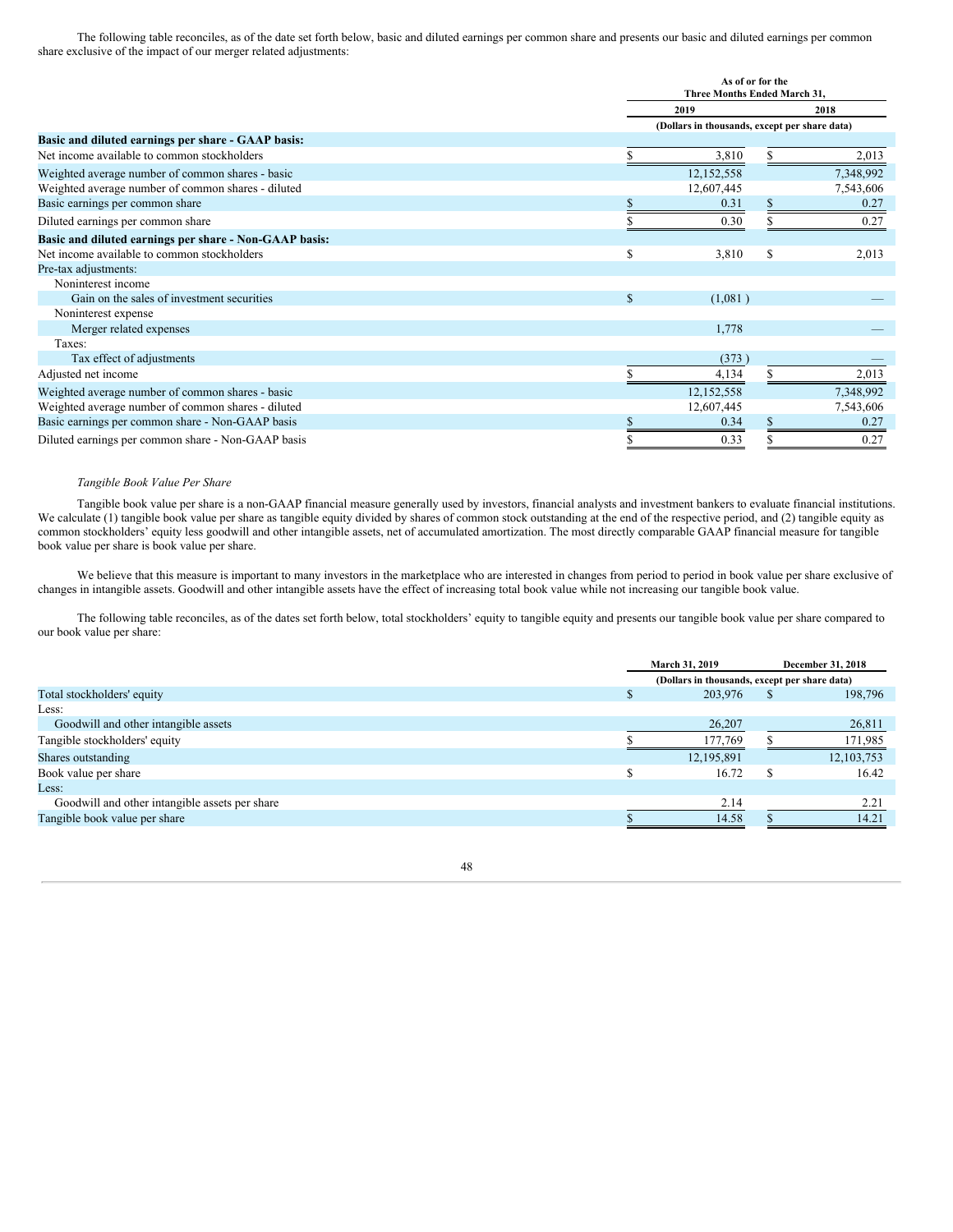#### **Critical Accounting Policies**

Our financial reporting and accounting policies conform to GAAP. The preparation of financial statements in conformity with GAAP requires management to make estimates and assumptions that affect the reported amounts of assets and liabilities and disclosure of contingent assets and liabilities at the date of the consolidated financial statements and the reported amounts of revenues and expenses during the reporting period. Actual results could differ from those estimates.

Our accounting policies and estimates are described in greater detail in Note 1 Summary of Significant Accounting Policies in the notes to our consolidated financial statements included elsewhere in this Form 10-Q.

We have identified the following accounting policies and estimates that, due to the difficult, subjective or complex judgments and assumptions inherent in those policies and estimates and the potential sensitivity of our financial statements to those judgments and assumptions, are critical to an understanding of our financial condition and results of operations. We believe that the judgments, estimates and assumptions used in the preparation of our financial statements are appropriate. Our accounting policies are integral to understanding our results of operations.

## *Allowance for Loan and Lease Losses*

Management's ongoing evaluation of the adequacy of the allowance for loan and lease losses is based on our past loan loss experience, the volume and composition of our lending, adverse situations that may affect a borrower's ability to repay, the estimated value of any underlying collateral, current economic conditions and other factors affecting the known and inherent risk in the portfolio. The allowance for loan and lease losses is increased by charges to income through the provision for loan and lease losses and decreased by charge-offs (net of recoveries). The allowance is maintained at a level that management, based upon its evaluation, considers adequate to absorb losses inherent in the loan portfolio. This evaluation is inherently subjective as it requires material estimates including, among others, the amount and timing of expected future cash flows on impacted loans, exposure at default, value of collateral, and estimated losses on our loan portfolio. All of these estimates may be susceptible to significant change.

The allowance consists of specific allowances for impaired loans and a general allowance on the remainder of the portfolio. Although management determines the amount of each element of the allowance separately, the allowance for loan and lease losses is available for the entire loan portfolio.

Management establishes an allowance on certain impaired loans for the amount by which the discounted cash flows, observable market price, or fair value of collateral if the loan is collateral dependent, is lower than the carrying value of the loan. A loan is considered to be impaired when, based upon current information and events, it is probable that we will be unable to collect all amounts due according to the contractual terms of the loan. A delay or shortfall in amount of payments does not necessarily result in the loan being identified as impaired.

Management also establishes a general allowance on non-impaired loans to recognize the inherent losses associated with lending activities, but which, unlike specific allowances, have not been allocated to particular loans. This general valuation allowance is determined by segregating the loans by loan category and assigning allowance percentages based on our historical loss experience, delinquency trends, and management's evaluation of the collectability of the loan portfolio.

Management also evaluates classified loans, which are not impaired. We segregate these loans by category and assign qualitative factors to each loan based on inherent losses associated with each type of lending and consideration that these loans, in the aggregate, represent an above-average credit risk and that more of these loans will prove to be uncollectible compared to loans in the general portfolio. Classification of a loan within this category is based on identified weaknesses that increase the credit risk of the loan.

The allowance is adjusted for significant factors that, in management's judgment, affect the collectability of the portfolio as of the evaluation date. These significant factors may include changes in lending policies and procedures, changes in existing general economic and business conditions affecting its primary lending areas, credit quality trends, collateral value, loan volumes and concentrations, seasoning of the loan portfolio, loss experience in particular segments of the portfolio, duration of the current business cycle, and bank regulatory examination results. The applied loss factors are re-evaluated each reporting period to ensure their relevance in the current economic environment.

Prior to the second quarter of 2018, we were utilizing a peer bank allowance coverage ratio in the qualitative reserve calculation, as we did not have enough historical defaults to rely on our own loss factors. Beginning the second quarter of 2018, we had a sufficient amount of defaults over the five year lookback period to transition over to relying more on our own historical loss data versus peer data. While this did not result in a significant change to the allowance for loan and lease losses as a whole, it continues to impact the provision for certain loan categories that the Company had experienced more historical defaults.

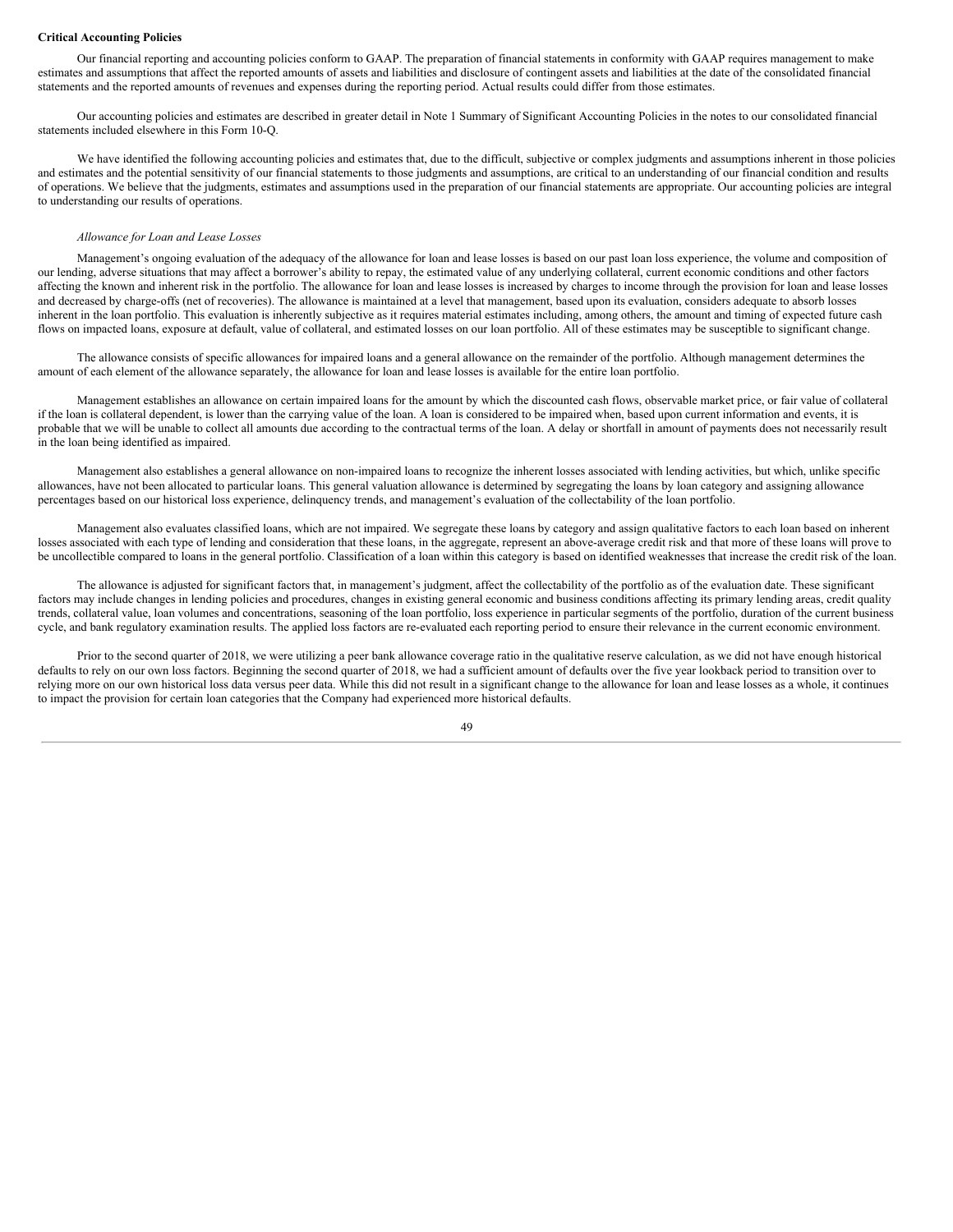While management uses the best information known to it in order to make loan loss allowance valuations, adjustments to the allowance may be necessary based on changes in economic and other conditions, changes in the composition of the loan portfolio, or changes in accounting guidance. In times of economic slowdown, either regional or national, the risk inherent in the loan portfolio could increase resulting in the need for additional provisions to the allowance for loan and lease losses in future periods. An increase could also be necessitated by an increase in the size of the loan portfolio or in any of its components even though the credit quality of the overall portfolio may be improving. Historically, the estimates of the allowance for loan and lease losses have provided adequate coverage against actual losses incurred.

#### *Goodwill and Other Intangible Assets*

Goodwill represents the excess of consideration transferred in business combinations over the fair value of tangible and identifiable intangible assets acquired. Goodwill is assessed annually for impairment or more frequently if events or circumstances indicate that impairment may have occurred.

Goodwill acquired in a purchase business combination that is determined to have an indefinite useful life, is not amortized, but tested for impairment as described above. We perform our annual impairment test in the fourth quarter. Goodwill is the only intangible asset with an indefinite life on our balance sheet.

Core deposit intangible ("CDI") is a measure of the value of checking and savings deposit relationships acquired in a business combination. The fair value of the CDI stemming from any given business combination is based on the present value of the expected cost savings attributable to the core deposit funding relative to an alternative source of funding. CDI is amortized over the estimated useful lives of the existing deposit relationships acquired, but does not exceed 12 years. We evaluate such identifiable intangibles for impairment when events and circumstances indicate that its carrying amount may not be recoverable.

#### *Income Taxes*

Management makes estimates and judgments to calculate various tax liabilities and determine the recoverability of various deferred tax assets, which arise from temporary differences between the tax and financial statement recognition of revenues and expenses. Management also estimates a reserve for deferred tax assets if, based on the available evidence, it is more likely than not that some portion or all of the recorded deferred tax assets will not be realized in future periods. These estimates and judgments are inherently subjective. Historically, management's estimates and judgments to calculate the deferred tax accounts have not required significant revision.

In evaluating our ability to recover deferred tax assets, management considers all available positive and negative evidence, including the past operating results and forecasts of future taxable income. In determining future taxable income, management makes assumptions for the amount of taxable income, the reversal of temporary differences and the implementation of feasible and prudent tax planning strategies. These assumptions require management to make judgments about the future taxable income and are consistent with the plans and estimates used to manage the business. Any reduction in estimated future taxable income may require management to record a valuation allowance against the deferred tax assets. An increase in the valuation allowance would result in additional income tax expense in the period and could have a significant impact on future earnings.

#### *Stock-based Compensation*

We sponsor incentive stock option plans under which options may be granted periodically to all of our full-time employees and directors or affiliates at a specific exercise price to acquire shares of our common stock. Shares are issued out of authorized unissued common shares. Compensation cost is measured based on the estimated fair value of the award at the grant date and is recognized in earnings on a straight-line basis over the requisite service period. The fair value of stock options is estimated at the date of grant using the Black-Scholes option pricing model. This model requires assumptions as to the expected stock volatility, dividends, terms and risk-free rates. We use the fair value method to account for our options. The expected volatility is based on the volatility of comparable peer banks. The expected term represents the period of time that options are expected to be outstanding from the grant date. The risk-free interest rate is based on the U.S. Treasury yield curve in effect at the time of grant for the appropriate life of each option.

#### *SBA Servicing Asset*

A servicing asset related to SBA loans is initially recorded when these loans are sold and the servicing rights are retained. The servicing asset is recorded on the balance sheet. An updated fair value of the servicing asset is obtained from an independent third party on a quarterly basis and any necessary adjustments are included in SBA loan servicing fees on the consolidated statements of income. The valuation begins with the projection of future cash flows for each asset based on their unique characteristics, market-based assumptions for prepayment speeds and estimated losses and recoveries. The present value of the future cash flows are then calculated utilizing market-based discount ratio assumptions. In all cases, we model expected payments for every loan for each

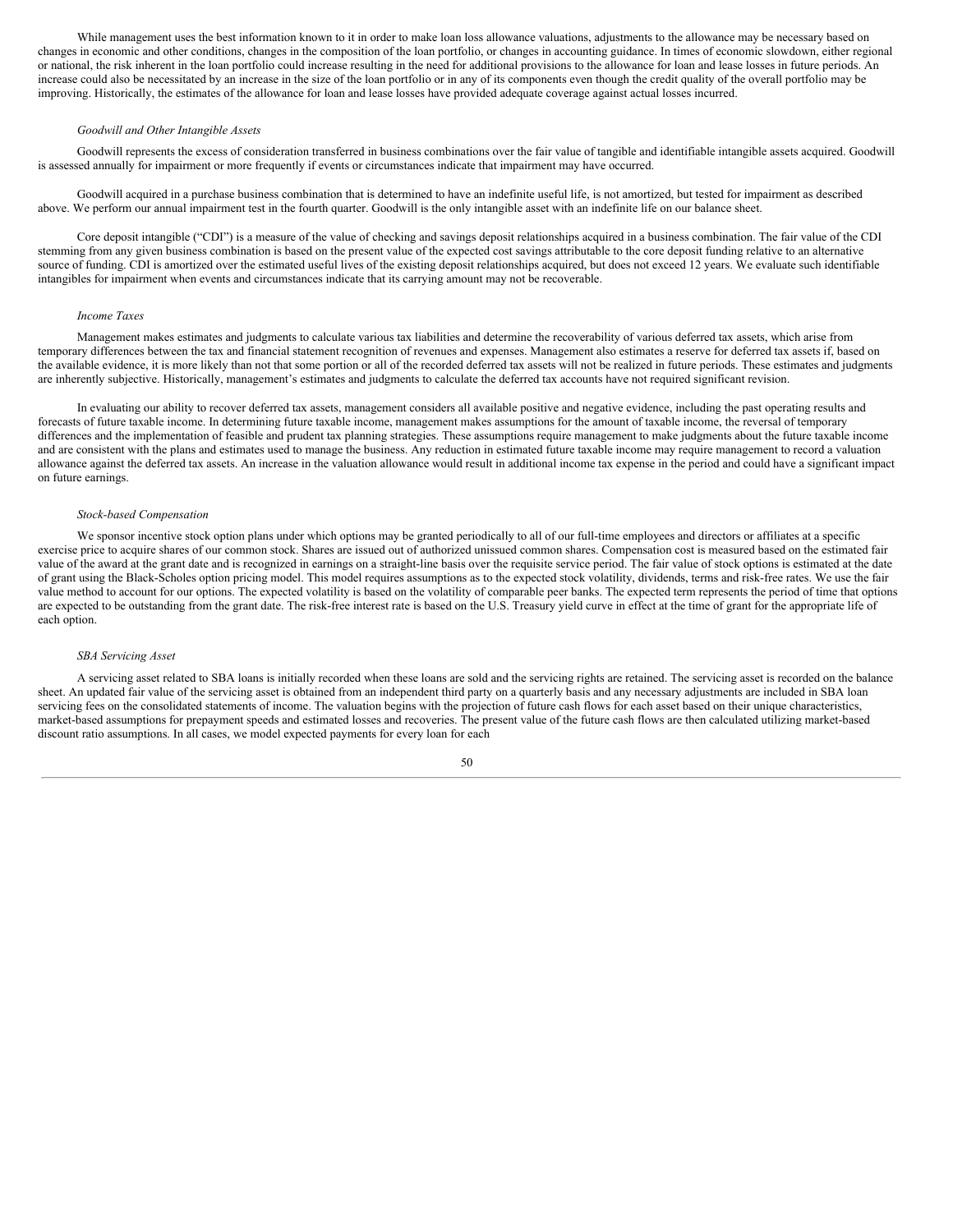quarterly period in order to create the most detailed cash flow stream possible. We use various assumptions and estimates in determining the impairment of the SBA servicing asset. These assumptions include prepayment speeds and discount rates commensurate with the risks involved and comparable to assumptions used by participants to value and bid serving rights available for sale in the market.

## **Recently Issued Accounting Pronouncements**

See Note 1, Summary of Significant Accounting Policies, in the notes to the consolidated financial statements included elsewhere in this Form 10-Q regarding the impact of new accounting pronouncements which we have adopted.

#### <span id="page-50-0"></span>**Item 3. Quantitative and Qualitative Disclosure about Market Risk**

As described in more detail in our Annual Report on Form 10-K for the year ended December 31, 2018, risk management involves the monitoring and evaluation of interest rate risk, liquidity risk, operational risk, compliance risk and strategic and/or reputation risk. The Company has not experienced any material change in these risks from December 31, 2018 to March 31, 2019. For additional disclosure of our market risks, see our Annual Report on Form 10-K for the year ended December 31, 2018.

## <span id="page-50-1"></span>**Item 4. Controls and Procedures**

## *Evaluation of Disclosure Controls and Procedures*

As of the end of the period covered by this Form 10-Q, the Company carried out an evaluation, under the supervision and with the participation of its management, including its Chief Executive Officer and Chief Financial Officer, of the effectiveness of the design and operation of its disclosure controls and procedures. In designing and evaluating the disclosure controls and procedures, management recognizes that any controls and procedures, no matter how well designed and operated, can provide only reasonable assurance of achieving the desired control objectives, and management was required to apply judgment in evaluating its controls and procedures. Based on this evaluation, the Company's Chief Executive Officer and Chief Financial Officer concluded that the Company's disclosure controls and procedures (as defined in Rules 13a-15(e) and 15d-15(e) under the Securities Exchange Act of 1934, as amended, or the "Exchange Act) were effective as of the end of the period covered by this Form 10-Q.

#### *Internal Control over Financial Reporting*

There were no changes in the Company's internal control over financial reporting (as such term is defined in Rules 13a-15(f) and 15d-15(f) under the Exchange Act) that occurred during the three months ended March 31, 2019 that have materially affected, or are reasonably likely to materially affect, the Company's internal control over financial reporting.

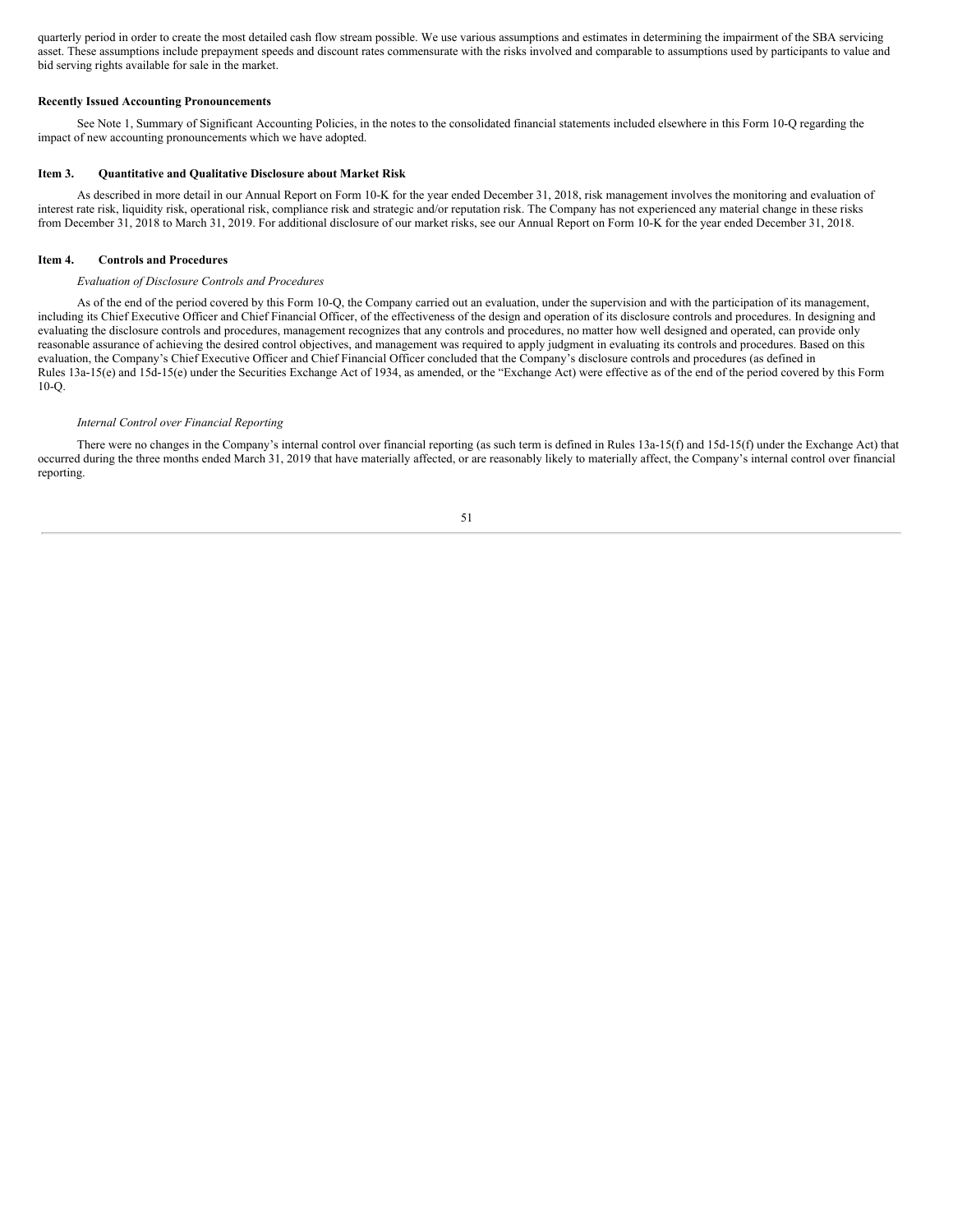## <span id="page-51-0"></span>**PART II. OTHER INFORMATION**

## <span id="page-51-1"></span>**Item 1. Legal Proceedings**

The Company, from time to time, is involved as plaintiff or defendant in various legal actions arising in the normal course of business. While the ultimate outcome of any such proceedings cannot be predicted with certainty, it is the opinion of management, based upon advice of legal counsel, that no proceedings exist, either individually or in the aggregate, which, if determined adversely to the Company, would have a material effect on the Company's consolidated balance sheet, results of operations or cash flows. See Note 13 "Commitments and Contingencies" in the "Notes to Consolidated Financial Statements."

## <span id="page-51-2"></span>**Item 1A. Risk Factors**

In evaluating an investment in any of our securities, investors should consider carefully, among other things, information under the heading "Cautionary Note Regarding Forward-Looking Statements" in this Form 10-Q, the risk factors previously disclosed under the heading "Risk Factors" in our Annual Report on Form 10-K for the year ended December 31, 2018, and such other risk factors as we may disclose in other reports and statements filed with the SEC. There have been no material changes in the risk factors disclosed by the Company in its Annual Report on Form 10-K for the year ended December 31, 2018.

## <span id="page-51-3"></span>**Item 2. Unregistered Sales of Equity Securities and Use of Proceeds**

None.

## <span id="page-51-4"></span>**Item 3. Defaults upon Senior Securities**

Not applicable.

## <span id="page-51-5"></span>**Item 4. Mine Safety Disclosures**

Not applicable.

#### <span id="page-51-6"></span>**Item 5. Other Information**

None.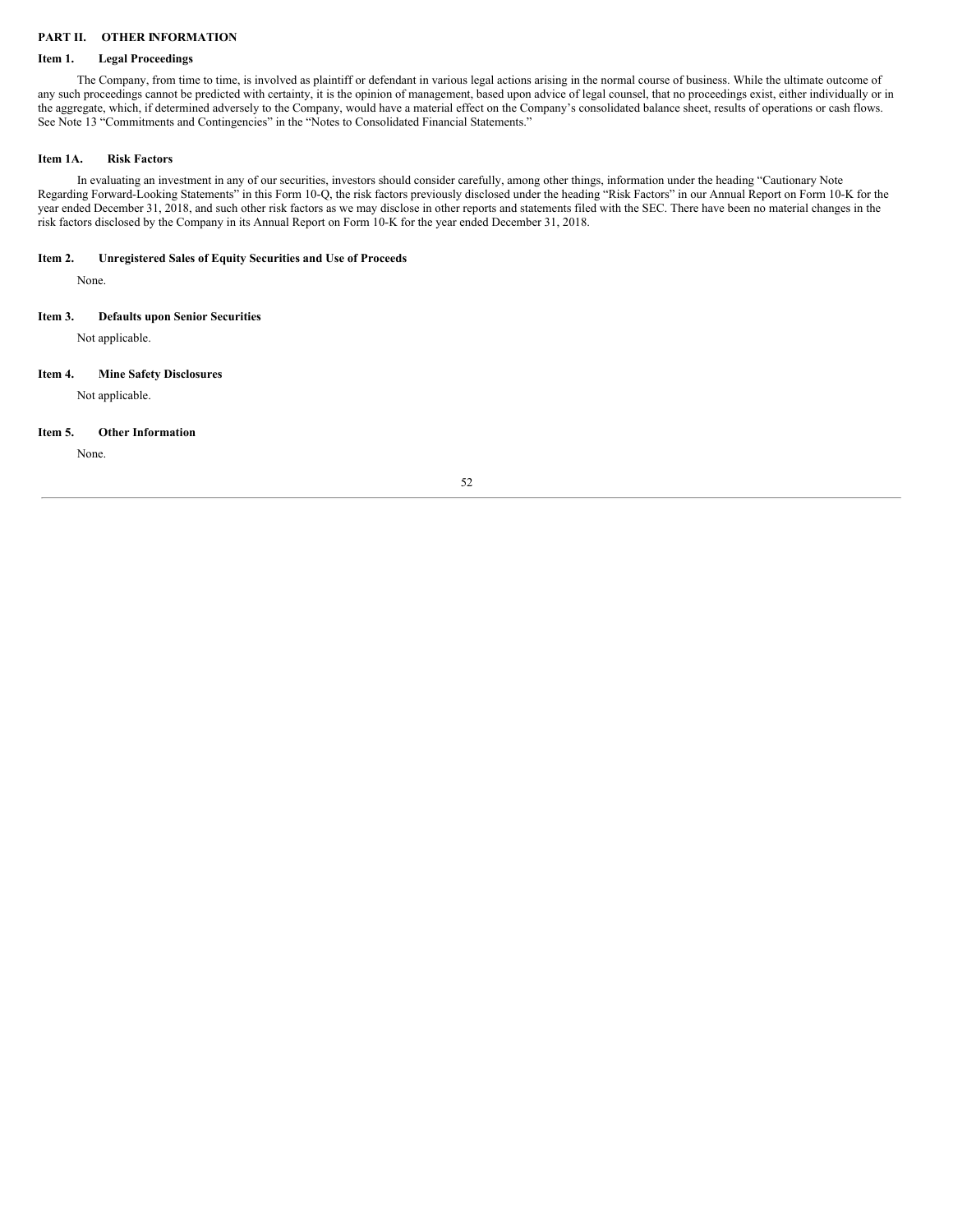## <span id="page-52-0"></span>**Item 6. Exhibits**

| Exhibit<br>Number | <b>Description</b>                                                                                                                                                                                                                                                                                                                                                                                                                                                                                                            |
|-------------------|-------------------------------------------------------------------------------------------------------------------------------------------------------------------------------------------------------------------------------------------------------------------------------------------------------------------------------------------------------------------------------------------------------------------------------------------------------------------------------------------------------------------------------|
| 3.1               | Second Amended and Restated Certificate of Formation of Spirit of Texas Bancshares, Inc. (incorporated by reference to Exhibit 3.1 to the Company's Form<br>S-1 filed with the Commission on April 6, 2018) (File No. 333-224172)                                                                                                                                                                                                                                                                                             |
| 3.2               | Amended and Restated Bylaws of Spirit of Texas Bancshares, Inc. (incorporated by reference to Exhibit 3.2 to the Company's Form S-1 filed with the<br>Commission on April 6, 2018) (File No. 333-224172)                                                                                                                                                                                                                                                                                                                      |
| 3.3               | Certificate of Amendment to the Second Amended and Restated Certificate of Formation of Spirit of Texas Bancshares, Inc. (incorporated by reference to<br>Exhibit 3.3 to the Company's Form S-1 filed with the Commission on April 6, 2018) (File No. 333-224172)                                                                                                                                                                                                                                                             |
| $31.1*$           | Certification of Principal Executive Officer pursuant to Section 302 of the Sarbanes-Oxley Act of 2002.                                                                                                                                                                                                                                                                                                                                                                                                                       |
| $31.2*$           | Certification of Principal Financial Officer pursuant to Section 302 of the Sarbanes-Oxley Act of 2002.                                                                                                                                                                                                                                                                                                                                                                                                                       |
| $32.1**$          | Certification of Chief Executive Officer pursuant to Section 906 of the Sarbanes-Oxley Act of 2002.                                                                                                                                                                                                                                                                                                                                                                                                                           |
| $32.2**$          | Certification of Chief Financial Officer pursuant to Section 906 of the Sarbanes-Oxley Act of 2002.                                                                                                                                                                                                                                                                                                                                                                                                                           |
| $101*$            | The following material from Spirit of Texas Bancshares, Inc.'s Form 10-Q for the quarter ended March 31, 2019, formatted in <i>iXBRL</i> (Inline eXtensible<br>Business Reporting Language), filed herewith: (i) Consolidated Balance Sheets, (ii) Consolidated Statements of Income, (iii) Consolidated Statements of<br>Comprehensive Income, (iv) Consolidated Statements of Changes in Stockholders' Equity, (v) Consolidated Statements of Cash Flows, and (vi) Notes to<br>Unaudited Consolidated Financial Statements. |

\* Filed with this Form 10-Q

\*\* Furnished with this Form 10-Q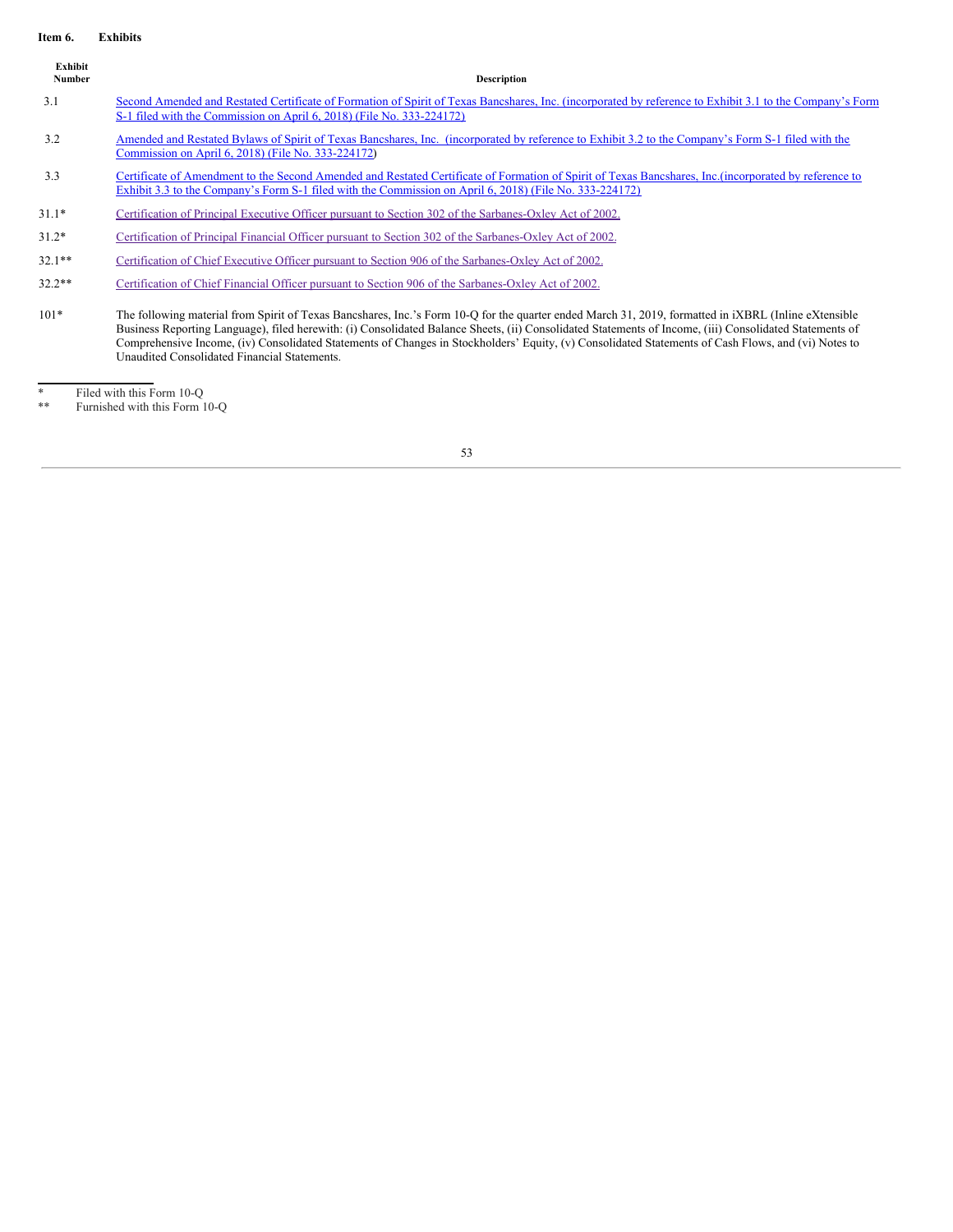## **SIGNATURES**

<span id="page-53-0"></span>Pursuant to the requirements of the Securities Exchange Act of 1934, the registrant has duly caused this report to be signed on its behalf by the undersigned thereunto duly authorized.

Date: May 10, 2019 By:

## **Spirit of Texas Bancshares, Inc.**

| /s/ Dean O. Bass                     |
|--------------------------------------|
| Dean O. Bass                         |
| Chairman and Chief Executive Officer |

Date: May 10, 2019 By: /s/ Jeffrey A. Powell Jeffrey A. Powell

EVP and Chief Financial Officer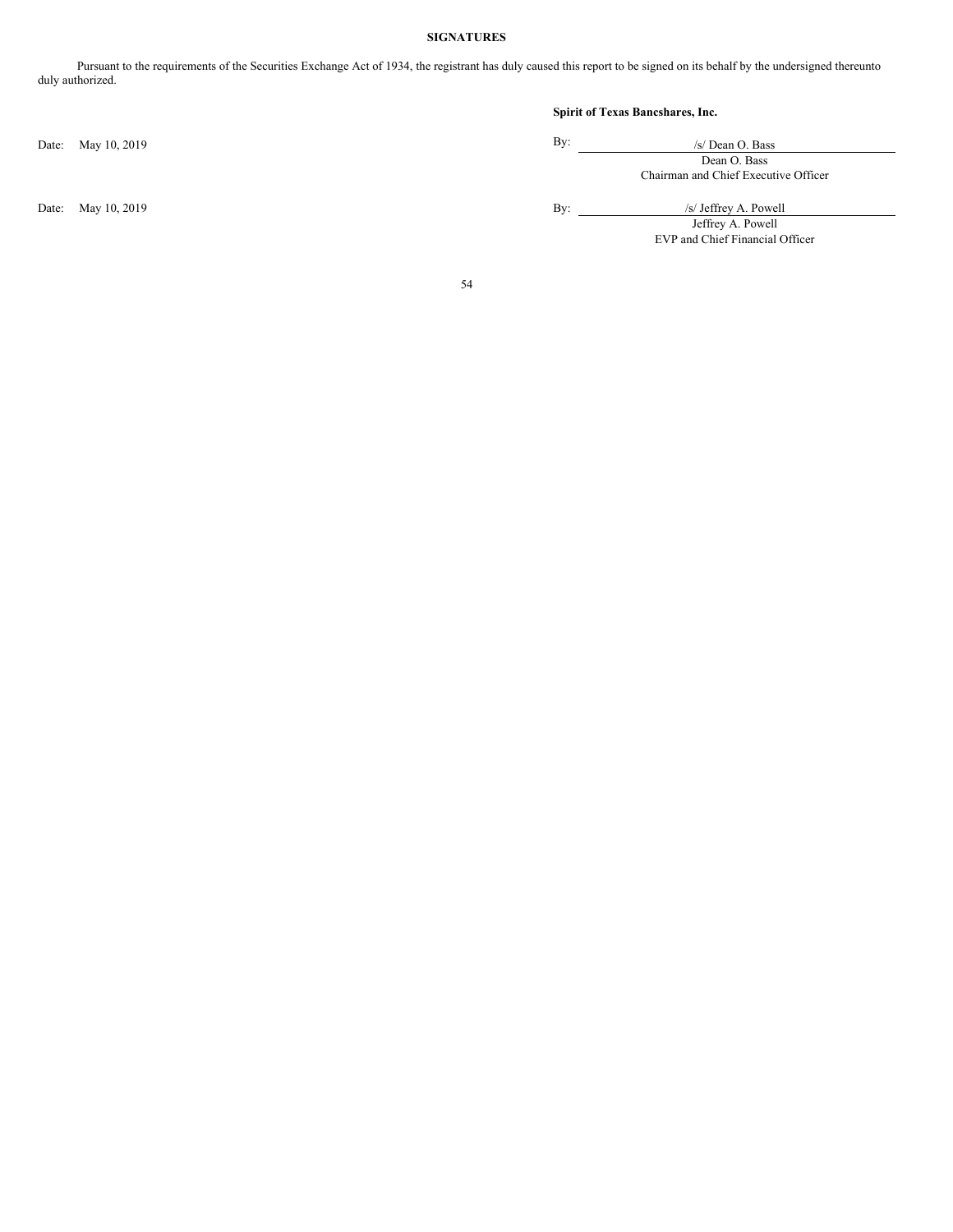#### **CERTIFICATION PURSUANT TO RULES 13a-14(a) AND 15d-14(a) UNDER THE SECURITIES EXCHANGE ACT OF 1934, AS ADOPTED PURSUANT TO SECTION 302 OF THE SARBANES-OXLEY ACT OF 2002**

<span id="page-54-0"></span>I, Dean O. Bass, certify that:

- 1. I have reviewed this Quarterly Report on Form10-Q of Spirit of Texas Bancshares, Inc. for the quarter ended March 31, 2019;
- 2. Based on my knowledge, this report does not contain any untrue statement of a material fact or omit to state a material fact necessary to make the statements made, in light of the circumstances under which such statements were made, not misleading with respect to the period covered by this report;
- 3. Based on my knowledge, the financial statements, and other financial information included in this report, fairly present in all material respects the financial condition, results of operations and cash flows of the registrant as of, and for, the periods presented in this report;
- 4. The registrant's other certifying officer and I are responsible for establishing and maintaining disclosure controls and procedures (as defined in Exchange Act Rules 13a-15(e) and 15d-15(e)) for the registrant and have:
	- (a) Designed such disclosure controls and procedures, or caused such disclosure controls and procedures to be designed under our supervision, to ensure that material information relating to the registrant, including its consolidated subsidiaries, is made known to us by others within those entities, particularly during the period in which this report is being prepared;
	- (b) Evaluated the effectiveness of the registrant's disclosure controls and procedures and presented in this report our conclusions about the effectiveness of the disclosure controls and procedures, as of the end of the period covered by this report based on such evaluation; and
	- (c) Disclosed in this report any change in the registrant's internal control over financial reporting (as defined in the Exchange Act Rules 13a-15(f) and 15d-15(f)) that occurred during the registrant's most recent fiscal quarter (the registrant's fourth fiscal quarter in the case of an annual report) that has materially affected, or is reasonably likely to materially affect, the registrant's internal control over financial reporting; and
- 5. The registrant's other certifying officer and I have disclosed, based on our most recent evaluation of internal control over financial reporting, to the registrant's auditors and the audit committee of the registrant's board of directors (or persons performing the equivalent functions):
	- (a) All significant deficiencies and material weaknesses in the design or operation of internal control over financial reporting which are reasonably likely to adversely affect the registrant's ability to record, process, summarize and report financial information; and
	- (b) Any fraud, whether or not material, that involves management or other employees who have a significant role in the registrant's internal control over financial reporting.

Date: May 10, 2019 **By:** /s/ Dean O. Bass

Dean O. Bass Chairman and Chief Executive Officer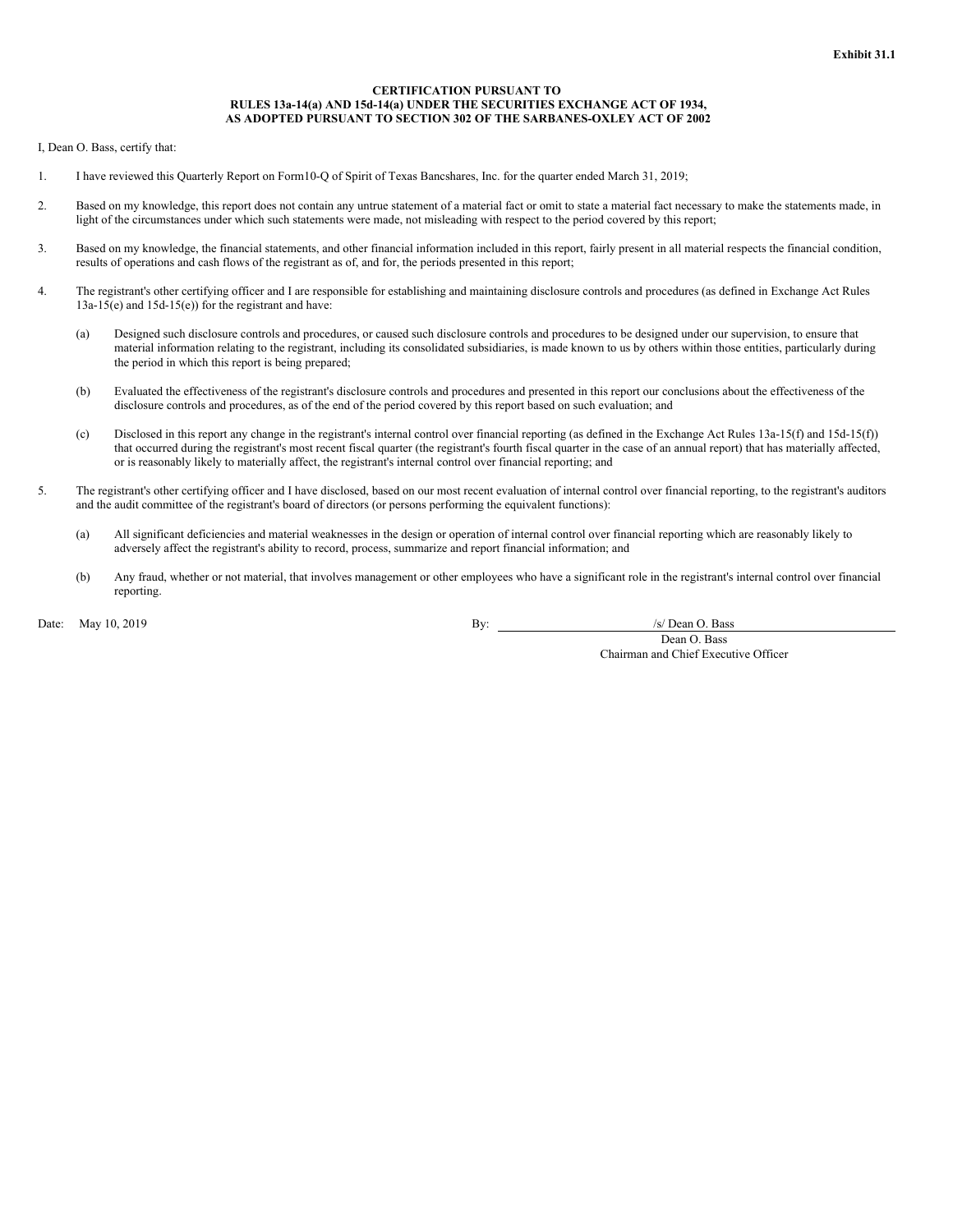#### **CERTIFICATION PURSUANT TO RULES 13a-14(a) AND 15d-14(a) UNDER THE SECURITIES EXCHANGE ACT OF 1934, AS ADOPTED PURSUANT TO SECTION 302 OF THE SARBANES-OXLEY ACT OF 2002**

<span id="page-55-0"></span>I, Jeffrey A. Powell, certify that:

- 1. I have reviewed this Quarterly Report on Form 10-Q of Spirit of Texas Bancshares, Inc. for the quarter ended March 31, 2019;
- 2. Based on my knowledge, this report does not contain any untrue statement of a material fact or omit to state a material fact necessary to make the statements made, in light of the circumstances under which such statements were made, not misleading with respect to the period covered by this report;
- 3. Based on my knowledge, the financial statements, and other financial information included in this report, fairly present in all material respects the financial condition, results of operations and cash flows of the registrant as of, and for, the periods presented in this report;
- 4. The registrant's other certifying officer and I are responsible for establishing and maintaining disclosure controls and procedures (as defined in Exchange Act Rules 13a-15(e) and 15d-15(e)) for the registrant and have:
	- (a) Designed such disclosure controls and procedures, or caused such disclosure controls and procedures to be designed under our supervision, to ensure that material information relating to the registrant, including its consolidated subsidiaries, is made known to us by others within those entities, particularly during the period in which this report is being prepared;
	- (b) Evaluated the effectiveness of the registrant's disclosure controls and procedures and presented in this report our conclusions about the effectiveness of the disclosure controls and procedures, as of the end of the period covered by this report based on such evaluation; and
	- (c) Disclosed in this report any change in the registrant's internal control over financial reporting (as defined in Exchange Act Rules 13a-15(f) and 15d-15(f)) that occurred during the registrant's most recent fiscal quarter (the registrant's fourth fiscal quarter in the case of an annual report) that has materially affected, or is reasonably likely to materially affect, the registrant's internal control over financial reporting; and
- 5. The registrant's other certifying officer and I have disclosed, based on our most recent evaluation of internal control over financial reporting, to the registrant's auditors and the audit committee of the registrant's board of directors (or persons performing the equivalent functions):
	- (a) All significant deficiencies and material weaknesses in the design or operation of internal control over financial reporting which are reasonably likely to adversely affect the registrant's ability to record, process, summarize and report financial information; and
	- (b) Any fraud, whether or not material, that involves management or other employees who have a significant role in the registrant's internal control over financial reporting.

Date: May 10, 2019 **By:** /s/ Jeffrey A. Powell

Jeffrey A. Powell EVP and Chief Financial Officer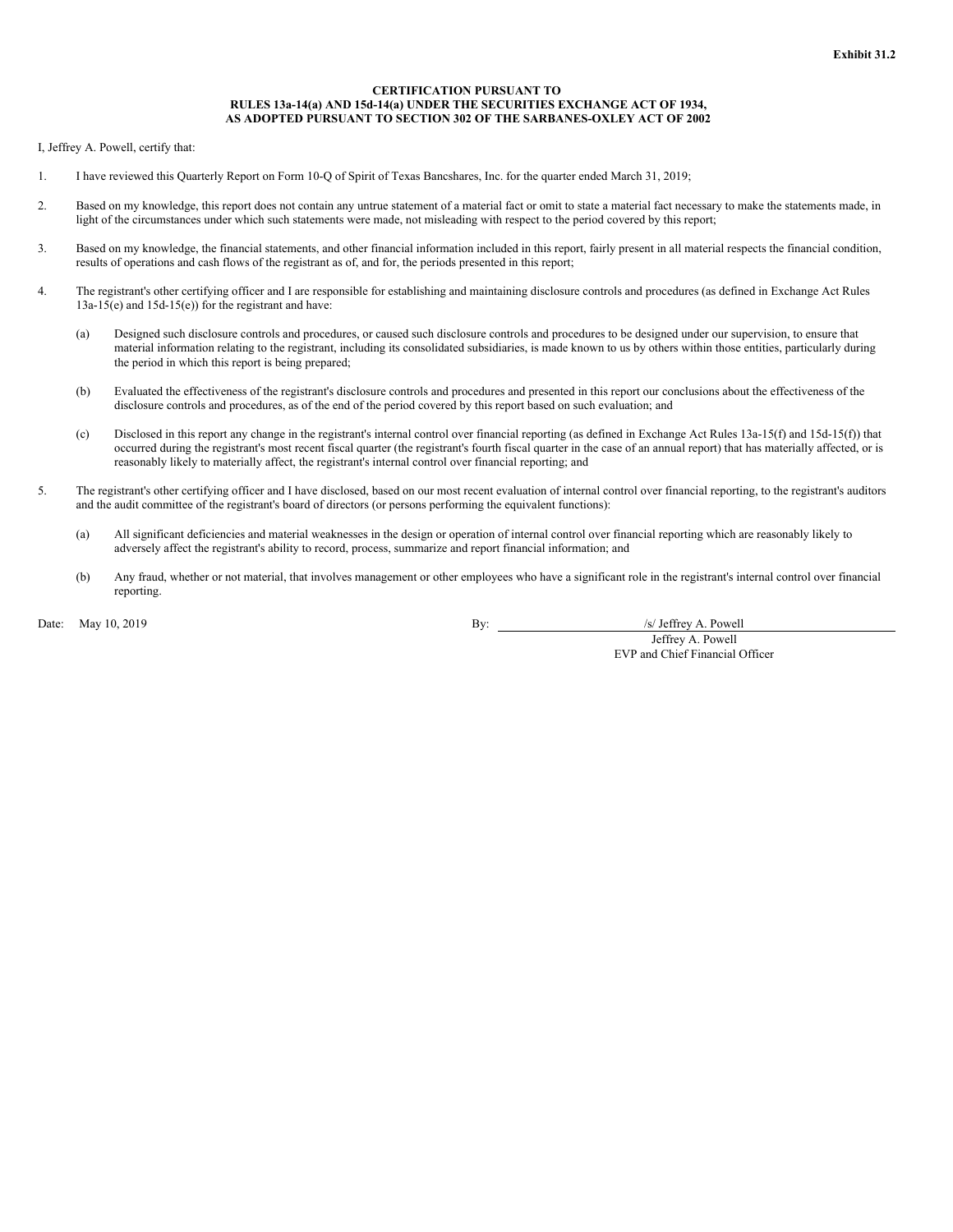## **CERTIFICATION PURSUANT TO 18 U.S.C. SECTION 1350, AS ADOPTED PURSUANT TO SECTION 906 OF THE SARBANES-OXLEY ACT OF 2002**

<span id="page-56-0"></span>In connection with the Quarterly Report on Form 10-Q of Spirit of Texas Bancshares, Inc. (the "Company") for the quarter ended March 31, 2019 (the "Report"), as filed with the Securities and Exchange Commission on the date hereof, I certify, pursuant to 18 U.S.C. § 1350, as adopted pursuant to § 906 of the Sarbanes-Oxley Act of 2002, that to the best of my knowledge:

- (1) The Report fully complies with the requirements of section 13(a) or 15(d) of the Securities Exchange Act of 1934, as amended; and
- (2) The information contained in the Report fairly presents, in all material respects, the financial condition and results of operations of the Company.

Date: May 10, 2019 <br>
By: /s/ Dean O. Bass

Dean O. Bass Chairman and Chief Executive Officer